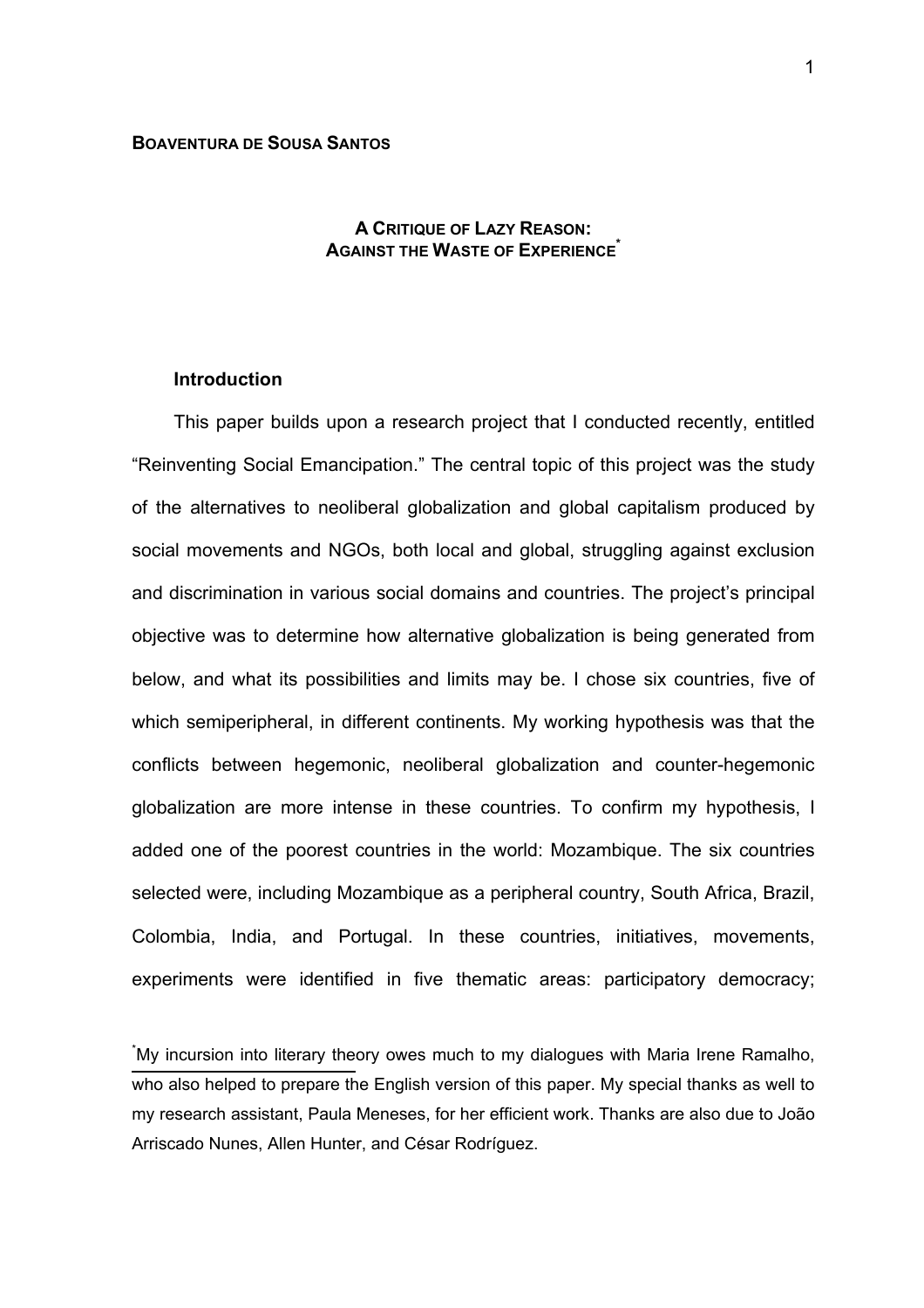alternative production systems; multiculturalism, collective rights and cultural citizenship; alternatives to intellectual property rights and capitalist biodiversity; new labor internationalism. As part of the project and aiming to identify other discourses or narratives about the world, extended interviews with activists or leaders of the social movements or initiatives analyzed were conducted.<sup>1</sup> This project educed a profound epistemological reflection to which this paper is witness.

Here are the factors and circumstances of the project that most contributed to my epistemological reflection. First, it was a project conducted outside the hegemonic centers of production of social science. Its aim was to create an international scientific community not linked to any hegemonic center of production of social science. Second, the project included crossings not only of different theoretical and methodological traditions of social science but also of different cultures and forms of interaction between culture and knowledge; and crossings, as well, between scientific and nonscientific knowledge. Third, this project dealt with struggles, initiatives, alternative movements, many of them local, often in remote parts of the world, and thus perhaps easily discredited as irrelevant, or too fragile or localized to offer a credible alternative to capitalism.

The factors and circumstances described above led me to three conclusions. First, social experience in the world is much wider and varied than what the western scientific or philosophical tradition knows and considers important. Second, this social wealth is being wasted. On this waste feed the ideas that proclaim that there is no alternative, that history has come to an end, and such like. Third, to fight against the waste of experience, to render visible the initiatives and the alternative movements and to give them credibility, resorting to social

<sup>&</sup>lt;sup>1</sup> The project can be currently consulted on the web: www.ces.fe.uc.pt/emancipa.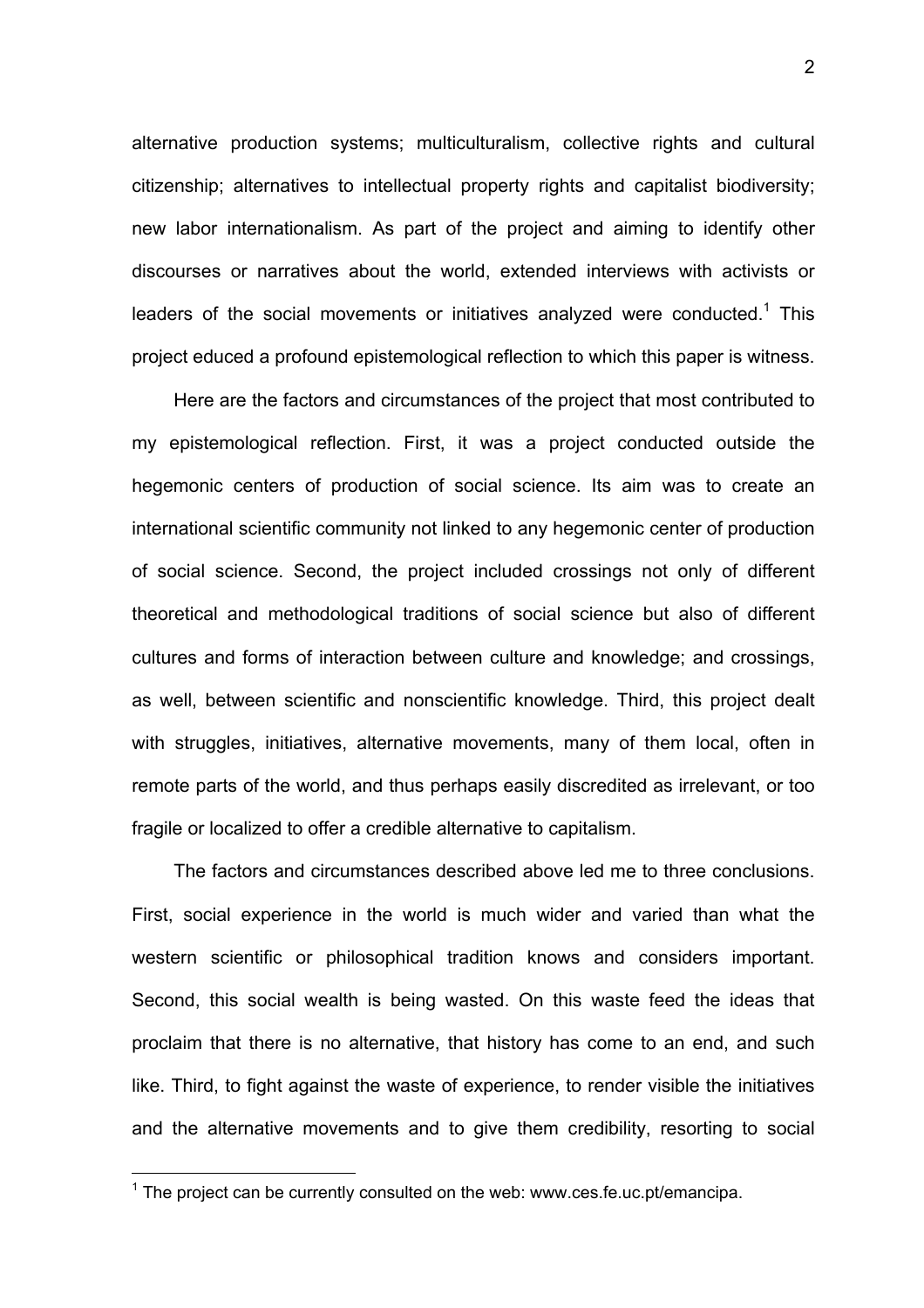science as we know it is of very little use. After all, social science has been responsible for concealing or discrediting alternatives. To fight against the waste of social experience, there is no point in proposing another kind of social science. Rather, a different model of rationality must be proposed. Without undertaking a critique of the model of western rationality that has dominated for at least 200 years, all the proposals presented by the new social analysis, no however alternative it may conceive of itself, will tend to reproduce the same effect of concealment and discrediting.

In my paper, I engage in a critique of this model of rationality which, after Leibniz, I call *lazy reason*, and propose the prolegomena to another model that I designate as *cosmopolitan reason*. I try to ground three sociological procedures on this cosmopolitan reason: the sociology of absences, the sociology of emergences, and the work of translation.

The starting points are three. First, the understanding of the world exceeds considerably the western understanding of the world. Second, the understanding of the world and the way it creates and legitimates social power has a lot to do with conceptions of time and temporality. Third, the most fundamental characteristic of the western conception of rationality is that, on the one hand, it contracts the present and, on the other, expands the future. The contraction of the present, brought about by a peculiar conception of totality, turned the present into a fleeting instant, entrenched between the past and the future. By the same token, the linear conception of time and the planning of history permitted to expand the future infinitely. The larger the future, the more exhilarating the expectations vis-à-vis the experiences of today. In the forties, Ernst Bloch (1995: 313) wondered in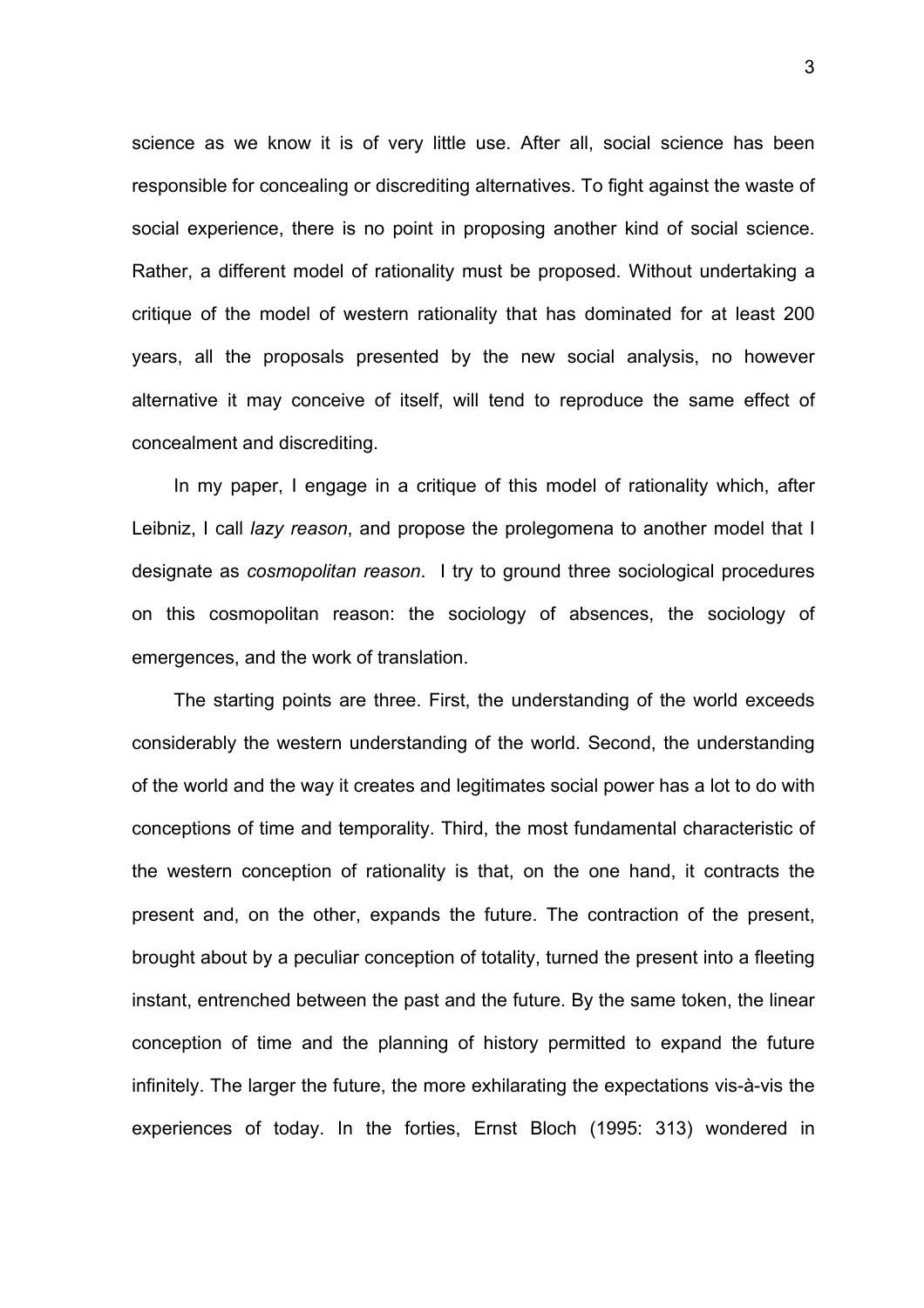perplexity: if we only live in the present, why is it so transient? The same perplexity lies at the core of this paper.

I propose a cosmopolitan rationality that, in this phase of transition, must trace the inverse trajectory: to expand the present and contract the future. Only thus will it be possible to create the time-space needed to know and valorize the inexhaustible social experience under way in our world today. In other words, only thus will it be possible to avoid the massive waste of experience we suffer today. To expand the present, I propose a sociology of absences; to contract the future, a sociology of emergences.

Because we live, as Prigogine (1997) and Wallerstein (1999) show, in a situation of bifurcation, the immense variety of social experiences these procedures permit to reveal cannot be adequately accounted for by a general theory. Instead of a general theory, I propose a theory or procedure of translation, capable of creating mutual intelligibility among possible and available experiences.

In the preface to his *Theodicy* [1710 (1985)], Leibniz mentions the perplexity that the sophism the ancients called "indolent" or "lazy reason" had always caused: if the future is necessary and what must happen happens regardless of what we do, it is preferable to do nothing, to care for nothing, and merely to enjoy the pleasure of the instant. This form of reason is lazy because it gives up thinking in the face of necessity and fatalism, of which Leibniz distinguishes three kinds: *Fatum Mahometanum*, *Fatum Stoicum*, and *Fatum Christianum*.

The laziness of the reason critiqued in this paper occurs in four different ways: impotent reason, a reason that does not exert itself because it thinks it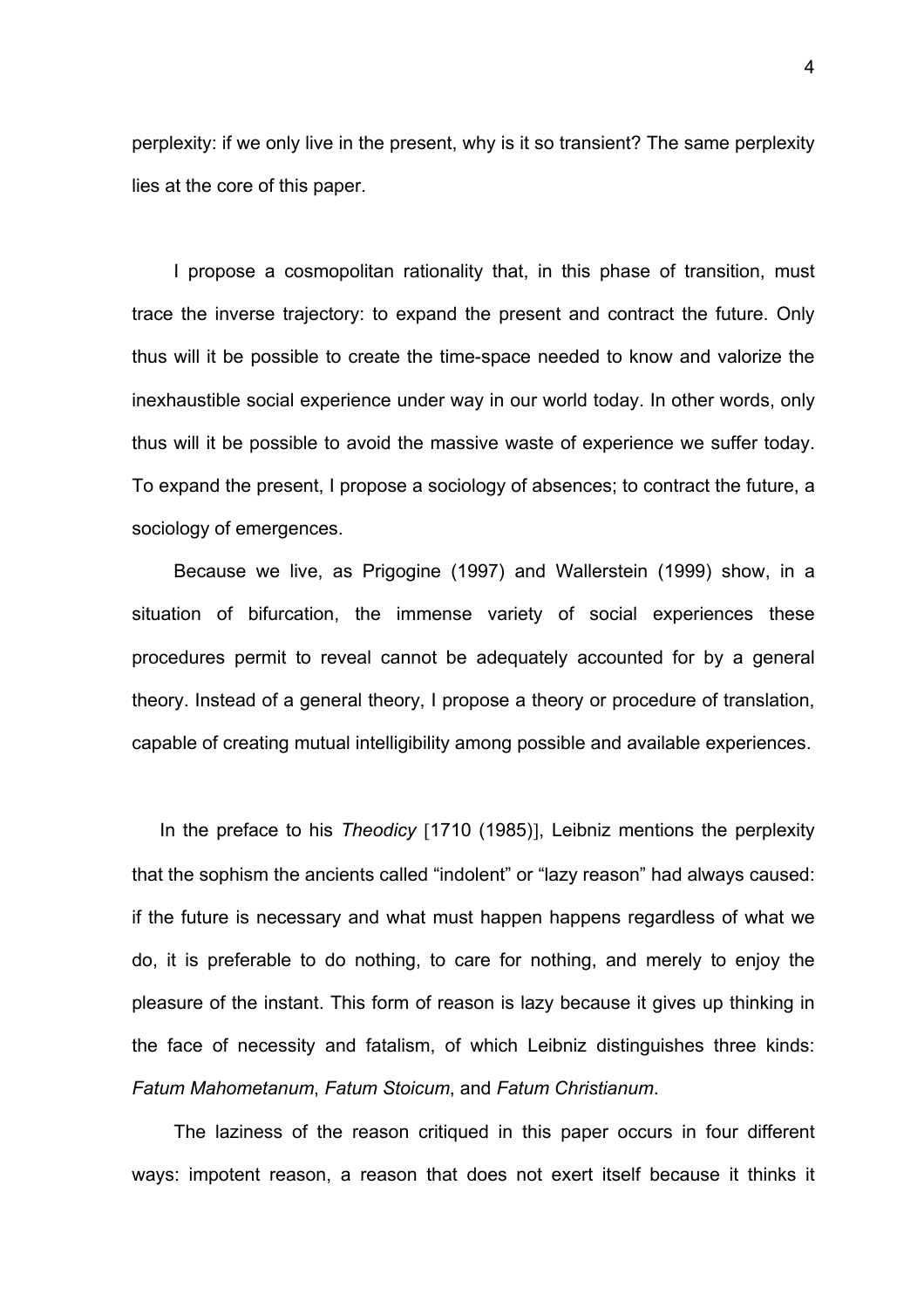nothing can do against necessity conceived of as external to itself; arrogant reason, a kind of reason that feels no need to exert itself because it imagines itself as unconditionally free and therefore free from the need to prove its own freedom; metonymic reason, a kind of reason that claims to be the only form of rationality and therefore does not exert itself to discover other kinds of rationality or, if it does, it only does so to turn them into raw material;<sup>2</sup> and proleptic reason, a kind of reason that does not exert itself in thinking the future because it believes it knows all about the future and conceives of it as linear, automatic, and infinite overcoming of the present. $3$ 

Under its various forms, lazy reason underlies the hegemonic knowledge, whether philosophical or scientific, produced in the West in the past two hundred years. The consolidation of the liberal state in Europe and North America, the industrial revolutions and capitalist development, colonialism, and imperialism constituted the social and political context in which lazy reason evolved. Partial exceptions, like romanticism and marxism, were neither strong enough nor different enough to become an alternative to lazy reason. Thus, lazy reason created the framework of the large philosophical and epistemological debates of the last two centuries, and indeed presided over them. For example, impotent and arrogant reason shaped the debate between determinism and free will, and later the debate between structuralism and existentialism. No wonder these debates were intellectually lazy. Metonymic reason, in turn, took over old debates, such as the debate between holism and atomism, and originated others, such as the

 $\overline{a}$ 

5

 $2$  I use metonymy, a figure of speech related to synecdoche, to signify the part for the whole.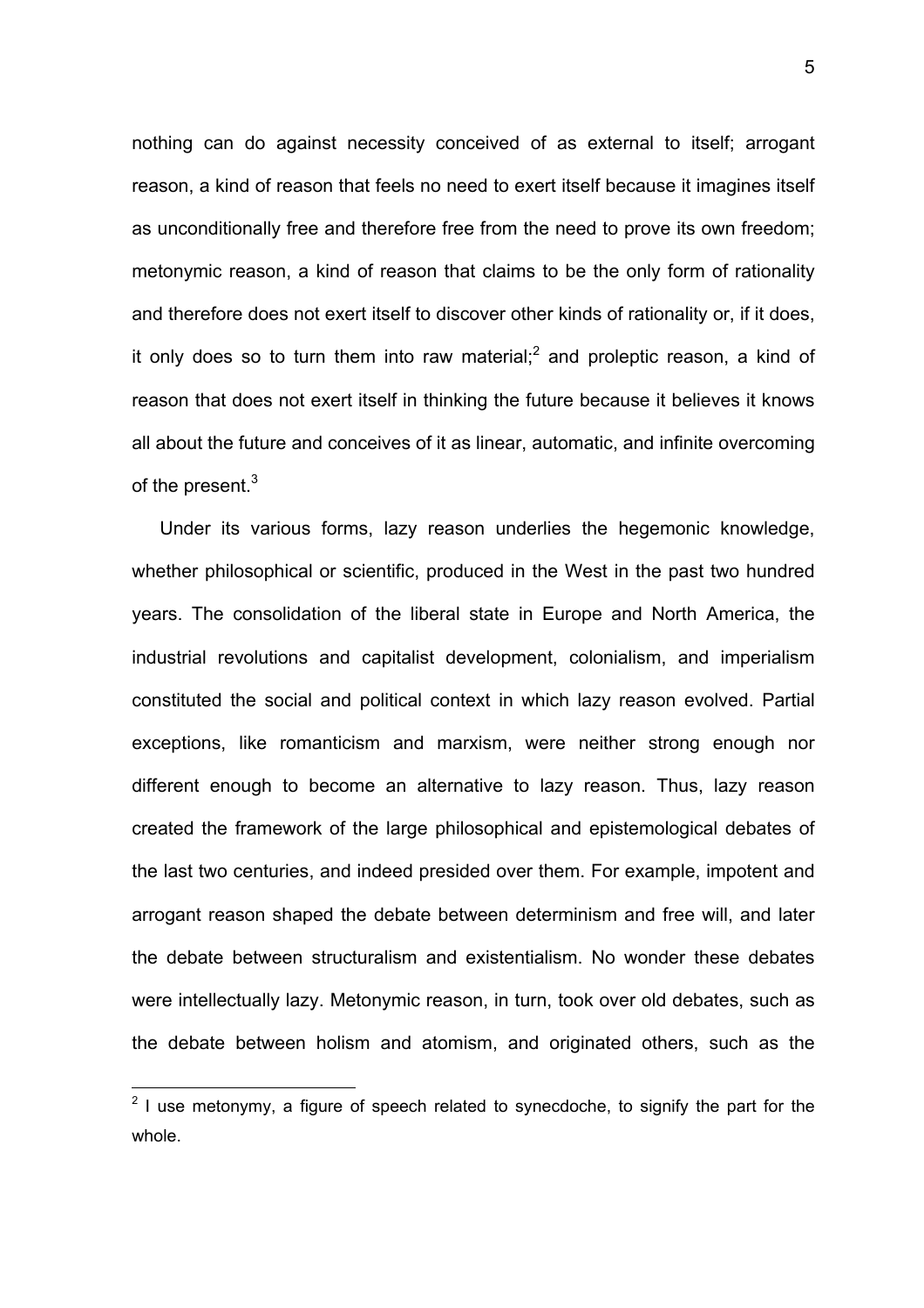*Methodenstreit* between nomothetic and ideographic sciences, and between explanation and understanding. In the 1960s, metonymic reason led the debate on the two cultures launched by C. P. Snow (1959, 1964). In this debate, metonymic reason still considered of itself as a totality, although a less monolithic one. The debate deepened in the 1980s and 1990s under feminist epistemology, cultural studies, and the social studies of science. By analyzing the heterogeneity of the practices and narratives of science, the new epistemologies further pulverized that totality and turned the two cultures into an unstable plurality of cultures. Metonymic reason, however, continued to lead the debates, even when the topic of multiculturalism was introduced and science started to see itself as multicultural. Other knowledges, neither scientific nor philosophical, particularly nonwestern knowledges, have remained largely outside the debate until today.

As regards proleptic reason, the way it conceived of the planning of history dominated the debates on dialectical idealism and materialism and on historicism and pragmatism. From the 1980s onward, proleptic reason was contested mainly by the complexity and chaos theories. Proleptic reason, based on the linear idea of progress, was confronted with the ideas of entropy and disaster, although no alternative has yet emerged from such confrontation.

The debate generated by the "two cultures" and the various third cultures thereby emerging — the social sciences (Leppenies, 1988) or the popularization of science (Brockman, 1995)<sup>4</sup> — did not affect the domination of lazy reason under any of its four forms: impotent reason (determinism, realism), arrogant reason (free

 $\overline{a}$ 

6

 $3$  I use prolepsis, a common narrative device of anticipation, to signify knowledge of the future in the present.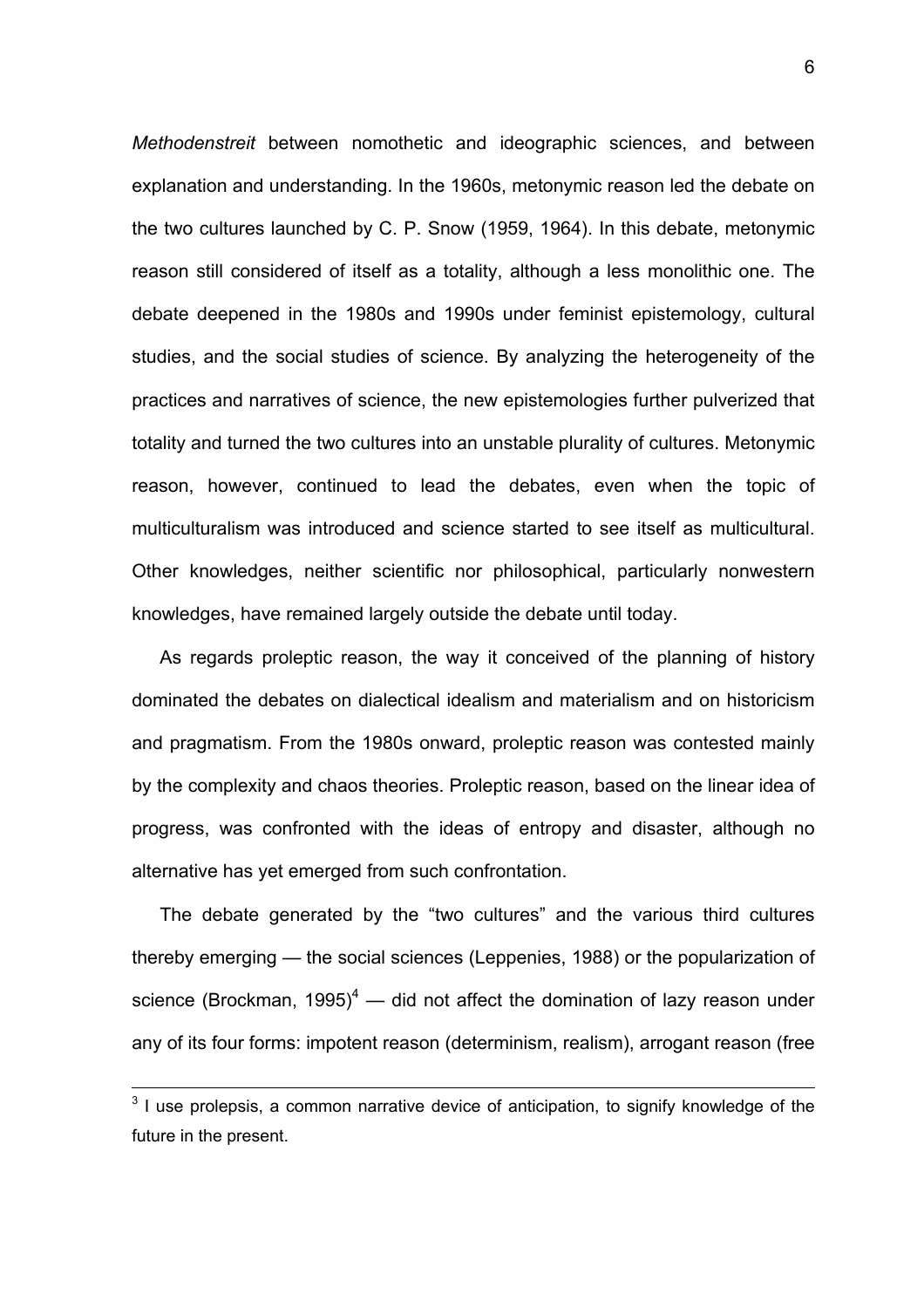will, constructivism), metonymic reason (*pars pro toto*), and proleptic reason (the control of the future by means of history planning, and the control of nature). There was, therefore, no restructuring of knowledge. Nor could there be, to my mind, because the indolence of reason manifests itself particularly in the way it resists changes of routine and transforms hegemonic interests into true knowledge. As I see it, in order for deep changes to occur in the structure of knowledge it is necessary to change the form of reason that presides over knowledge and its structure. In a word, lazy reason must be confronted.

In this essay, I confront lazy reason in two of its forms: as metonymic and proleptic reason.<sup>5</sup> The two other forms have elicited more debate (on determinism or free will; on realism or constructivism).

## **The Critique of Metonymic Reason**

 $\overline{a}$ 

Metonymic reason is obsessed by the idea of totality in the form of order. There is no understanding or action without reference to a whole, the whole having absolute primacy over each one of its parts. There is therefore only one logic ruling both the behavior of the whole and of each of its parts. There is thus homogeneity between the whole and its parts, the latter having no independent existence outside their relation with the whole. Possible variations in the movement of the parts do not affect the whole and are viewed as particularities. The most complete form of totality according to metonymic reason is dichotomy, because it combines symmetry and hierarchy most elegantly. The symmetry of parts is always a

<sup>&</sup>lt;sup>4</sup> Nunes, addressing contemporary debates on this subject, illustrates how the new configuration of knowledges has to go beyond the "two cultures" (1998/99).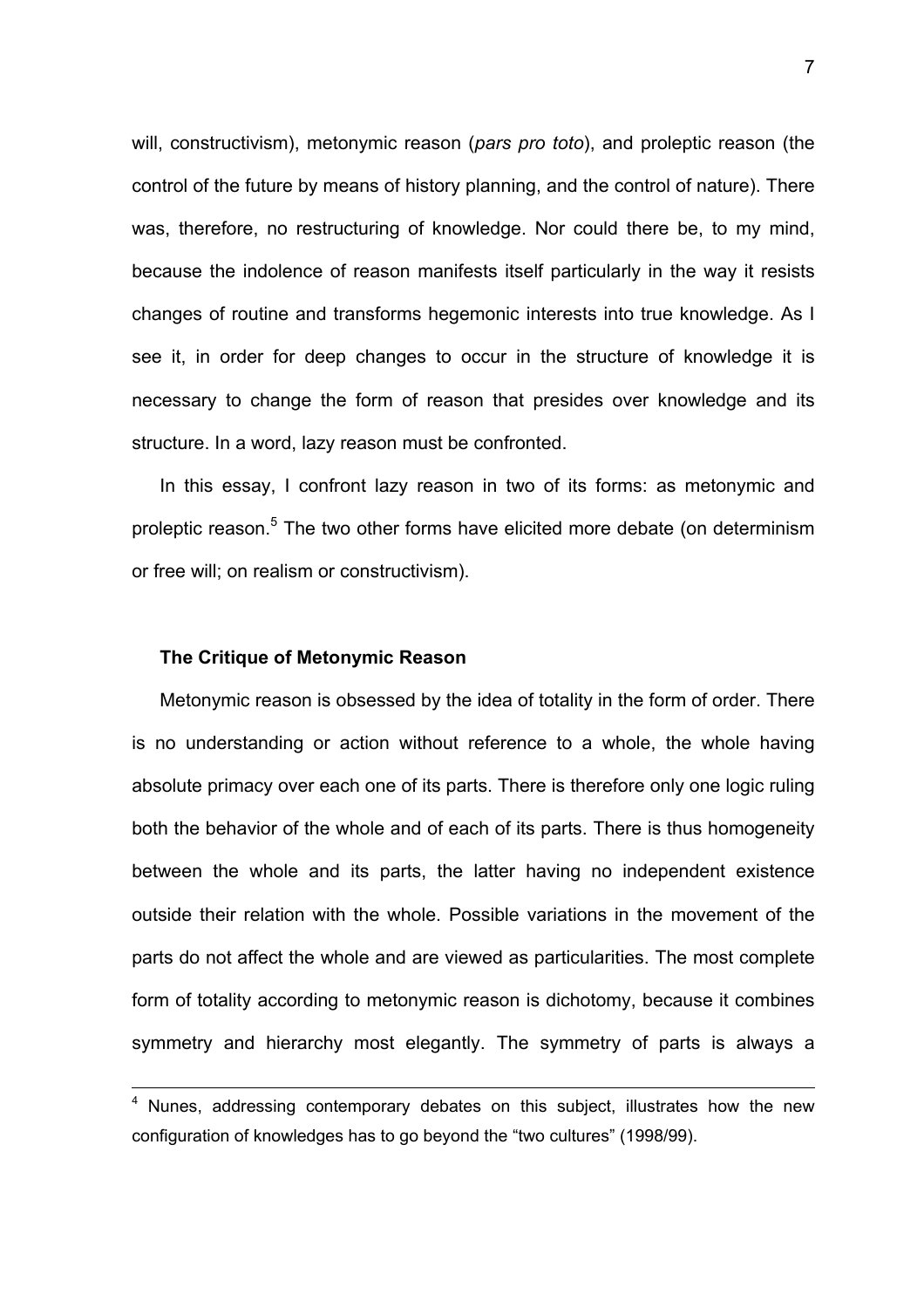horizontal relation that conceals a vertical relation. It is so because, contrary to what is proclaimed by metonymic reason, the whole is less, not more, than the sum of its parts. The whole is indeed a part turned into a term of reference for the others. This is why all dichotomies sanctioned by metonymic reason contain a hierarchy: scientific culture/literary culture; scientific knowledge/traditional knowledge; man/woman; culture/nature; civilized/primitive; capital/labor; white/black; North/South; West/East, and so on and so forth.

All this is too well known today and needs no further elaboration. I focus on its consequences.<sup>6</sup> The two main ones are the following. First, because nothing exists outside the totality that is or deserves to be intelligible, metonymic reason claims to be exclusive, complete, and universal, even though it is merely one of the logics of rationality that exist in the world and prevails only in the strata of the world comprised by western modernity. Metonymic reason cannot accept that the understanding of the world is much larger than the western understanding of the

5 For a first critique of the lazy reason, see my quest for a new common sense (1995, 2000).

 $6$  In the West, the critique of both metonymic reason and proleptic reason has a long tradition. To restrict myself to the modern era, it can be traced back to romanticism and appears under different guises in Kierkegaard, Nietzsche, phenomenology, existentialism and pragmatism. The laziness of the debates lies in that they do not question, in general, the peculiar disembeddedness of reason as something set apart from and higher than the rest of reality. This is why, in my view, the most eloquent critique comes from those for whom metonymic and proleptic reason are not just an intellectual artifact or game but the generating ideology behind a brutal system of domination, that is, the colonial system. Gandhi (1929/1932, 1938, 1951, 1960, 1972) and Martí (1963) are two outstanding voices. In the colonial context lazy reason lies behind what Quijano and others call the "coloniality of power", a form of power which, rather than ending with the end of colonialism, has continued to be prevalent in postcolonial societies (Quijano, 2000; Lander (ed.), 2000).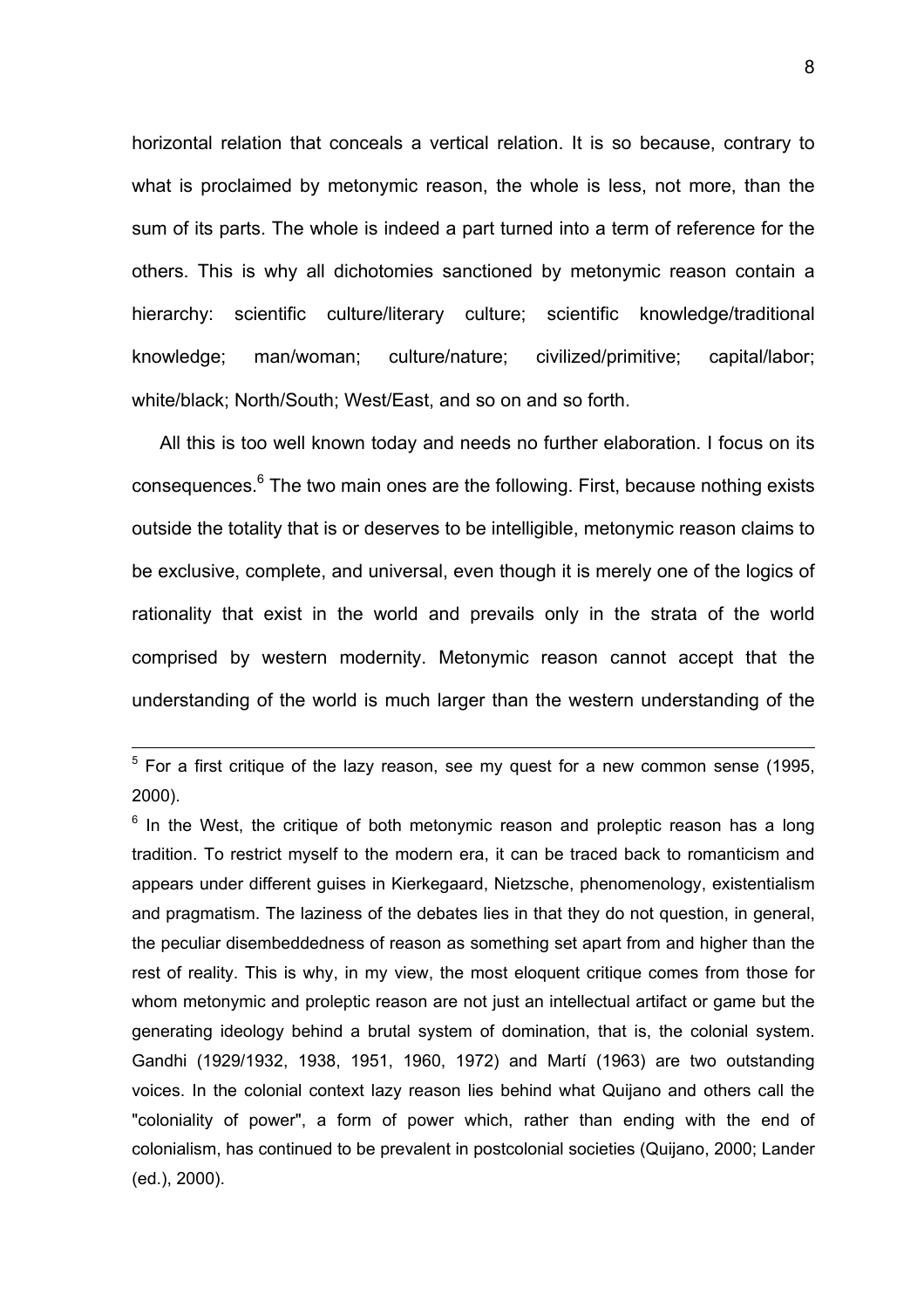world. Second, according to metonymic reason, none of the parts can be conceived outside its relation with the totality. The North is not intelligible outside its relation with the South as traditional knowledge is not intelligible outside its relation with scientific knowledge or woman outside her relation with man. It is inconceivable that each of the parts may have its own life beyond the dichotomous relation, let alone be a different totality. The understanding of the world promoted by metonymic reason is therefore not only partial but also very selective. Western modernity, controlled by metonymic reason, has not only a limited understanding of the world, but also a limited understanding of itself.

Before I deal with the processes that sustain understanding and police its limits, I must explain how such a limited rationality ended up having such primacy in the last two hundred years. Metonymic reason is, together with proleptic reason, the response of the West, intent on the capitalist transformation of the world, to its own cultural and philosophical marginality vis-à-vis the East. As Karl Jaspers and others have shown, the West constituted itself as a deserter part of a founding matrix—the East (Jaspers, 1951, 1976; Marramao, 1995:160).<sup>7</sup> This founding matrix is truly totalizing because it encompasses a multiplicity of worlds (both earthly and nonearthly) and a multiplicity of times (past, present, future, cyclical, linear, simultaneous). As such, it has no need to claim totality nor to subordinate its parts to itself. It is an anti-dichotomic matrix because it does not have to control

 $7$  Jasper considers the period between 800 and 200 BC as an "axial age," a period that lay down "the foundations upon which humanity still subsists today" (1951:98). In this period, most of "the extraordinary events" that shaped humankind as we know it occurred in the East— in China, India, Persia, Palestine. The West is represented by Greece and, as we know today, Greek classic antiquity ows much to its African and Eastern roots (Bernal, 1987). See also Schluchter, 1979.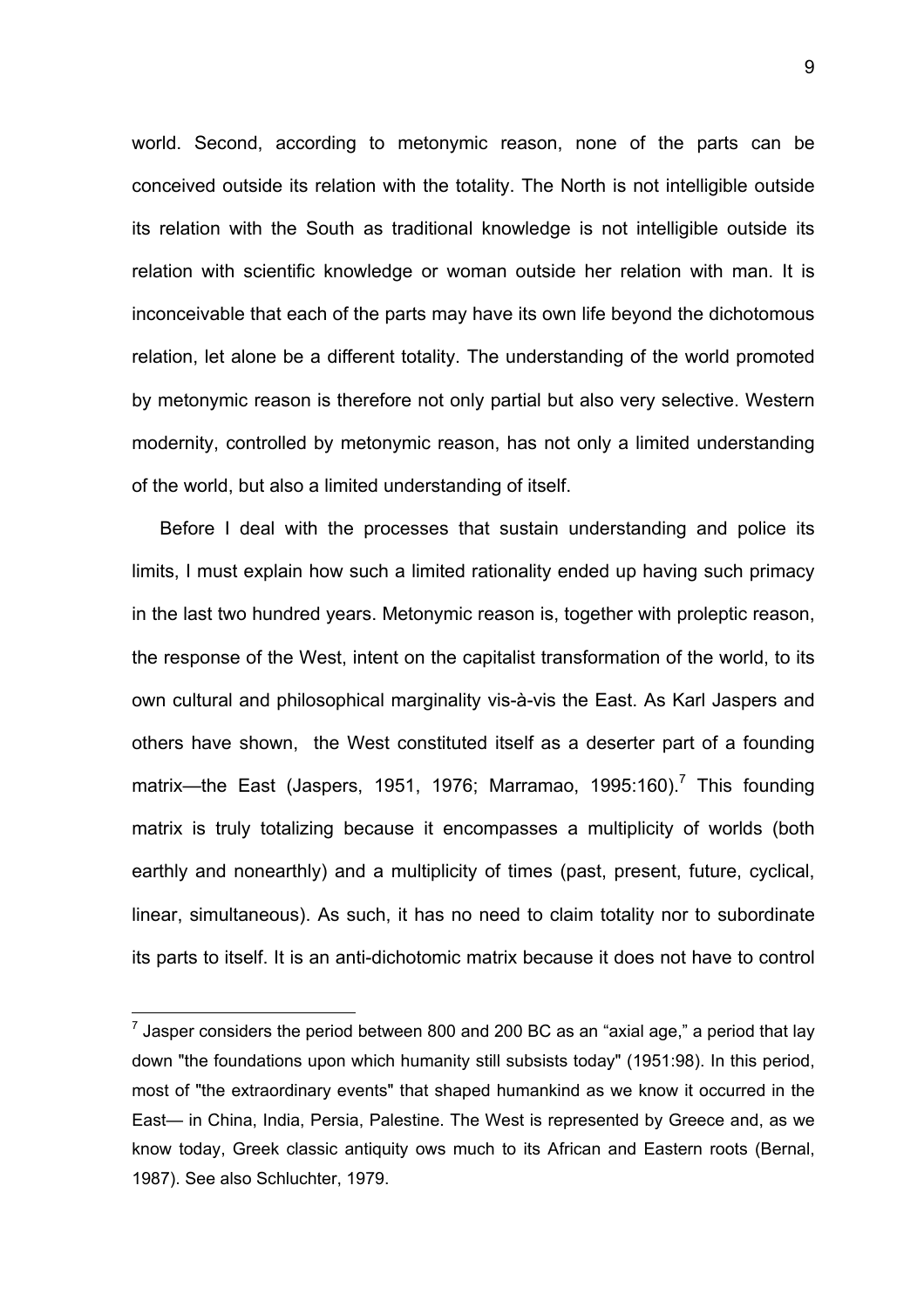nor police limits. On the contrary, the West, aware of its own eccentricity vis-à-vis this matrix, takes from it only what can encourage the expansion of capitalism. Thus, the multiplicity of worlds is reduced to the earthly world and the multiplicity of times to linear time.

Two processes preside over such a reduction. The reduction of the multiplicity of worlds to the earthly world comes about by means of secularization and laicization as analyzed by Weber (1958, 1963, 1968), Koselleck (1985) and Marramao (1995), among many others. The reduction of the multiplicity of times to linear time is achieved by means of the concepts replacing the sotereological idea that used to link the multiplicity of worlds, namely the concepts of progress and revolution upon which proleptic reason came to be based. This crippled conception of eastern wholeness, precisely because it is crippled, must affirm itself authoritarianly as a totality and impose homogeneity to its parts. It was with it that the West took possession of the world in a productive way and turned the East into a stagnated, unproductive center. With it, too, Weber countered the unproductive seduction of the East with the disenchantment of the western world.

As Marramao notes (1995: 160), the supremacy of the West, created from the margins, never turned culturally into an alternative centrality vis-à-vis the East. For this reason, the power of western metonymic reason always exceeded the power of its foundation. This power is, however, undermined by a weakness that paradoxically grounds the very reason for its power in the world. This dialectic between power and weakness ended up translating itself into the parallel development of two opposite urges, the *Wille zur Macht* from Hobbes to Nietzsche, Carl Schmitt and Nazism/Fascism, and the *Wille zur Ohnmacht* from Rousseau to Kelsen and democracy and the primacy of the law. In each of these urges totality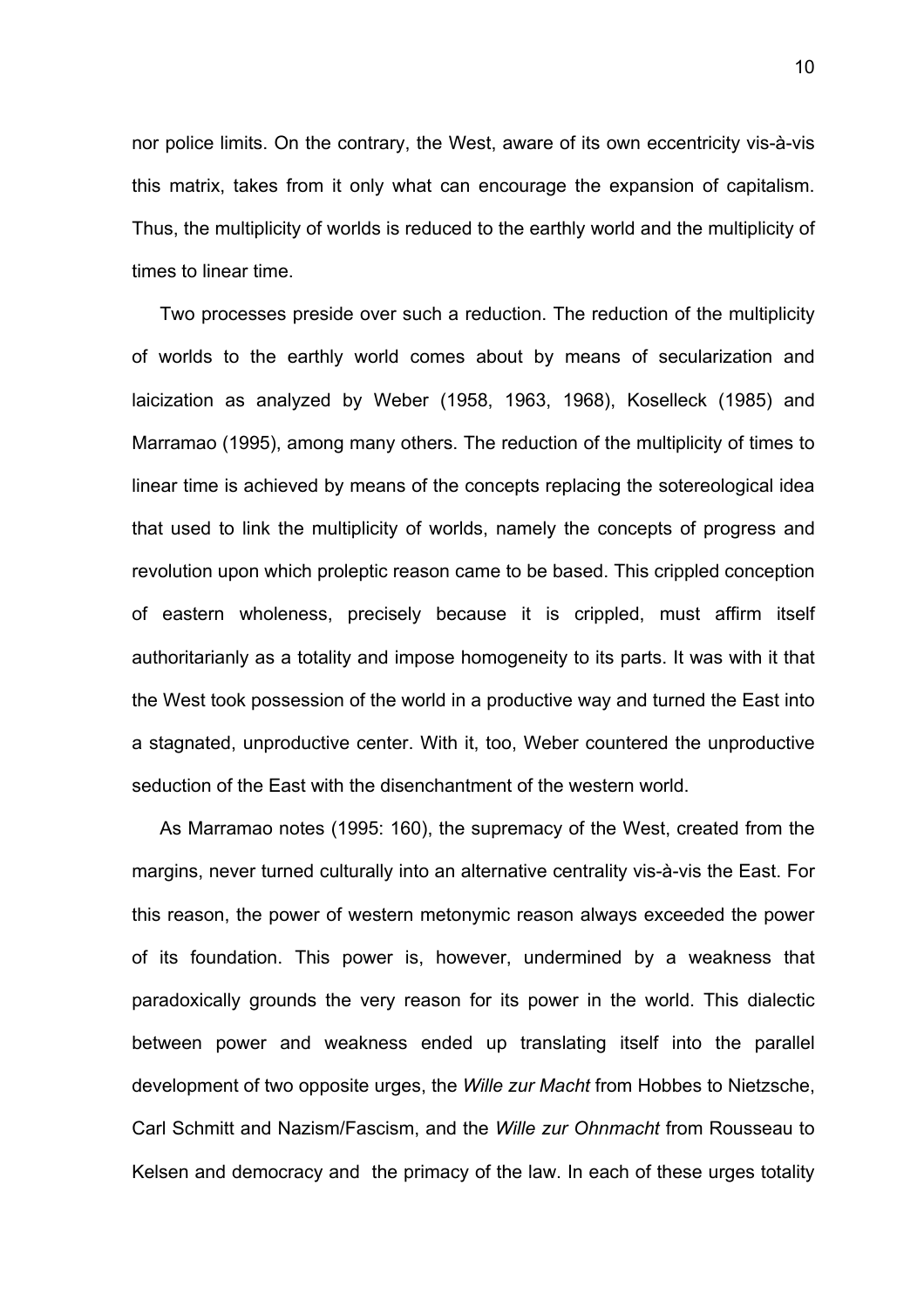is nonetheless present. Totality, because it is crippled, must ignore what it cannot contain and impose its primacy on its parts; and the parts, to be maintained under its control, must be homogenized as parts. Because it is unsure as to its foundations, metonymic reason does not insert itself in the world through argumentation and rhetoric. It does not explain itself, rather it imposes itself by the efficacy of its imposition. Such efficacy manifests itself in a twofold way: by productive thought and by legislative thought. Instead of the reasonableness of argumentation, it resorts to productivity and legitimate coercion.

Grounded on metonymic reason, the transformation of the world cannot be based on or accompanied by an adequate understanding of the world. Inadequacy, in this case, meant violence, destruction, and silencing for all those who, outside the West, were subjected to metonymic reason; in the West it meant alienation, *malaise*, and *uneasiness*. Walter Benjamin was witness to this uneasiness when he showed the paradox that has dominated life in the West ever since: the fact that the wealth of events translates itself into the poverty, rather than wealth, of our experience (Benjamin, 1972, II,1: 213-219).<sup>8</sup> This paradox

<sup>&</sup>lt;sup>8</sup> Benjamin thought that the First World War had deprived the world of the social relations through which the older generations passed their wisdom onto the younger generations (1972, II, 1: 214). A new world had emerged after the war, he argued, a world dominated by the development of technology, a world in which even education and learning ceased to translate themselves into experience. A new poverty has thus emerged, a lack of experience in the midst of hectic transformation, a new form of barbarism (1972, II, 1: 215). And he concludes his essay in this way: "We have become poor. Piece by piece have we relinquished the heirloom of humankind, often deposited in a pawnshop for a hundreth of their value, only to get back the small change of the "current balance" [*Aktuelle*] (my translation) (1972, II, 1: 219).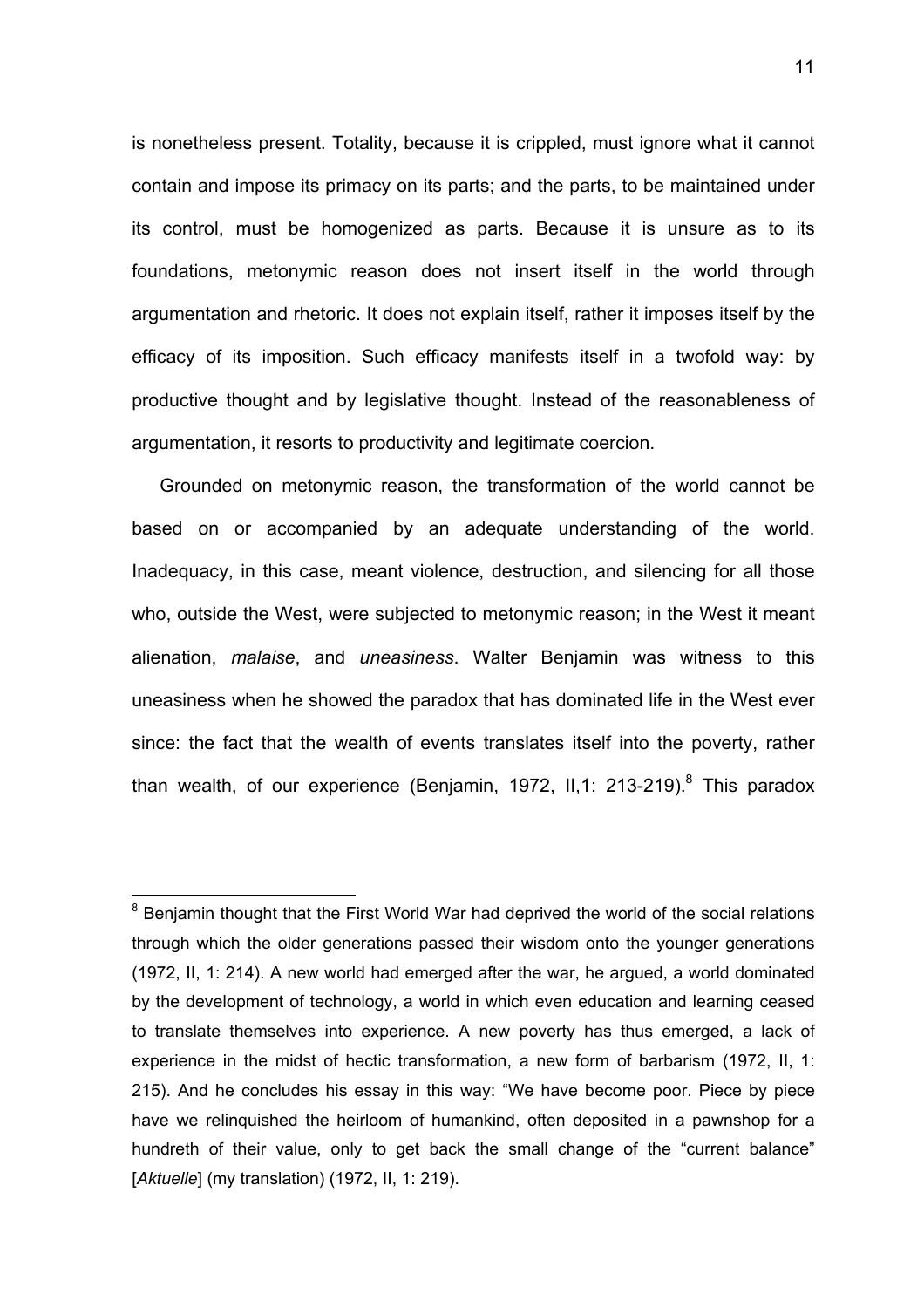came to coexist with another: the fact that the vertigo of change frequently turns itself into a feeling of stagnation.

Today, it begins to be obvious that metonymic reason has contracted the world in the very process of expanding it according to its (the metonymic reason's) own rules. Herein lies the crisis of the idea of progress and hence the crisis of the idea of totality that grounds it. The abbreviated version of the world became possible because of a conception of the present time that reduces it to the fleeting instant between what no longer is and what not yet is. The brevity of the gaze conceals the abbreviation of the gazed upon. As such, what is considered contemporaneous is an extremely reduced part of the simultaneous. The gaze that sees a person ploughing the land only sees in that person the premodern peasant. This much acknowledges Koselleck when he speaks of the noncontemporaneity of the contemporaneous (1985). But he does not problematize that in such asymmetry a hierarchy is hidden, namely the superiority of those who establish the time that determines contemporaneity. The contraction of the present thus conceals most of the inexhaustible richness of the social experiences in the world. Benjamin identified the problem but not its causes. The poverty of experience is not the expression of a lack, but rather the expression of an arrogance: the arrogance to refuse to see, let alone valorize, the experience around us, only because it is outside the reason that allows us to identify and valorize it.

The critique of metonymic reason is therefore a necessary condition to recuperate the wasted experience. What is at stake is the expansion of the world through the expansion of the present. Only by means of a new time-space will it be possible to identify and valorize the inexhaustible richness of the world and the present. But this new time-space presupposes another kind of reason. Up until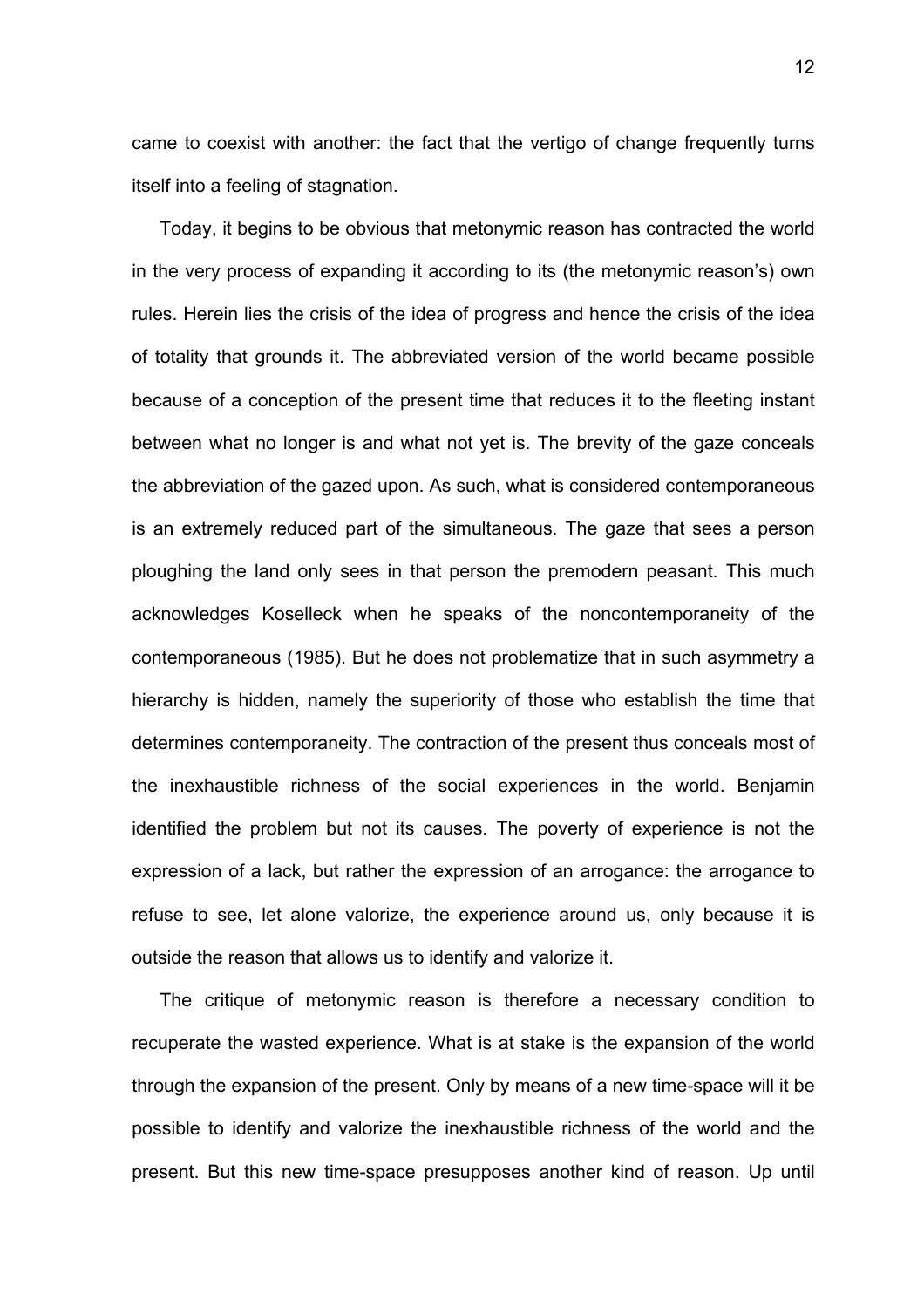now, the aspiration of the expansion of the present was formulated by literary creators alone. An example among many is Franz Kafka's parable about the precariousness of modern man stuck between two formidable adversaries: the past and the future.<sup>9</sup>

The expansion of the present lies in two procedures that question metonymic reason in its foundations. The first consists of the proliferation of totalities. The question is not to amplify the totality propounded by metonymic reason, rather to make it coexist with other totalities. The second consists in showing that any totality is made of heterogeneity and that the parts that comprise it have a life outside it. That is to say, their being part of a certain totality is always precarious, whether because the parts, besides being parts, always hold, at least in latency, the status of totality, or because parts migrate from one totality to another. What I propose is a procedure denied by metonymic reason: to think the terms of the dichotomies regardless of the power articulations and relations that bring them together as a first step to free them of such relations; and to reveal other alternative relations that have been obscured by hegemonic dichotomies. To conceive of the South as if there were no North, to conceive of woman as if there

 $9$  "He has too antagonists: the first pushes him from behind, from his birth. The second blocks the road in front of him. He struggles with both. Actually the first supports him in his struggle with the second, for the first wants to push him forward; and in the same way the second supports him in his struggle with the first; for the second of course is trying to force him back. But this is only theoretically so. For it is not only the two protagonists who are there, but he himself as well, and who really knows his intentions? However that may be, he has a dream that some time in an unguarded moment - it would require too, one must admit, a night darker than anything ever been yet - he will spring out of the fighting line and be promoted, on account of his experience of such warfare, as judge over his struggling antagonists." (Kafka, 1960: 298-299).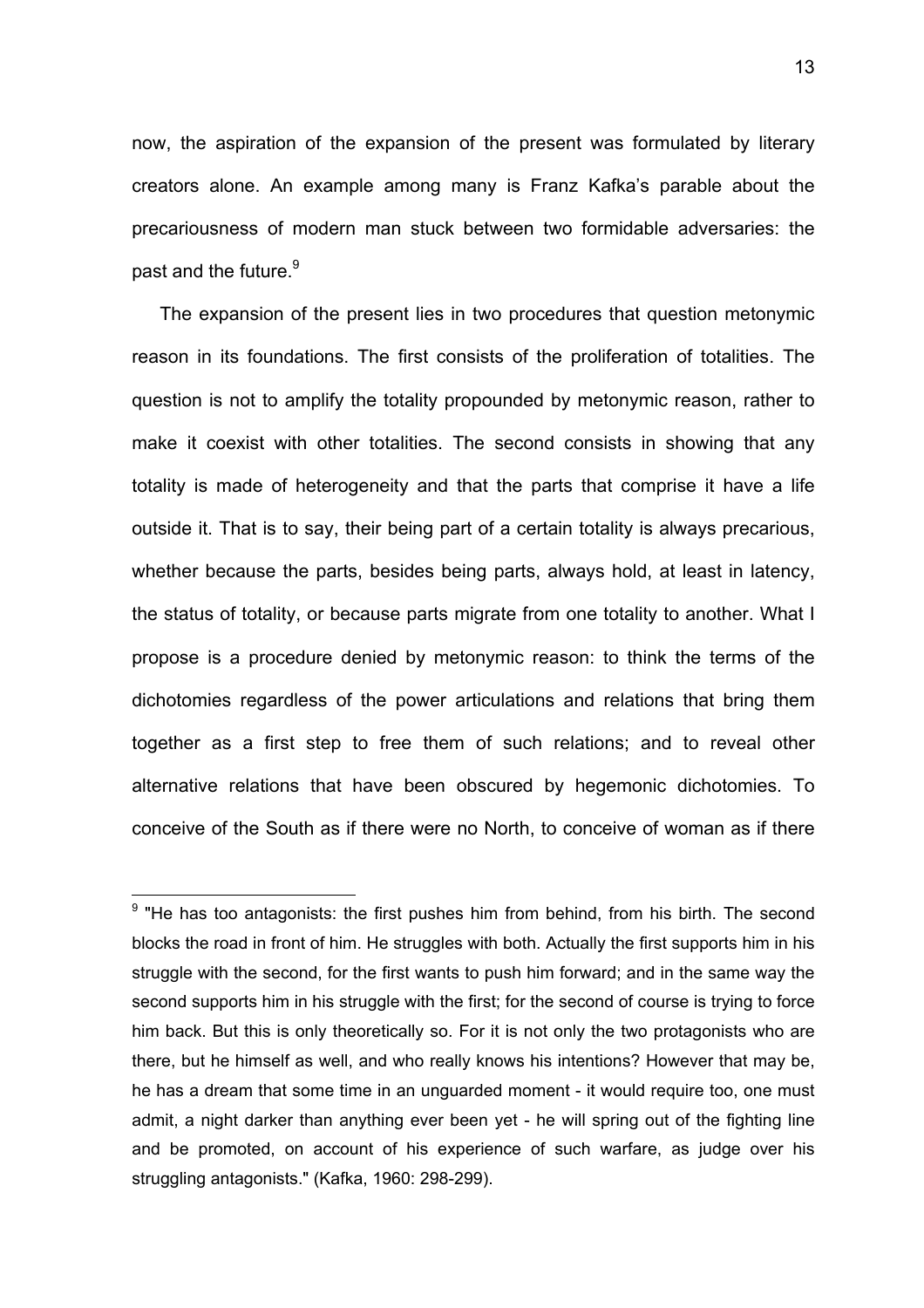were no man, to conceive of the slave as if there were no master. The assumption underlying this procedure is that metonymic reason was not entirely successful when it dragged these entities into the dichotomies, because components or fragments not socialized by the order of totality were left out. These components or fragments have been wandering outside the totality like meteorites hovering in the space of order, not susceptible of being perceived and controlled by order.

In this transition phase in which metonymic reason, although much discredited, is still dominant, the enlargement of the world and the expansion of the present must begin by a procedure that I designate as *sociology of absences*. It consists of an inquiry that aims to explain that what does not exist is in fact actively produced as nonexistent, that is, as a non-credible alternative to what exists. Its empirical object is deemed impossible in the light of conventional social science, and for this reason its formulation already represents a break with it. The objective of the sociology of absences is to transform impossible into possible objects, absent into present objects. It does so by focusing on the fragments of social experience that have not been fully socialized by metonymic reason. What is there in the South that escapes the North/South dichotomy? What is there in traditional medicine that escapes the modern medicine/traditional medicine dichotomy? What is there in woman apart from her relation with man? Is it possible to see the subaltern regardless of the relation of subalternity?

There is no single, univocal way of not existing. The logics and processes through which metonymic reason produces the nonexistence of what does not fit its totality and linear time, are various. Nonexistence is produced whenever a certain entity is disqualified and rendered invisible, unintelligible, or irreversibly discardable. What unites the different logics of production of nonexistence is that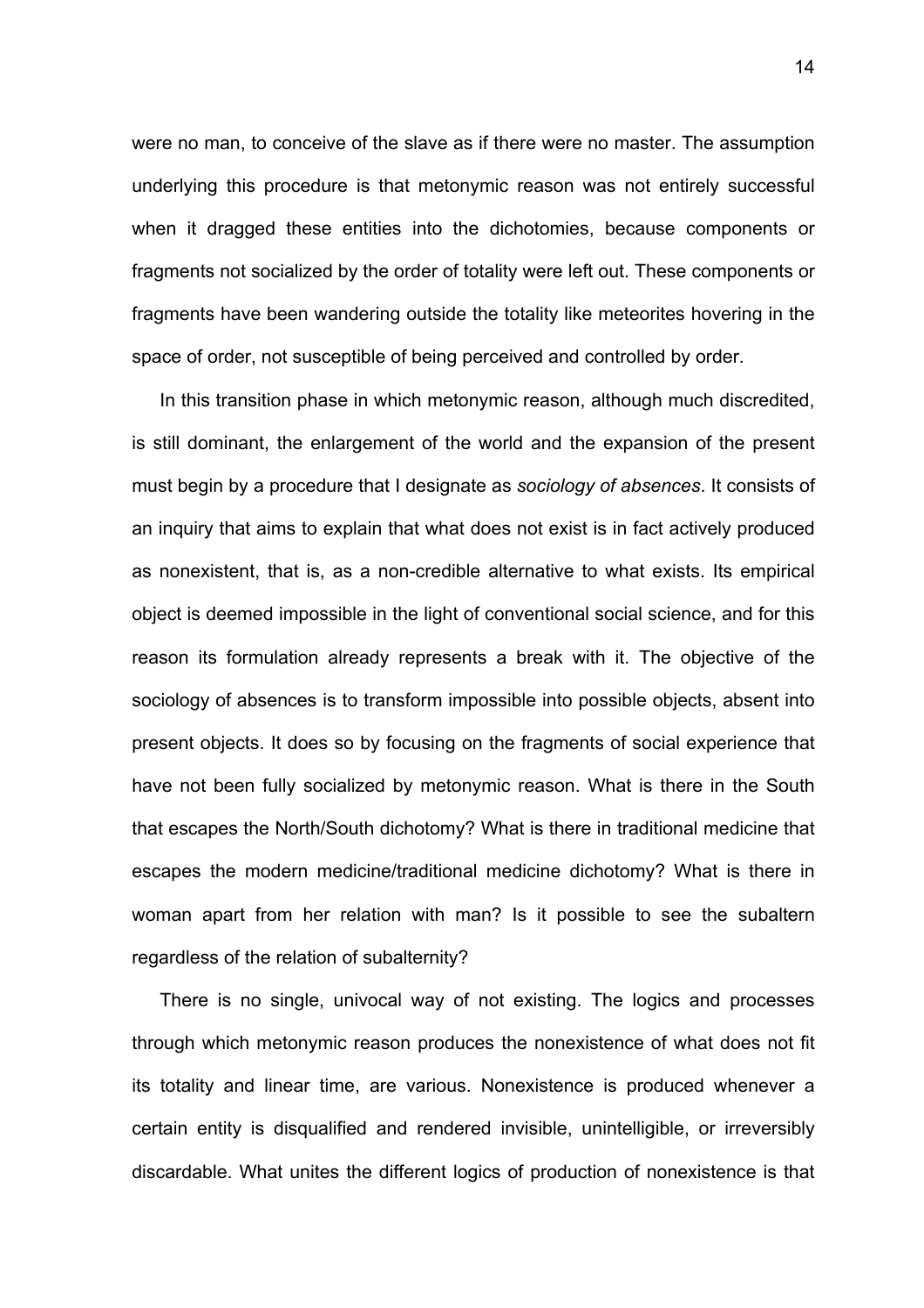they are all manifestations of the same rational monoculture. I distinguish five logics or modes of production of nonexistence.

The first derives from the monoculture of *knowledge and rigor of knowledge*. It is the most powerful mode of production of nonexistence. It consists in turning modern science and high culture into the sole criteria of truth and aesthetic quality, respectively. The complicity that unites the "two cultures" resides in the fact that both claim to be, each in its own field, exclusive canons of production of knowledge or artistic creation. All that is not recognized or legitimated by the canon is declared nonexistent. Nonexistence appears in this case in the form of ignorance or lack of culture.

The second logic resides in the *monoculture of linear time*, the idea that history has a unique and well known meaning and direction. This meaning and direction have been formulated in different ways in the last two hundred years: progress, revolution, modernization, development, globalization. Common to all these formulations is the idea that time is linear and that ahead of time proceed the core countries of the world system and, along with them, the dominant knowledges, institutions and forms of sociability. This logic produces nonexistence by describing as backward whatever is asymmetrical vis-à-vis whatever is declared forward. It is according to this logic that western modernity produces the noncontemporaneity of the contemporaneous, and that the idea of simultaneity conceals the asymmetries of the historical times that converge into it. The encounter between the African peasant and the officer of the World Bank in his field trip illustrates this condition. In this case, nonexistence assumes the form of residuum, which in turn has assumed many designations for the past two hundred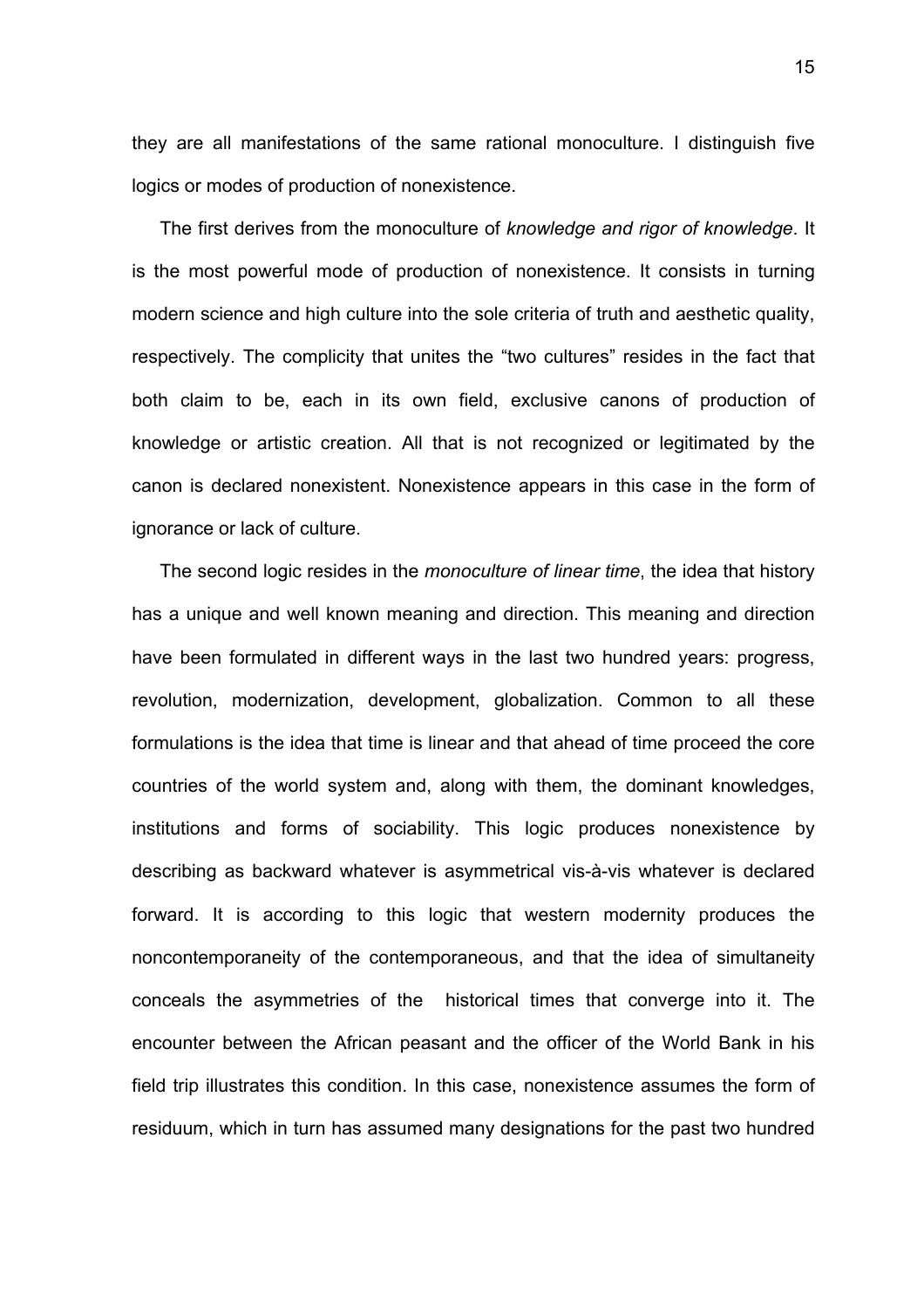years, the first being the primitive, closely followed by the traditional, the premodern, the simple, the obsolete, the underdeveloped.

The third logic is the logic of social classification, based on the monoculture of *naturalization of differences*. It consists in distributing populations according to categories that naturalize hierarchies. Racial and sexual classification are the most salient manifestations of this logic. Contrary to what happens in the relation between capital and labor, social classification is based on attributes that negate the intentionality of social hierarchy. The relation of domination is the consequence, rather than the cause, of this hierarchy, and it may even be considered as an obligation of whoever is classified as superior (for example, the white man's burden in his civilizing mission). Although the two forms of classification (race and sex) are decisive for the relation between capital and labor to stabilize and spread globally, racial classification was the one most deeply reconstructed by capitalism, as Wallerstein and Balibar (1991) and Quijano (2000), among others, have shown.<sup>10</sup> According to this logic, nonexistence is produced as a form of inferiority, insuperable inferiority because natural. The inferior ones, because insuperably inferior, cannot be a credible alternative to the superior ones.

The forth logic of production of nonexistence is the *logic of the dominant scale*. According to this logic, the scale adopted as primordial determines the irrelevance of all other possible scales. In western modernity, the dominant scale appears under two different forms: the universal and the global. Universalism is the scale of the entities or realities that prevail regardless of specific contexts. For that reason, they take precedence over all other realities that depend on contexts and are

<sup>10</sup> Quijano considers the racialization of power relations as an intrinsic feature of capitalism, a feature that he designates as the "coloniality of power" (2000: 374).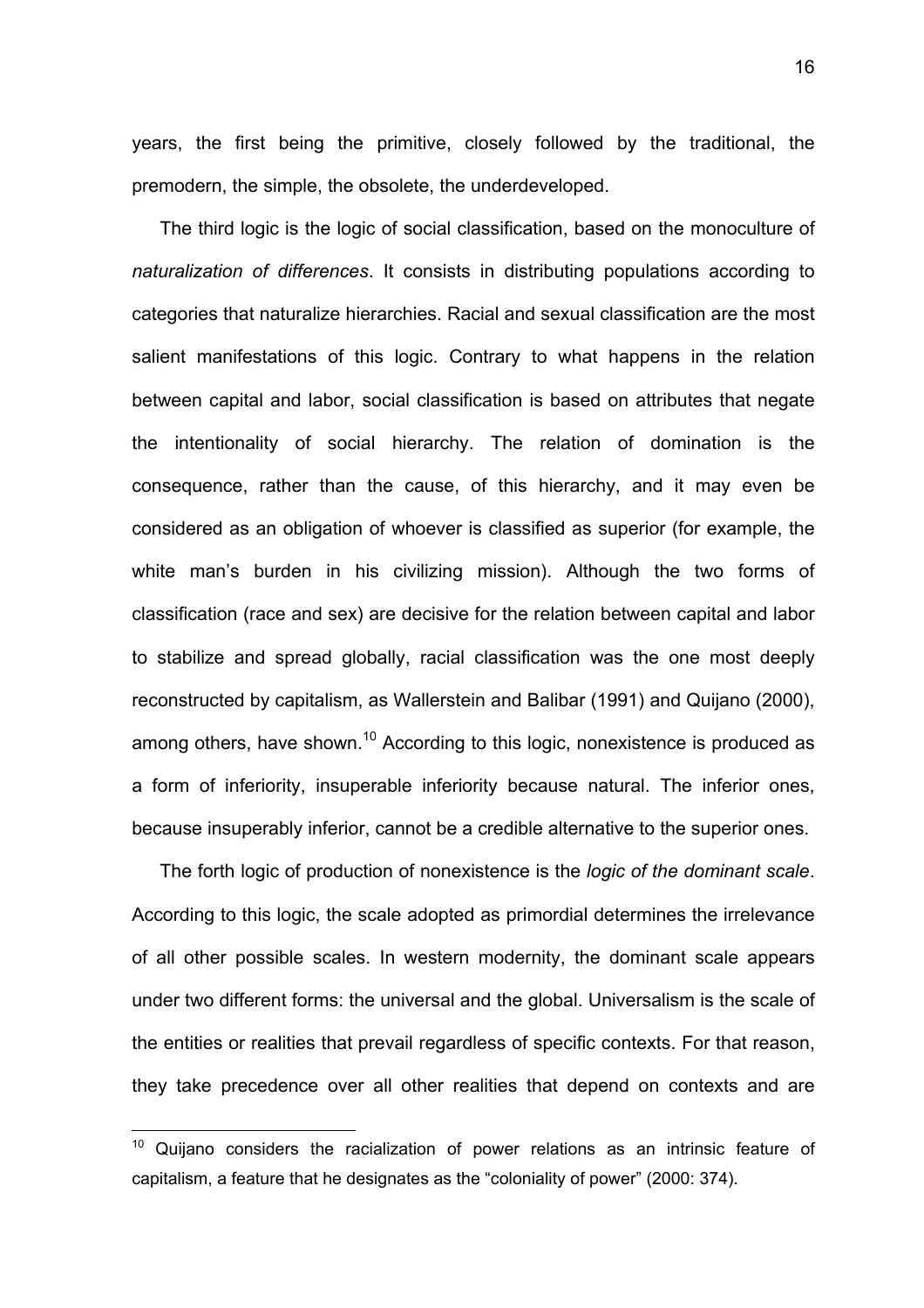therefore considered particular or vernacular. Globalization is the scale that in the last twenty years acquired unprecedented relevance in various social fields. It is the scale that privileges entities or realities that widen their scope to the whole globe, thus earning the prerogative to designate rival entities as local. According to this logic, nonexistence is produced under the form of the particular and the local. The entities or realities defined as particular or local are captured in scales that render them incapable of being credible alternatives to what exists globally and universally.

Finally, the fifth logic of nonexistence is the *logic of productivity*. It resides in the monoculture of the criteria of capitalist productivity. According to this logic, economic growth is an unquestionable rational objective. As such, the criterion of productivity that best serves this objective is unquestionable as well. This criterion applies both to nature and to human labor. Productive nature is nature at its maximum fertility in a given production cycle, whereas productive labor is labor that maximizes generating profit likewise in a given production cycle. According to this logic, nonexistence is produced in the form of nonproductiveness. Applied to nature, nonproductiveness is sterility; applied to labor, sloth or professional disqualification.

There are thus five principal social forms of nonexistence produced by metonymic reason: the ignorant, the residual, the inferior, the local, and the nonproductive. They are social forms of nonexistence because the realities to which they give shape are present only as obstacles vis-à-vis the realities deemed relevant, be they scientific, advanced, superior, global, or productive realities. They are, therefore, disqualified parts of homogeneous totalities which, as such, merely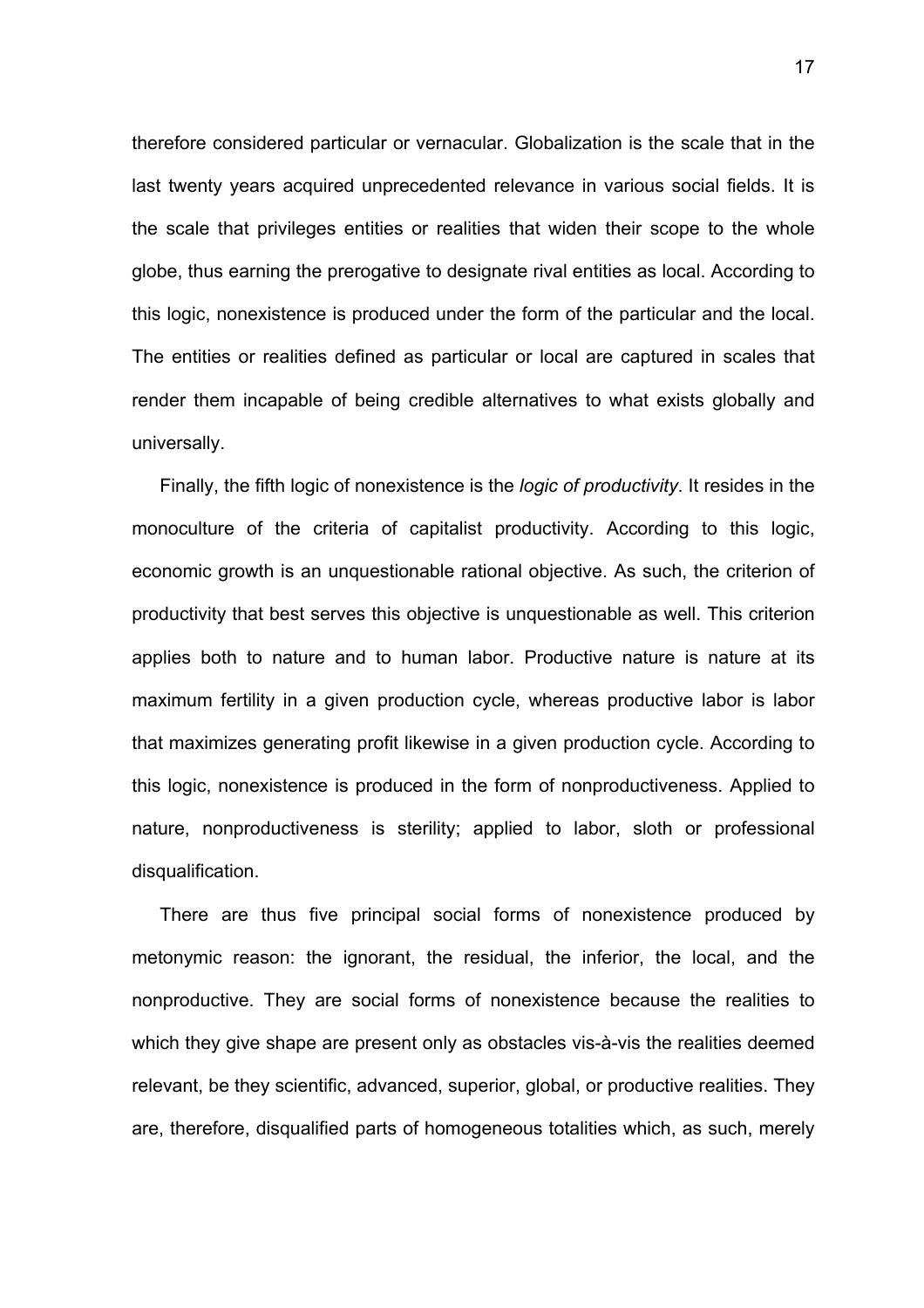confirm what exists and precisely as it exists. They are what exists under irretrievably disqualified forms of existing.

The social production of these absences results in the subtraction of the world and the contraction of the present, and hence in the waste of experience. The sociology of absences aims to identify the scope of this subtraction and contraction so that the experiences produced as absent may be liberated from those relations of production and thereby made present. To be made present means to be considered alternatives to hegemonic experience, to have their credibility discussed and argued for and their relations taken as object of political dispute. The sociology of absences aims thus to create a want and turn the lack of social experience into waste of social experience. It thereby creates the conditions to enlarge the field of credible experiences in this world and time, thus contributing to enlarge the world and expand the present. The enlargement of the world occurs not only because the field of credible experiences is widened but also because the possibilities of social experimentation in the future are increased. The expansion of the present occurs as what is considered contemporaneous is augmented, as present time is flattened out so that all experiences and practices occurring simultaneously may eventually be considered contemporaneous, even if each one in each own way.

How does the sociology of absences work? The sociology of absences starts from two inquiries. The first one inquires about the reasons why such a strange and exclusive conception of totality could have acquired such primacy in the past two hundred years. The second inquiry aims to identify the ways to confront and overcome such a conception of totality as well as the metonymic reason that sustains it. The first, more conventional inquiry has been tackled by various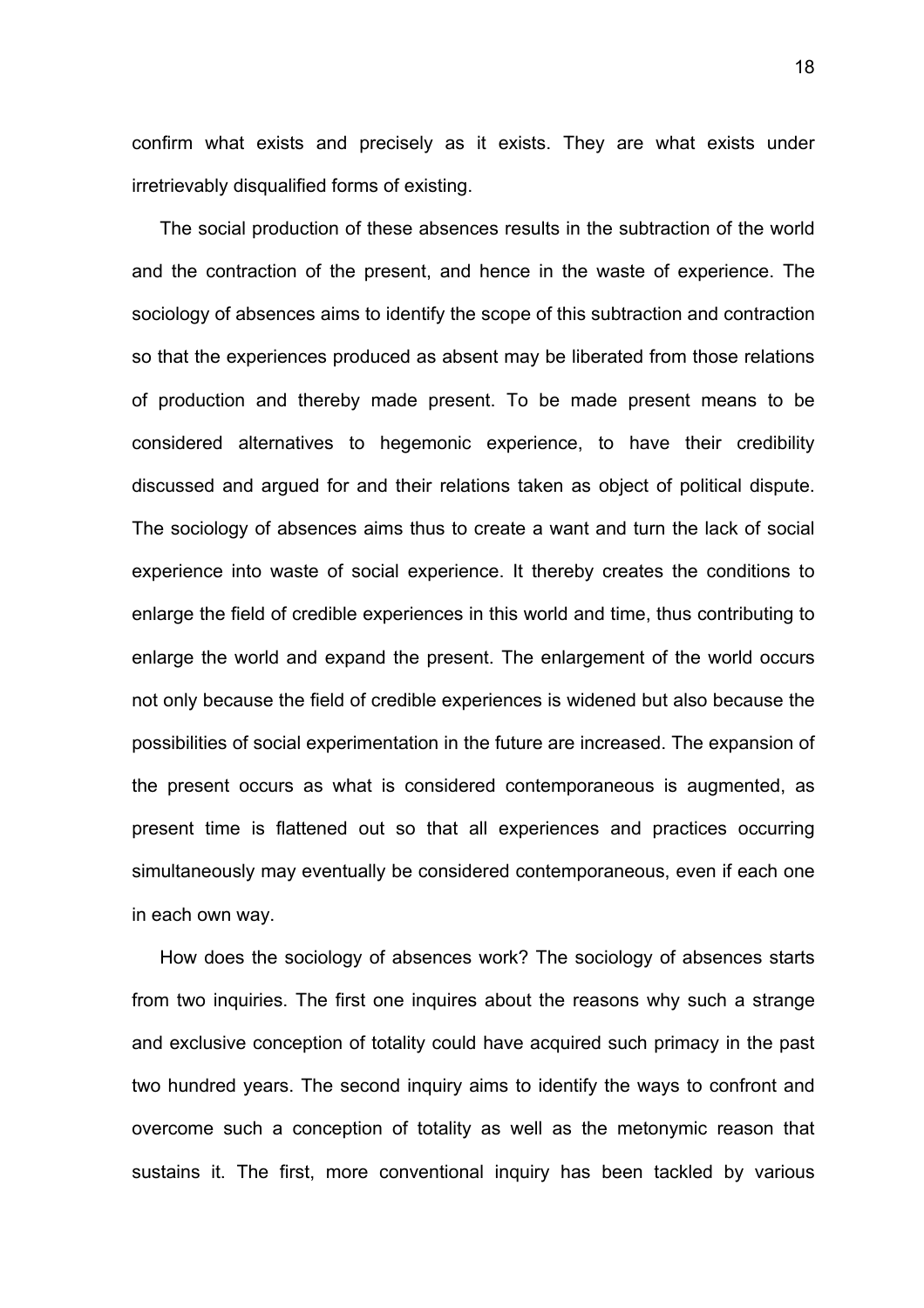aspects of critical sociology, from the social and cultural studies of science to feminist criticism, deconstruction, postcolonial studies, etc. In this paper, I focus on the second inquiry, which has been less dealt with so far.

Homogeneous and exclusive totalities and the metonymic reason that sustains them can be superseded by confronting each one of the modes of production of absence mentioned above. Because metonymic reason shaped conventional social science, the sociology of absences cannot but be transgressive, and as such bound to be discredited. Nonconformity with such discredit and struggle for credibility, however, make it possible for the sociology of absences not to remain an absent sociology.

*The ecology of knowledges*. The first logic, the logic of the monoculture of scientific knowledge and rigor, must be confronted with the identification of other knowledges and criteria of rigor that operate credibly in social practices pronounced nonexistent by metonymic reason. Such contextual credibility must be deemed a sufficient condition for the knowledge in question to have enough legitimacy to participate in epistemological debates with other knowledges, namely with scientific knowledge. The central idea of the sociology of absences in this regard is that there is no ignorance or knowledge in general. All ignorance is ignorant of a certain knowledge, and all knowledge is the overcoming of a particular ignorance (Santos,1995: 25). This principle of incompleteness of all knowledges is the condition of the possibility of epistemological dialogue and debate among the different knowledges. What each knowledge contributes to such a dialogue is the way in which it leads a certain practice to overcome a certain ignorance. Confrontation and dialogue among knowledges is confrontation and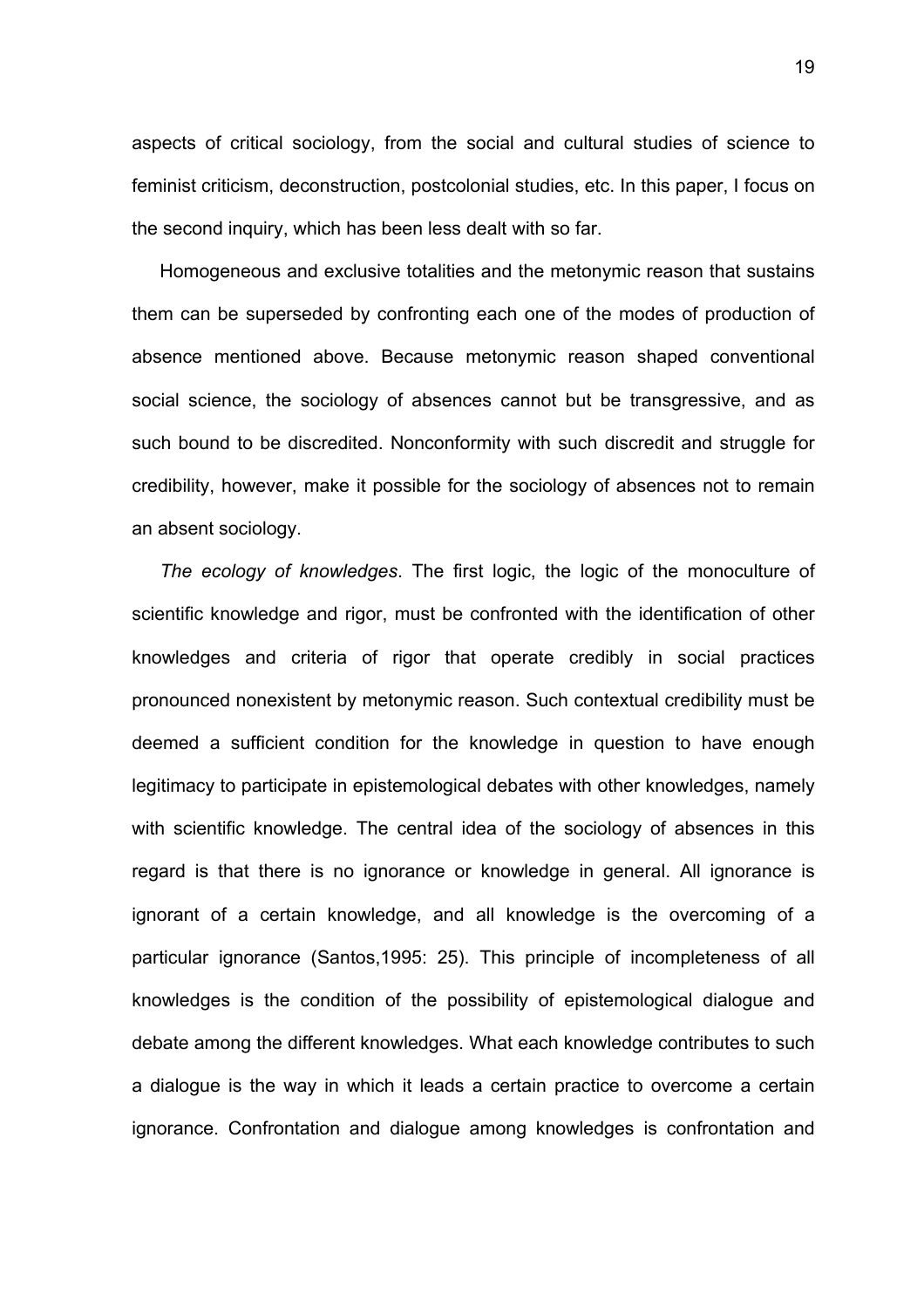dialogue among the different processes through which practices that are ignorant in different ways turn into practices that are knowledgeable in different ways.

In this domain, the sociology of absences aims to substitute an ecology of knowledges for the monoculture of scientific knowledge. Such an ecology of knowledges permits not only to overcome the monoculture of scientific knowledge but also the idea that the nonscientific knowledges are alternatives to scientific knowledge. The idea of alternatives presupposes the idea of normalcy, and the latter the idea of norm, and so, nothing being further specified, the designation of something as an alternative carries a latent connotation of subalternity. If we take biomedicine and African traditional medicine as an example, it makes no sense to consider the latter, by far the predominant one in Africa, as an alternative to the former. The important thing is to identify the contexts and the practices in which each operates, and the way they conceive of health and sickness and overcome ignorance (as undiagnosed illness) in applied knowledge (as cure).

*The ecology of temporalities*. The second logic, the logic of the monoculture of linear time, must be confronted with the idea that linear time is only one among many conceptions of time and that, if we take the world as our unit of analysis, it is not even the most commonly adopted. The predominance of linear time is not the result of its primacy as a temporal conception, but the result of the primacy of western modernity that embraced it as its own. Linear time was adopted by western modernity through the secularization of Judeo-Christian eschatology, but it never erased, not even in the West, other conceptions of time such as circular time, the doctrine of the eternal return, and still others that are not adequately grasped by the images of the arrow or circle.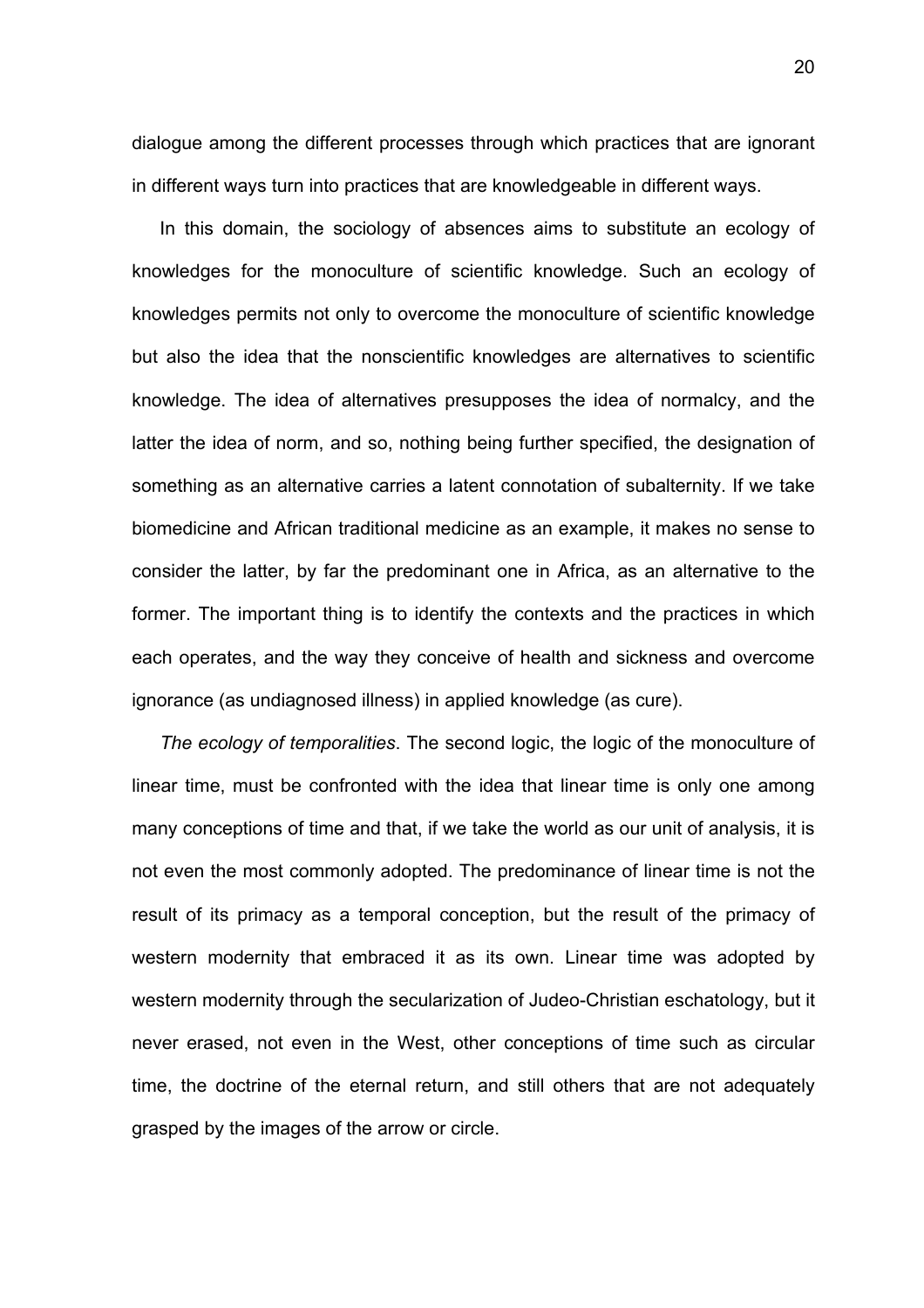The need to take into account these different conceptions of time derives from the fact, pointed out by Koselleck (1985) and Marramao (1995), that societies understand power according to the conceptions of temporality they hold. The most resistant relations of domination are those based on hierarchies among temporalities. Such hierarchies are constitutive of the world system. They reduce much social experience to the condition of residuum. Experiences become residual because they are contemporary in ways that are not recognizable by the dominant temporality: linear time.

In this domain, the sociology of absences aims to free social practices from their status as residuum, devolving to them their own temporality and thus the possibility of autonomous development. Once liberated from linear time and devolved to its own temporality, the activity of the African or Asian peasant stops being residual and becomes contemporaneous of the activity of the *hi-tech* farmer in the USA or the activity of the World Bank executive. By the same token, the presence or relevance of the ancestors in one's life in different cultures ceases to be an anachronistic manifestation of primitive religion or magic to become another way of experiencing contemporaneity.

By freeing alternative realities from their status as residuum, the sociology of absences replaces the monoculture of linear time with the ecology of temporalities. Societies are constituted of various temporalities. Many practices are disqualified, suppressed or rendered unintelligible because they are ruled by temporalities that are not contained in the temporal canon of western capitalist modernity. Once these temporalities are recuperated and become known, the practices and sociabilities ruled by them become intelligible and credible objects of argumentation and political debate. The expansion of the present occurs in this

21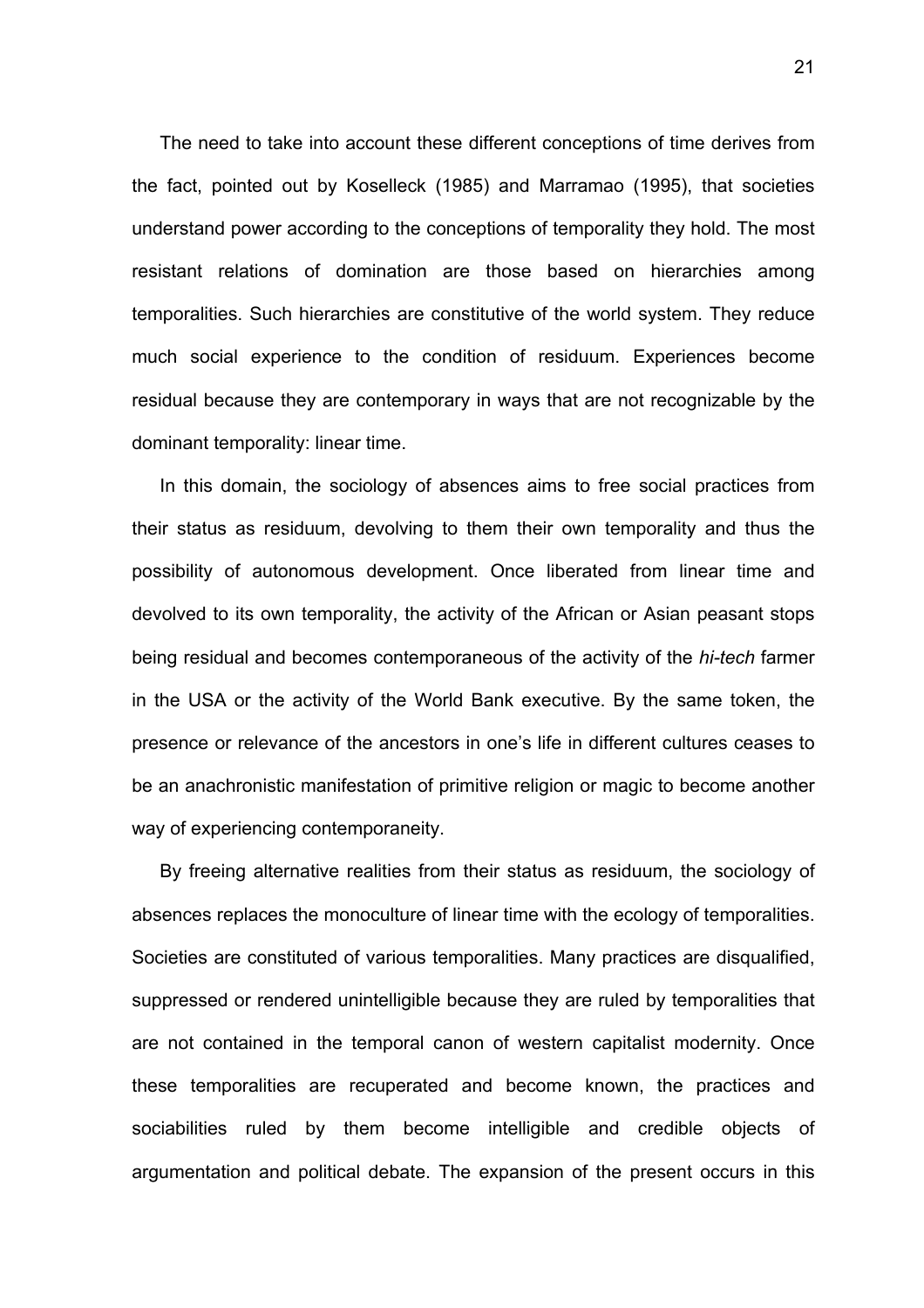case by the relativization of linear time and the valorization of other temporalities that may articulate or conflict with it.

*The ecology of recognition*. The third logic of production of absences is the logic of social classification. Although in all logics of production of absence the disqualification of practices goes hand in hand with the disqualification of agents, it is here that the disqualification affects mainly the agents, and only secondly the social experience of which they are the protagonists. The coloniality of western modern capitalist power mentioned by Quijano (2000) consists in collapsing difference and inequality, while claiming the privilege to ascertain who is equal or different. The sociology of absences confronts coloniality by looking for a new articulation between the principles of equality and difference, thus allowing for the possibility of equal differences—an ecology of differences comprised of mutual recognition. It does so by submitting hierarchy to critical ethnography (Santos, 2001b). This consists in deconstructing both difference (to what extent is difference a product of hierarchy?) and hierarchy (to what extent is hierarchy a product of difference?). The differences that remain when hierarchy vanishes become a powerful denunciation of the differences that hierarchy reclaims in order not to vanish.

*The ecology of trans-scale*. The sociology of absences confronts the fourth logic, the logic of global scale, by recuperating what in the local is not the result of hegemonic globalization. The local that has been integrated in hegemonic globalization is what I designate as localized globalism, that is, the specific impact of hegemonic globalization on the local (Santos, 1998b; 2000). As it deglobalizes the local vis-à-vis hegemonic globalization, the sociology of absences also explores the possibility of counter-hegemonic globalization. In sum, the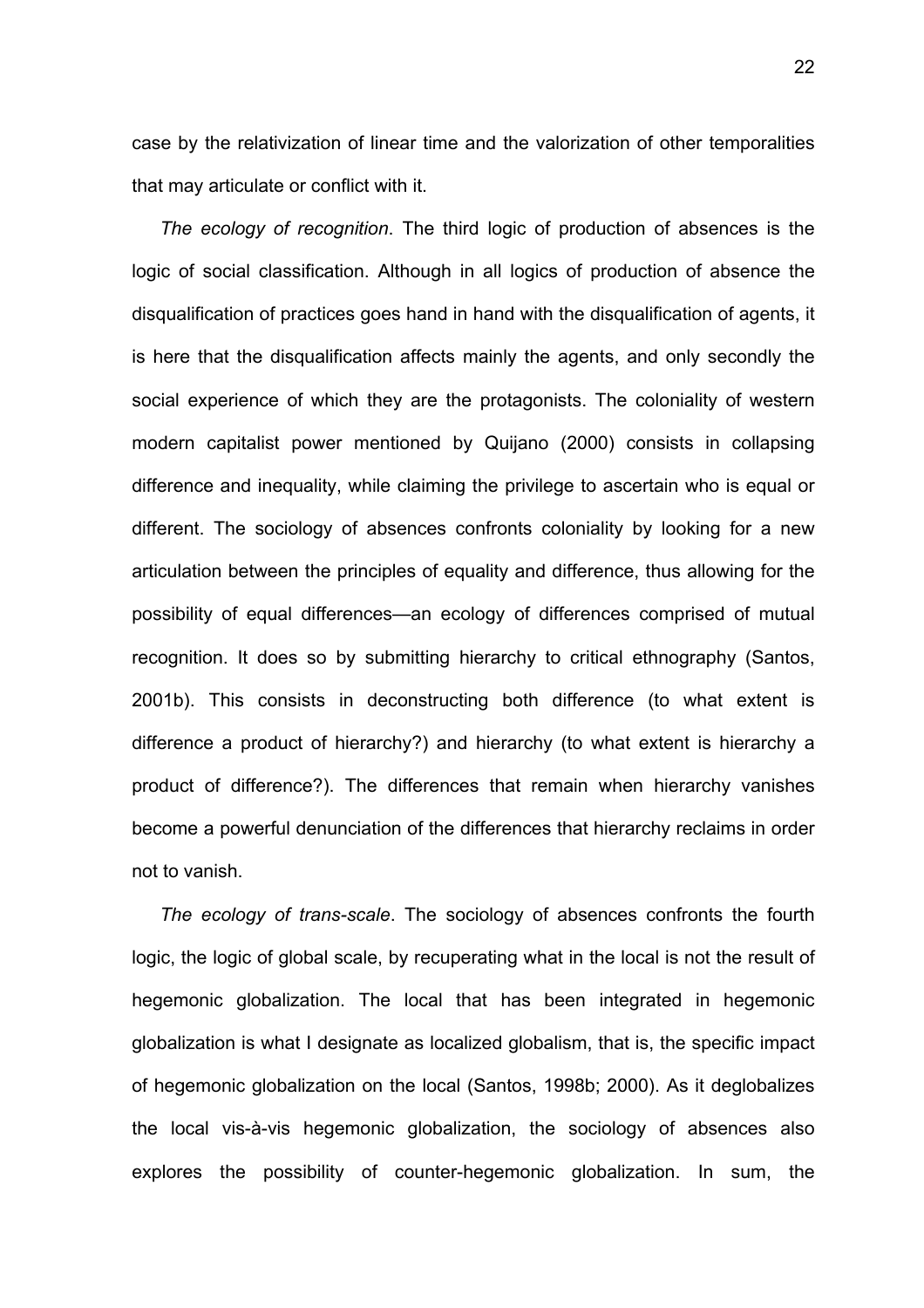deglobalization of the local and its eventual counter-hegemonic reglobalization broadens the diversity of social practices by offering alternatives to localized globalisms. The sociology of absences requires in this domain the use of cartographic imagination, whether to see in each scale of representation not only what it reveals but also what it conceals, or to deal with cognitive maps that operate simultaneously with different scales, namely to identify local/global articulations (Santos, 1995: 456-473; Santos, 2001a).

*The ecology of productivity.* Finally, in the domain of the fifth logic, the logic of productivity, the sociology of absences consists in recuperating and valorizing alternative systems of production, popular economic organizations, workers' cooperatives, self-managed enterprises, solidarity economy, etc., which have been hidden or discredited by the capitalist orthodoxy of productivity. This is perhaps the most controversial domain of the sociology of absences, for it confronts directly both the paradigm of development and infinite economic growth and the logic of the primacy of the objectives of accumulation over the objectives of distribution that sustain global capitalism.

In each of the five domains, the objective of the sociology of absences is to disclose the diversity and multiplicity of social practices and confer credit to them in opposition to the exclusive credibility of hegemonic practices. The idea of multiplicity and nondestructive relations is suggested by the concept of ecology: ecology of knowledges, ecology of temporalities, ecology of recognition, and ecology of social production and distribution. Common to all these ecologies is the idea that reality cannot be reduced to what exists. It amounts to an ample version of realism that includes the realities rendered absent by silence, suppression, and marginalization. In a word, realities that are actively produced as nonexistent.

23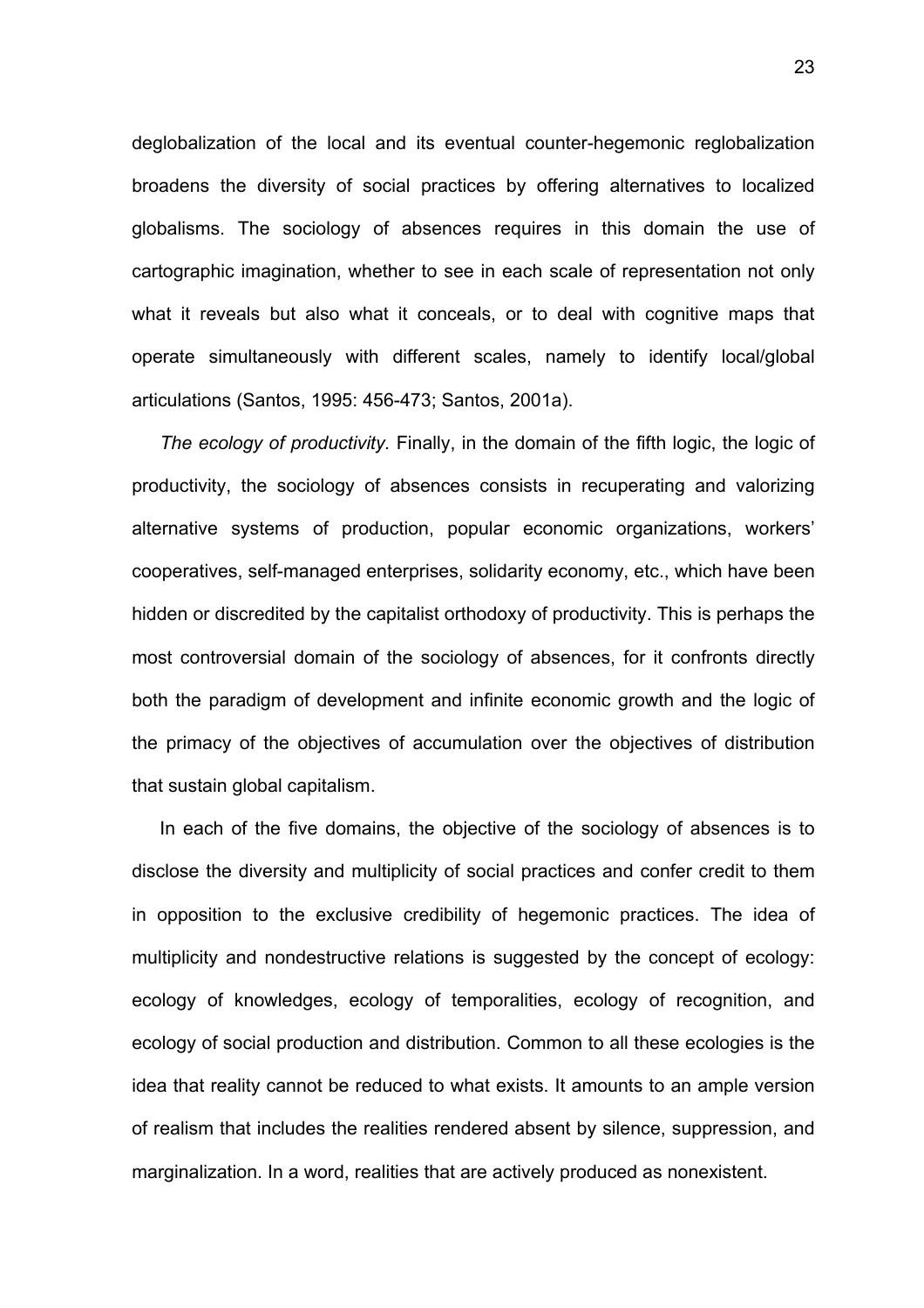In conclusion, the exercise of the sociology of absences is counterfactual and takes place by confronting conventional scientific commonsense. To be carried out it demands sociological imagination, both epistemological imagination and democratic imagination. Epistemological imagination allows for the recognition of different knowledges, perspectives and scales of identification, analysis and evaluation of practices. Democratic imagination allows for the recognition of different practices and social agents. Both the epistemological and the democratic imagination have a deconstructive and a reconstructive dimension. Deconstruction assumes five forms, corresponding to the critique of the five logics of metonymic reason, namely un-thinking, de-residualizing, de-racializing, de-localizing, and deproducing. Reconstruction is comprised of the five ecologies mentioned above.

## **The Critique of Proleptic Reason**

 $\overline{a}$ 

Proleptic reason is the face of lazy reason when the future is conceived of from the vantage point of the monoculture of linear time. The monoculture of linear time expanded the future enormously at the same time that it contracted the present, as we saw when metonymic reason was analyzed. Because the meaning and direction of history resides in progress and progress is unbounded, the future is infinite. Because it is projected according to an irreversible direction, however, the future is, as Benjamin clearly saw, an empty and homogeneous time.<sup>11</sup> The future is as abundant as empty, a future that only exists, as Marramao says, to become

 $11$  "The concept of historical progress of mankind cannot be sundered from the concept of its progression through a homogeneous, empty time" (1969: 261). And he counterposes: "The soothsayers who found from time to time what it had in stone certainly did not experience time as either homogeneous or empty" (1969: 264).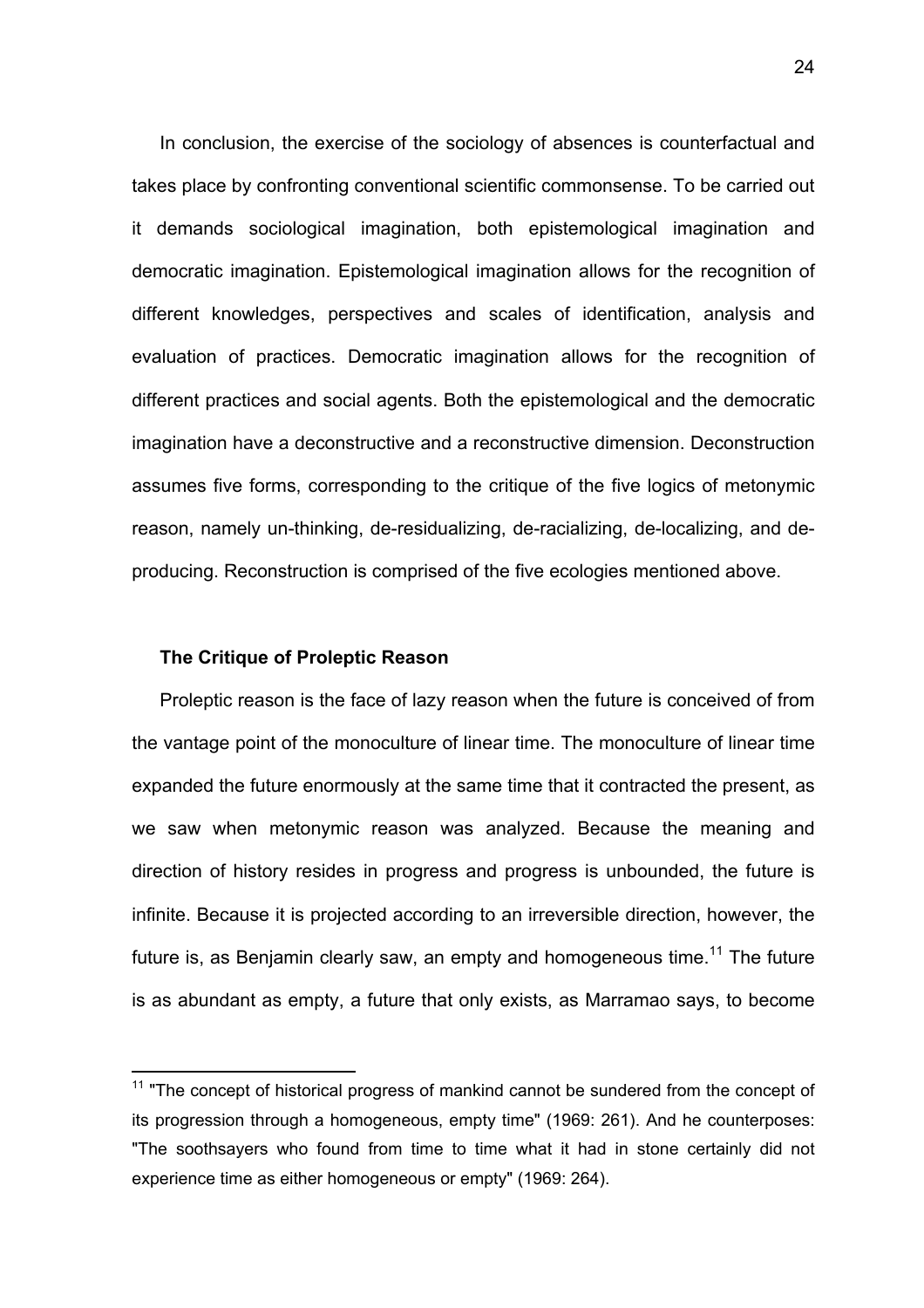past (1995: 126). A future thus conceived need not be the object of thought, in this consisting the laziness of proleptic reason.

Whereas the objective of the critique of metonymic reason is to expand the present, the objective of the critique of proleptic reason is to contract the future. To contract the future means to make it scarce and hence the object of care. The future has no other meaning or direction but what results from such care. To contract the future consists in eliminating, or at least diminishing, the discrepancy between the conception of the future of society and the conception of the future of individuals. Unlike the future of society, the future of individuals is limited by the duration of their lives—or reincarnated lives, in cultures where metempsychosis is a matter of faith. In either case, the limited character of the future and the fact that it depends on the management and care of individuals makes it possible for the future to be reckoned with as an intrinsic component of the present. In other words, the contraction of the future contributes to the expansion of the present.

Whereas the expansion of the present is obtained through the sociology of absences, the contraction of the future is obtained through the *sociology of emergences*. The sociology of emergences consists in replacing the emptiness of the future according to linear time (an emptiness that may be all or nothing) by a future of plural and concrete possibilities, utopian and realist at one time, and constructed in the present by means of activities of care.

The concept that rules the sociology of emergences is the concept of Not Yet (*Noch Nicht*) advanced by Ernst Bloch (1995). Bloch takes issue with the fact that western philosophy was dominated by the concepts of All (*Alles*) and Nothing (*Nichts*), in which everything seems to be contained in latency, but from whence nothing new can emerge. Western philosophy is therefore a static philosophy. For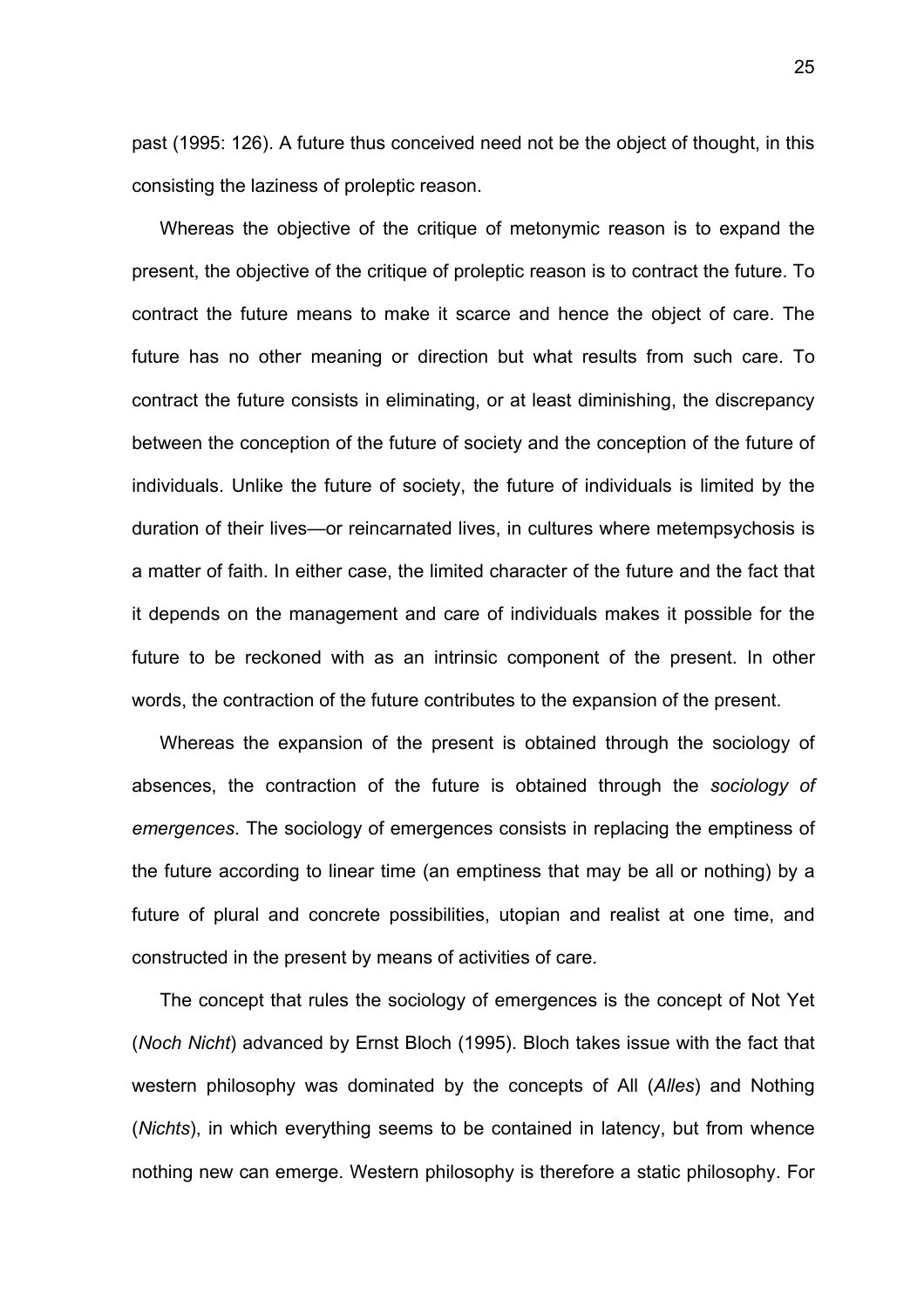Bloch, the possible is the most uncertain and the most ignored concept in western philosophy (1995: 241). Yet, only the possible permits to reveal the inexhaustible wealth of the world. Besides All and Nothing, Bloch introduces two new concepts: Not (*Nicht*) and Not Yet (*Noch Nicht*). The Not is the lack of something and the expression of the will to surmount that lack. The Not is thus distinguished from the Nothing (1995: 306). To say No is to say yes to something different. The Not Yet is the more complex category because it expresses what exists as mere tendency, a movement that is latent in the very process of manifesting itself. The Not Yet is the way in which the future is inscribed in the present. It is not an indeterminate or infinite future, rather a concrete possibility and a capacity that neither exist in a vacuum nor are completely predetermined. Indeed, they actively re-determine all they touch, thus questioning the determinations that exist at a given moment. Subjectively, the Not Yet is anticipatory consciousness, a form of consciousness that, although extremely important in people's lives, was completely neglected by Freud (Bloch, 1995: 286-315). Objectively, the Not Yet is, on the one hand, capacity (potency) and, on the other, possibility (potentiality). Possibility has a dimension of darkness as it originates in the lived moment, which is never fully visible to itself, as well as a component of uncertainty that derives from a double want: 1) the fact that the conditions that render possibility concrete are only partially known; 2) the fact that the conditions only exist partially. For Bloch, it is crucial to distinguish between these two wants: it is possible to know relatively well conditions that exist only very partially, and vice-versa.

The Not Yet inscribes in the present a possibility that is uncertain, but never neutral; it could be the possibility of utopia or salvation (*Heil*) or the possibility of catastrophe or damnation (*Unheil*). Such uncertainty brings an element of chance,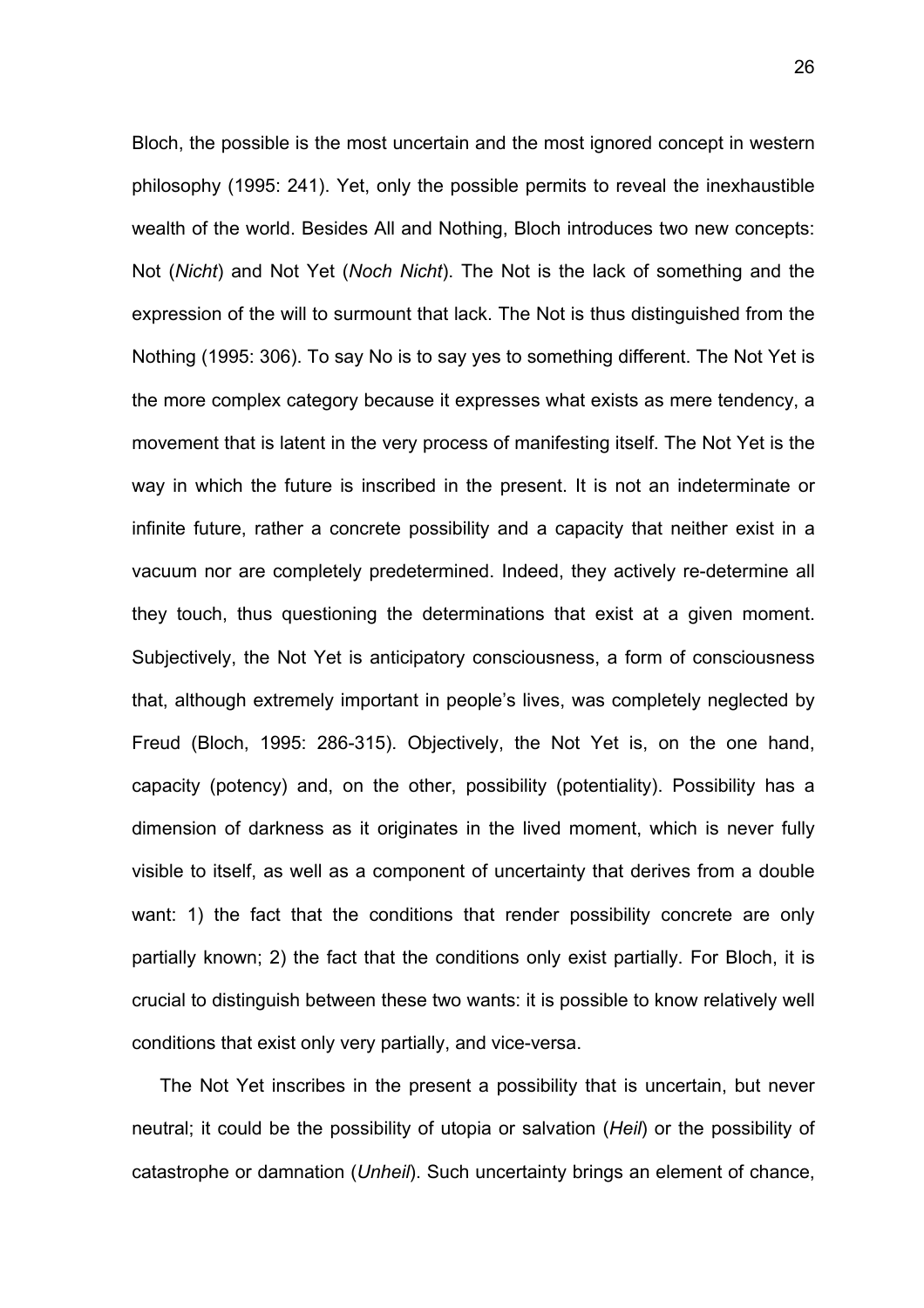or danger, to every change. This uncertainty is what, to my mind, expands the present, while at the same time contracting the future and rendering it the object of care. At every moment, there is a limited horizon of possibilities, and that is why it is important not to waste the unique opportunity of a specific change offered by the present: *carpe diem* (seize the day). In accord with Marxism, which he in any case interpreted in a very creative way, Bloch thinks that the succession of horizons leads or tends toward a final state. I believe, however, that not agreeing with Bloch in this regard is not relevant. Bloch's emphasis stresses the critique of the mechanical conception of matter, on the one hand, and the affirmation of our capacity to think and act productively upon the world, on the other. Considering the three modal categories of existence — reality, necessity, and possibility (Bloch, 1995: 244, 245)—lazy reason focused on the first two and neglected the third one entirely. According to Bloch, Hegel is mainly responsible for the fact that the possible has been neglected by philosophy. For Hegel, because the possible is contained in the real, either it does not exist or is not different from what exists; in any case, it need not be thought of. Reality and necessity have no need of possibility to account for the present or future. Modern science was the privileged vehicle of this conception. For this reason, Bloch invites us to focus on the modal category that has been most neglected by modern science: possibility. To be human is to have a lot ahead of you (1995: 246). Possibility is the world's engine. Its moments are: *want* (the manifestation of something lacking), *tendency* (process and meaning), and *latency* (what goes ahead in the process). Want is the realm of the Not, tendency the realm of the Not Yet, and latency the realm the Nothing and the All, for latency can end up either in frustration or hope.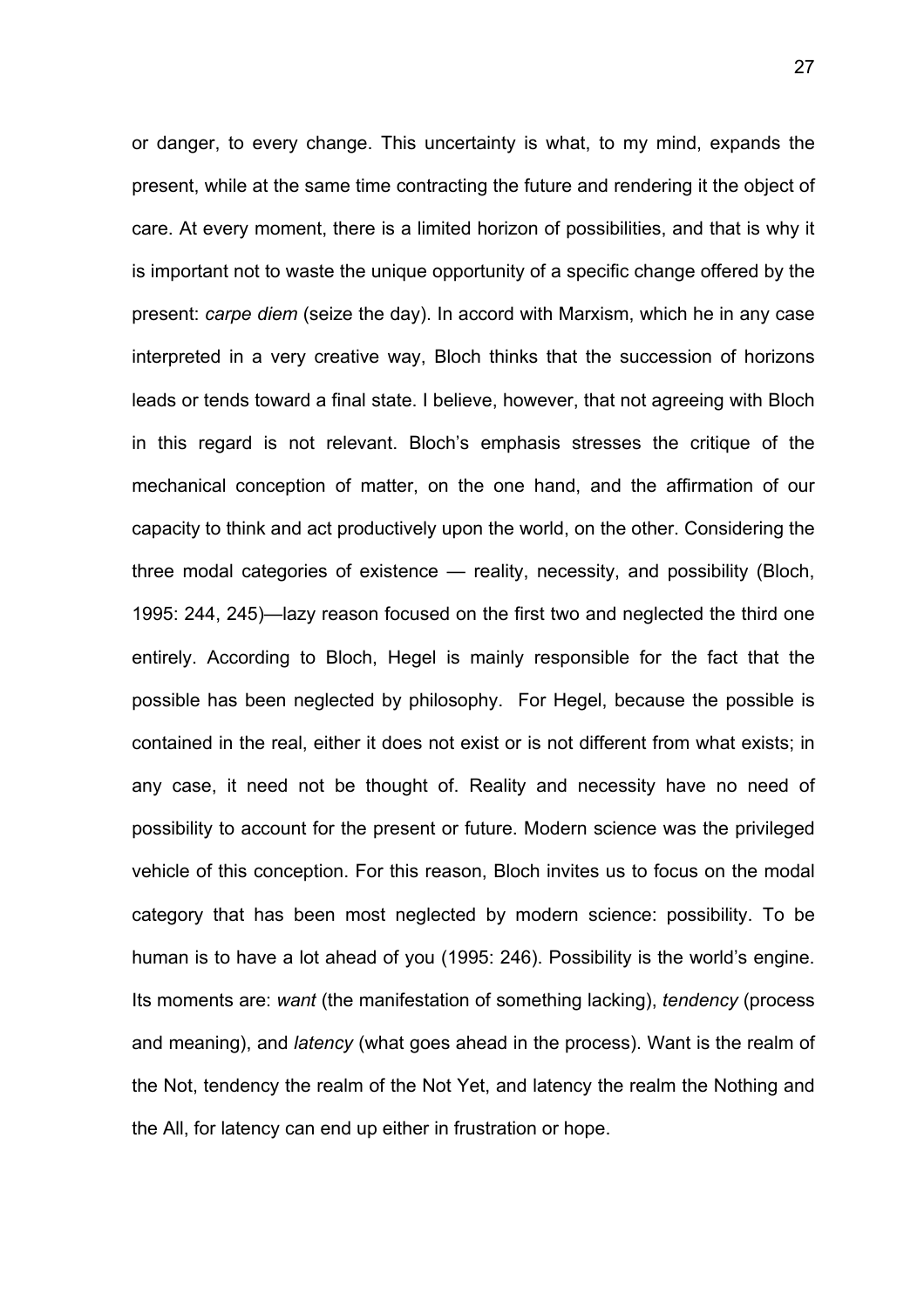The sociology of emergences is the inquiry into the alternatives that are contained in the horizon of concrete possibilities. Whereas the sociology of absences amplifies the present by adding to the existing reality what was subtracted from it by metonymic reason, the sociology of emergences enlarges the present by adding to the existing reality the possibilities and future expectations it contains. In the latter case, the enlargement of the present implies the contraction of the future inasmuch as the Not Yet, far from being an empty and infinite future, is a concrete future, for ever uncertain and in danger. As Bloch says, by every hope there is always a coffin (1995: 311). Caring for the future is imperative because it is impossible to armor hope against frustration, the advent against nihilism, redemption against disaster. In a word, because it is impossible to have hope without the coffin.

The sociology of emergences consists in undertaking a symbolic enlargement of knowledges, practices and agents in order to identify therein the tendencies of the future (the Not Yet) upon which it is possible to intervene so as to maximize the probability of hope vis-à-vis the probability of frustration. Such symbolic enlargement is actually a form of sociological imagination with a double aim: on the one hand, to know better the conditions of the possibility of hope; on the other, to define principles of action to promote the fulfillment of those conditions.

The sociology of emergences acts both on possibilities (potentiality) and on capacities (potency). The Not Yet has meaning (as possibility), but no direction, for it can end either in hope or disaster. Therefore, the sociology of emergences replaces the idea of determination by the idea of care. The axiology of progress is thus replaced by the axiology of care. Whereas in the sociology of absences the axiology of care is exerted vis-à-vis available alternatives, in the sociology of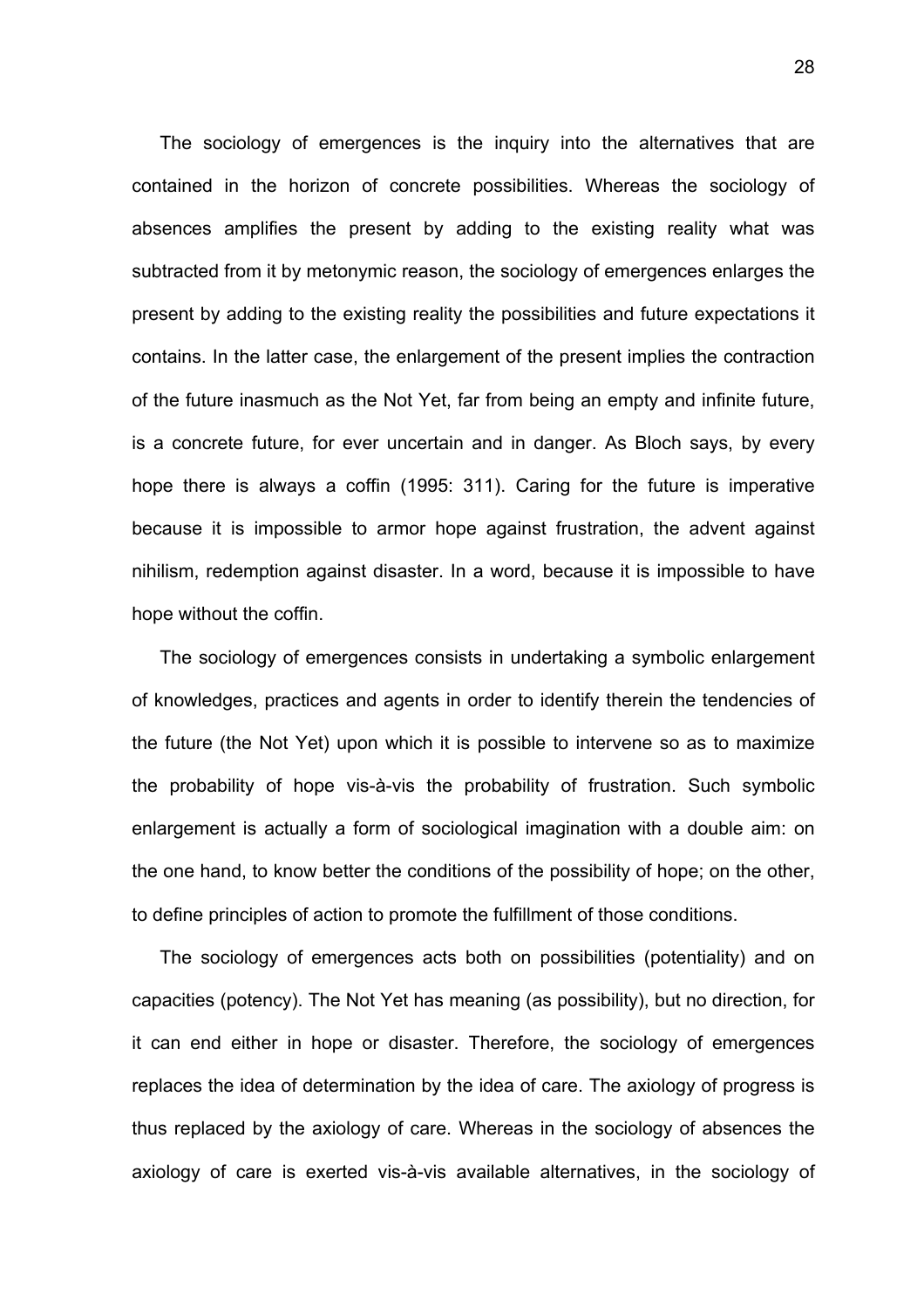emergences the axiology of care is exerted vis-à-vis possible alternatives. Because of this ethical dimension, neither the sociology of absences nor the sociology of emergences are conventional sociologies. But they are not conventional for another reason: their objectivity depends upon the quality of their subjective dimension. The subjective element of the sociology of absences is cosmopolitan consciousness and nonconformism before the waste of experience. The subjective element of the sociology of emergences is anticipatory consciousness and nonconformism before a want whose fulfillment is within the horizon of possibilities. As Bloch says, the fundamental concepts are not reachable without a theory of the emotions (1995: 306). The Not, the Nothing, and the All shed light on such basic emotions as hunger or want, despair or annihilation, trust or redemption. One way or another, these emotions are present in the nonconformism that moves both the sociology of absences and the sociology of emergences.

Whereas the sociology of absences acts in the field of social experiences, the sociology of emergences acts in the field of social expectations. The discrepancy between experiences and expectations is constitutive of western modernity. Through the concept of progress, proleptic reason polarized this discrepancy so much that any effective linkage between experiences and expectations disappeared: no matter how wretched current experiences may be, they do not preclude the illusion of exhilarating expectations. The sociology of emergences conceives of the discrepancy between experiences and expectations without resorting to the idea of progress and seeing it rather as concrete and measured. Whereas proleptic reason largely expanded the expectations, thus reducing the field of experiences and contracting the present, the sociology of emergences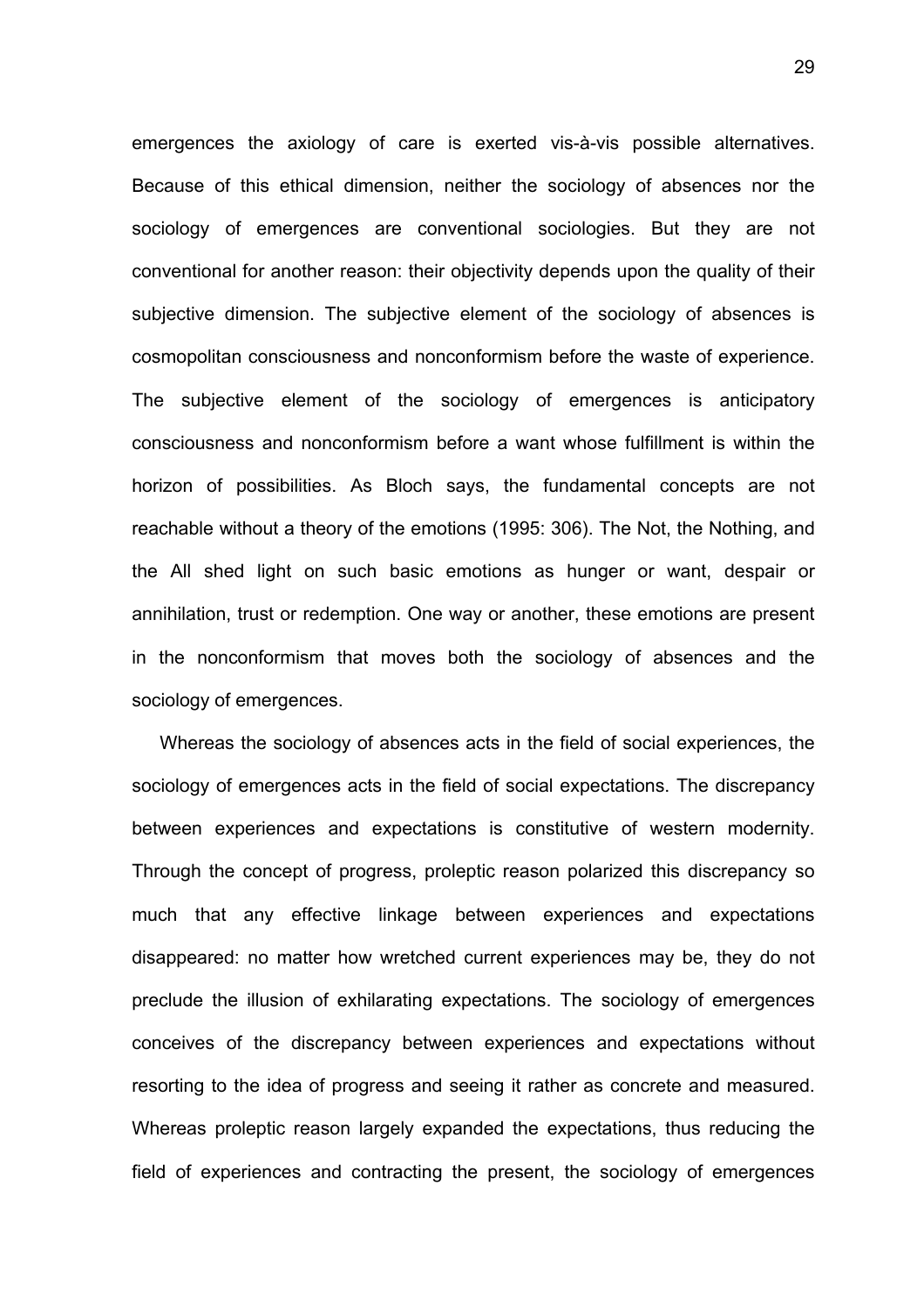aims at a more balanced relation between experience and expectation, which, under the present circumstances, implies dilating the present and shrinking the future. The question is not to minimize expectations, but rather to radicalize the expectations based on real possibilities and capacities, here and now. These are the real utopias, the study of which Wallerstein designates as utopistics (1998).

Modernist expectations were grandiose in the abstract, falsely infinite and universal. As such they have justified death, destruction, and disaster in the name of a redemption ever to come. With the crisis of the concept of progress, the future stopped being automatically prospective and axiological. The concepts of modernization and development diluted those characteristics almost completely. What is today known as globalization consummates the replacement of the prospective and axiological by the accelerated and entropic. Thus, direction turns into rhythm without meaning, and if there is a final stage, it cannot but be disaster. Against this nihilism, which is as empty as the triumphalism of hegemonic forces, the sociology of emergences offers a new semantics of expectations. The expectations legitimated by the sociology of emergences are both contextual, because gauged by concrete possibilities, and radical, because, in the ambit of those possibilities and capacities, they claim a strong fulfillment that protects them, though never completely, from frustration. In such expectations resides the reinvention of social emancipation, or rather emancipations.

By enlarging the present and contracting the future, the sociology of absences and the sociology of emergences, each one in each own way, contribute to decelerate the present, giving it a denser, more substantive content than the fleeting instant between the past and the future to which proleptic reason condemned it. Instead of a final stage, they propose a constant ethical vigilance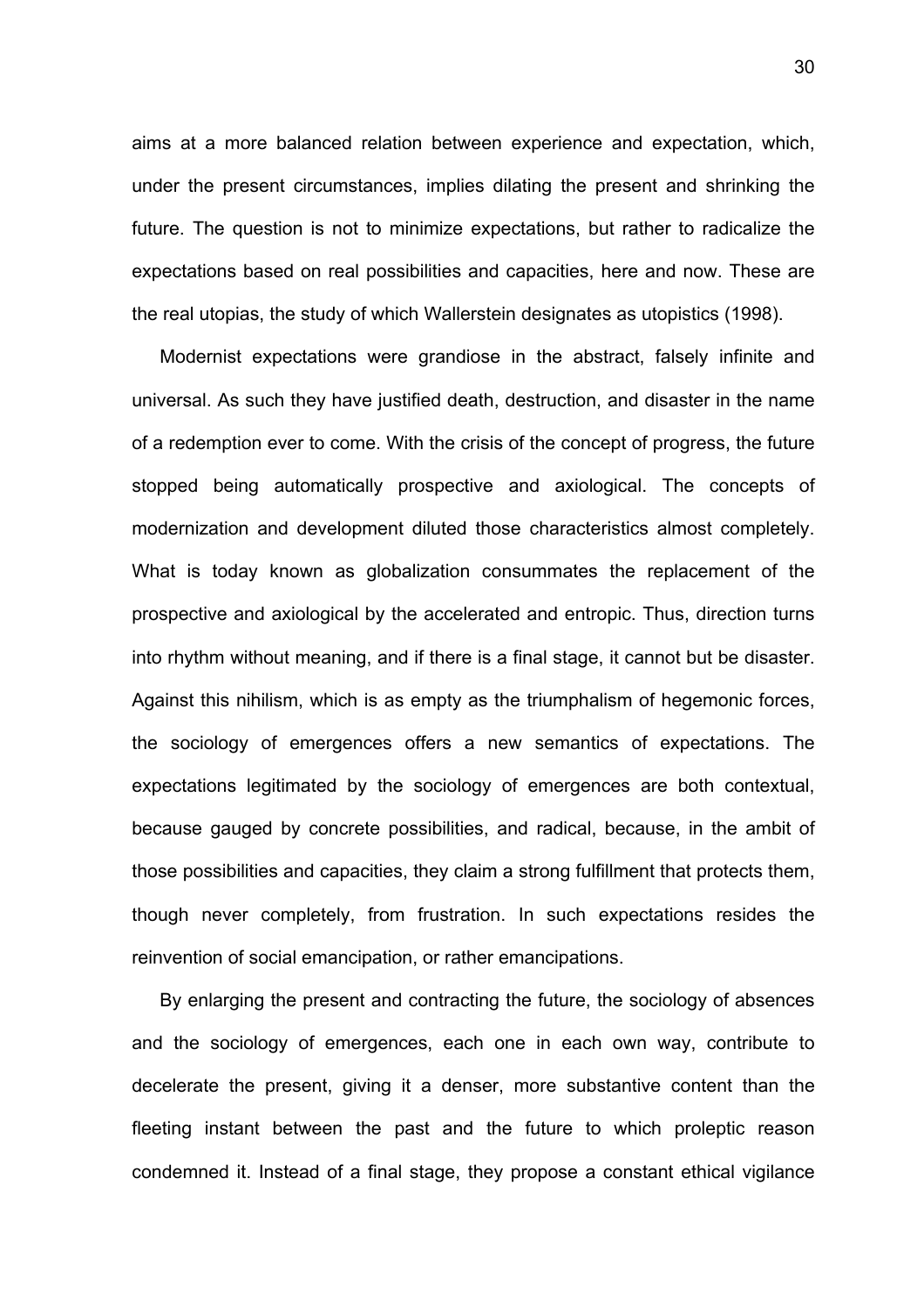over the unfolding of possibilities, aided by such basic emotions as negative wonder that provokes anxiety, and positive wonder that feeds hope.

The symbolic enlargement brought about by the sociology of emergences aims to analyze in a given practice, experience, or form of knowledge what in them exists as tendency or possibility. It acts both upon possibilities and capacities. It identifies signals, clues, or traces of future possibilities in whatever exists. Proleptic reason has totally dismissed this kind of inquiry, either because it assumes that the future is predetermined, or can only be identified by precise indicators. According to proleptic reason, clues are too vague, subjective, and chaotic to be credible predictors. By focusing intensely on the clue side of reality, the sociology of emergences aims to enlarge symbolically the possibilities of the future that lie, in latent form, in concrete social experiences.

The notion of *clue*, understood as something that announces what is to come next, is essential in various practices, both human and animal. For example, it is well known how animals announce when they are ready for the reproductive activity by means of visual, auditory, and olfactory clues. The preciseness and detail of such clues are remarkable. In medicine, criminal investigation and drama, clues are crucial to decide on future action, be it diagnosis and prescription, identification of suspects, or development of the plot. In the social sciences, however, clues have no credibility. On the contrary, the sociology of absences valorizes clues as pathways toward discussing and arguing for concrete alternative futures. Whereas regarding animals clues carry highly codified information, in society clues are more open and can therefore be fields of argumentation and negotiation about the future. The care of the future exerts itself in such argumentation and negotiation.

31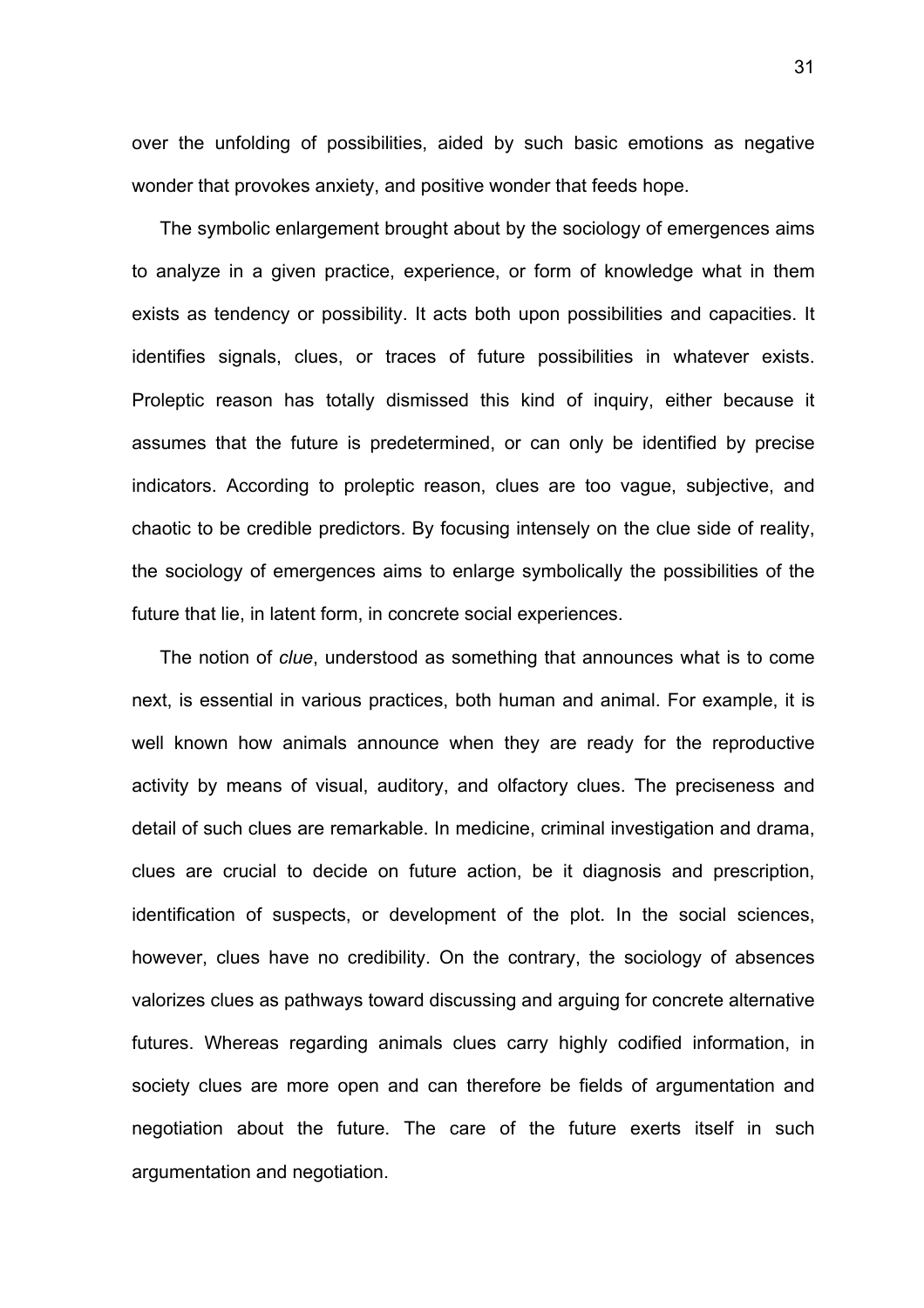# **The Field of the Sociology of Absences and of the Sociology of Emergences**

While the sociology of absences expands the realm of social experiences already available, the sociology of emergences expands the realm of possible social experiences. The two sociologies are deeply interrelated since the more experiences are available in the world, the more experiences are possible in the future. The ampler the credible reality, the wider the field of credible clues and possible, concrete futures. The greater the multiplicity and diversity of the available and possible experiences (knowledges and agents), the wider the expansion of the present and the contraction of the future. The sociology of absences, reveals multiplicity and diversity through the ecologies of knowledges, temporalities, differences, scales, and production; whereas the sociology of emergences reveals them through the symbolic amplification of clues. The most important social fields in which multiplicity and diversity are likely to be revealed are the following.

**Experiences of knowledges**. These are conflicts and possible dialogues among different forms of knowledge. The richest experiences in this domain are likely to occur in biodiversity (between biotechnology and indigenous or traditional knowledges); in medicine (between modern and traditional medicine); in justice (between indigenous jurisdiction or traditional authorities and modern, national jurisdictions); in agriculture (between industrial and peasant or sustainable agriculture); in studies of environmental impact (between technical and lay knowledge, between experts and common citizens).  $12$ 

 $12$  The literature on all these topics is immense. See, for example, Brush and Stablinsky (eds.), 1996; Balick et al. (eds.), 1996; ; Vandana,1997; Visvanathan, 1997. Brush, 1999;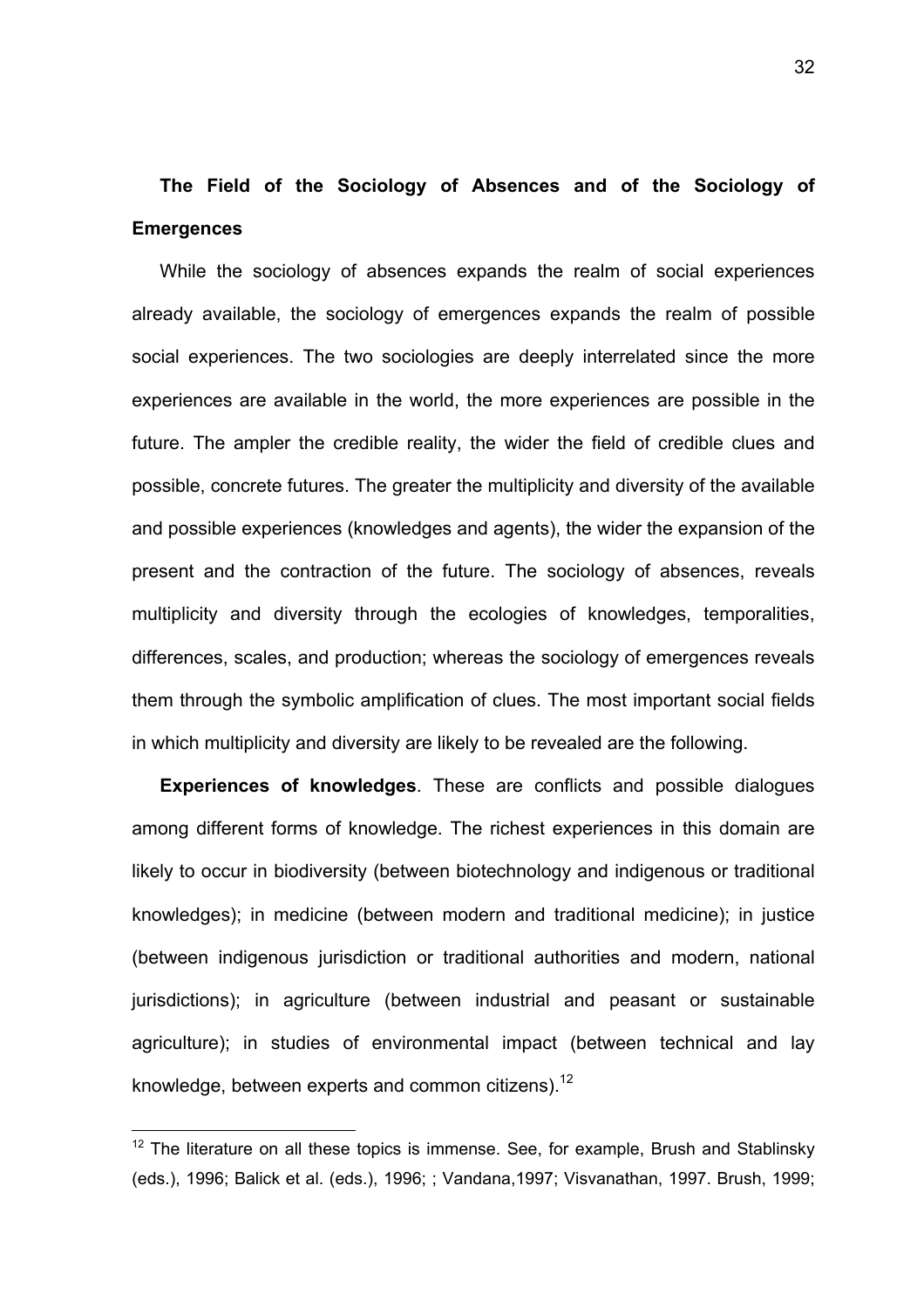**Experiences of development, labor, and production**. These are conflicts and possible dialogues among different forms and modes of production. On the margins or underneath the dominant forms and modes—the capitalist mode of production and pattern of development as infinite growth—forms and modes of solidarity-based economy — from alternative development to alternatives to development — are available or possible. They include ecofeminist production or Ghandhian *swadeshi*; 13 popular economic organizations (workers' cooperatives, mutualities, self-managed firms, micro-credit associations);<sup>14</sup> forms of social redistribution based on citizenship rather than productivity;<sup>15</sup> initiatives of fair trade as alternative to free trade;<sup>16</sup> struggles for labor standards;<sup>17</sup> anti-sweatshop movements;<sup>18</sup> and the new international labor movement.<sup>19</sup>

**Experiences of recognition**. These are conflicts and possible dialogues among systems of social classification. On the margins or underneath the dominant systems—capitalist nature, racism, sexism, and xenophobia—

Escobar, 1999; Posey, 1999. Different case studies of conflicts and possible dialogues among knowledges in all these areas can be read in the project "Reinventing Social Emancipation", mentioned in the introduction of this paper (consult the themes on multiculturalism and cultural citizenship and biodiversity, rival knowledges and intellectual property rights). The papers can also be read in Santos 2002c and 2000d.

<sup>13</sup> More on this below.

 $\overline{a}$ 

 $14$  On popular economic organizations and alternative production systems consult the case studies included in the research project "Reinventing Social Emancipation." The papers can also be read in Santos, 2002b.

 $15$  On mimimum garanteed income, see, for example, Van Parijis (1992) and Purdy (1994).

<sup>16</sup> See, for example, Blowfield, 1999; Renard, 1999; Simpson and Rapone, 2000.

<sup>17</sup> See Compa and Diamond, 1996; Trubek et al., 2000.

<sup>18</sup> See, for example, Ross, 1997; Schoenberger, 2000; Bonacich and Appelbaum, 2000.

 $19$  Consult the theme of new labor internatinalism in the research project "Reinventing" Social Emancipation." The papers can also be read in Santos, 2002e.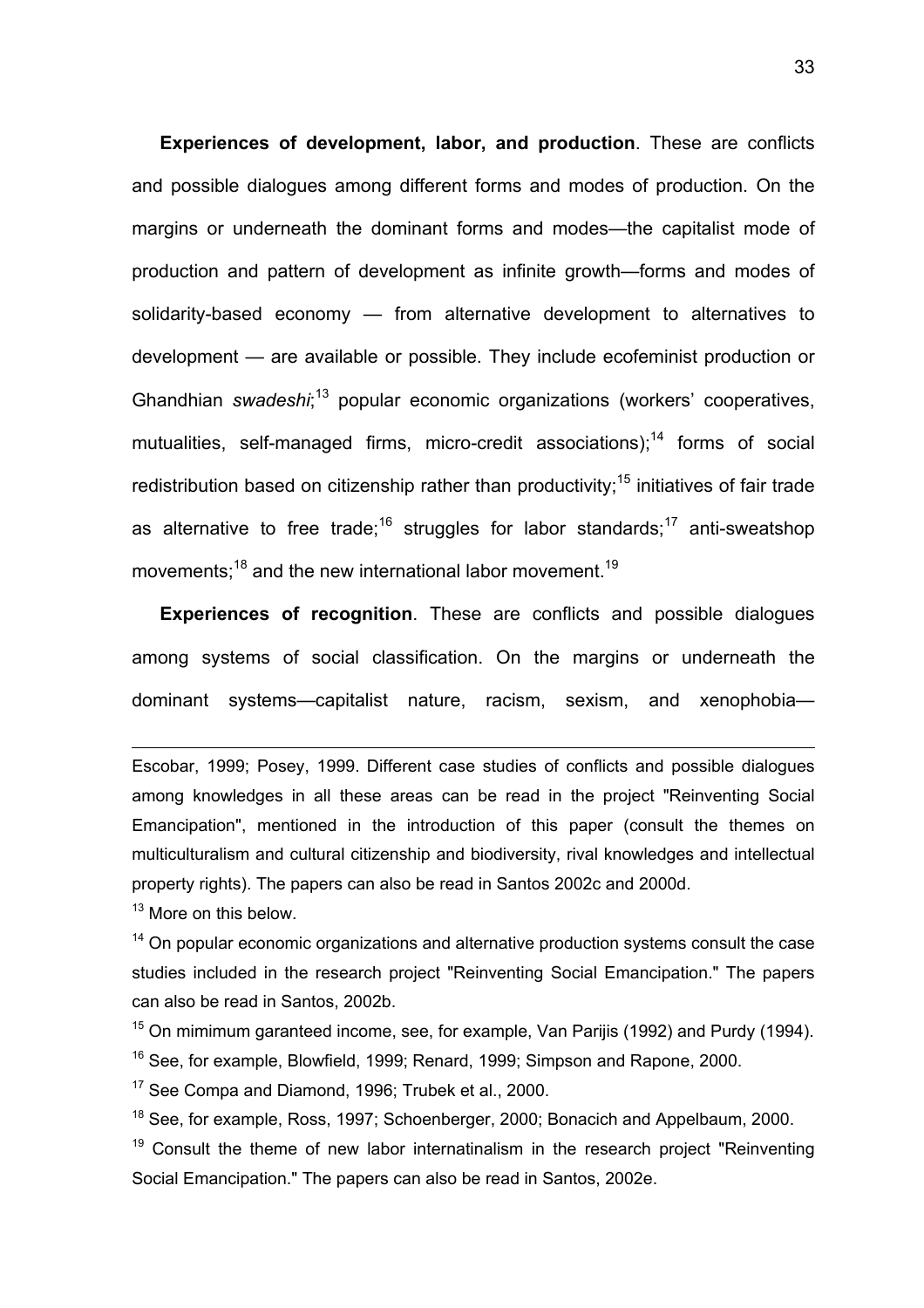experiences of anticapitalist nature, equal differentiation, multicultural constitutionalism, post-national and cultural citizenship, are available or possible.<sup>20</sup>

**Experiences of democracy**. These are conflicts and possible dialogues between the hegemonic model of democracy (liberal representative democracy) and participatory democracy.<sup>21</sup> As salient illustrations I mention the participatory budgeting in the city of Porto Alegre, also in force, under different forms, in many other Brazilian and Latin American cities; $^{22}$  the decentralized participatory planning — based on district, block and *grama panchayats* — in Kerala, India;<sup>23</sup> forms of communitarian deliberation in indigenous or rural communities, mainly in Latin America and Africa; $24$  citizen participation in decisions concerning scientific or technological impacts.<sup>25</sup>

**Experiences of communication and information**. These are conflicts and possible dialogues arising from the revolution of communication and information technologies, between global capitalist flows of information and global media, on the one hand and, on the other, transnational advocacy networks of information and alternative independent media.<sup>26</sup>

 $20$  On the politics of recognition, see note 12.

 $21$  A variety of case studies on participatory democracy can be read in the research project "Reinventing Social Emancipation;" consult the theme participatory democracy. These papers can also be read in Santos, 2002a.

 $^{22}$  See Fedozzi, 1997; Santos, 1998; Abers, 1998; Baiocchi, 2001, Baierle, 2001.

<sup>23</sup> See Heller, 2000; Desai, 2001.

 $24$  See Stavenhagen, 1996; Mamdani, 1996; Van Cott, 1996, 2000; Gentili, 1998.

**<sup>25</sup>** See Gonçalves, 2000; Fischer, 2000; Jamison, 2001; Callon et al. 2001.

 $26$  See Ryan, 1991; Bagdikian, 1992; Hamelink, 1994; Herman and McChesney, 1997; McChesney et al. (eds.), 1998; McChesney, 1999; Shaw, 2001. Many independent media centers can be easily consulted in the internet.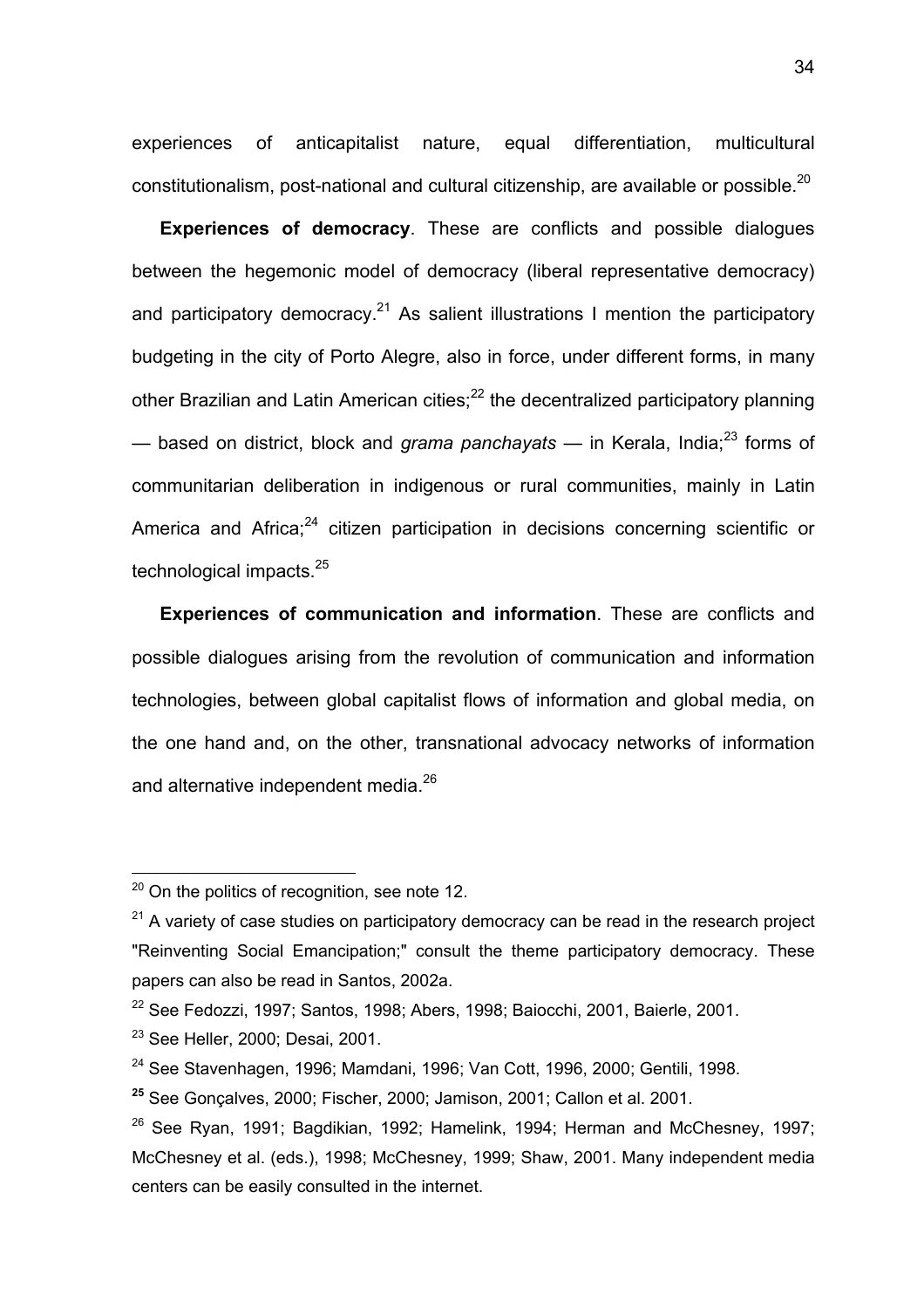#### **From Absences and Emergences to Translation Theory**

The multiplicity and variety of the available and possible experiences raise two complex problems: the extreme fragmentation or atomization of social reality, and, derived therefrom, the impossibility of conferring meaning to social transformation. As we saw, these problems have been solved by metonymic and proleptic reason through the concept of totality and the conception of history as having both meaning and direction. As we also saw, these solutions led to an excessive waste of experience and, for that reason, they are discredited today. Since discrediting solutions does not imply discrediting problems, the latter still must be addressed. To be sure, for certain currents that I designate as celebratory postmodernism (Santos, 1998b), the problems themselves are discredited. For such currents, social fragmentation and atomization are not a problem, rather a solution, and the very concept of society that would provide the cement to give coherence to fragmentation is of little use. On the other hand, according to the same currents, social transformation has no meaning or direction, whether because it occurs chaotically or because what changes is not society, but rather our discourse on society.

I believe that these stances are closer to metonymic and proleptic reason than they are ready to admit, for they share with them the idea that they provide universal answers to universal questions. From the point of view of the cosmopolitan reason I argue for, the task before us is not so much to identify new totalities, or to adopt other meanings for social transformation, but rather to propose new ways to think about such totalities and meanings.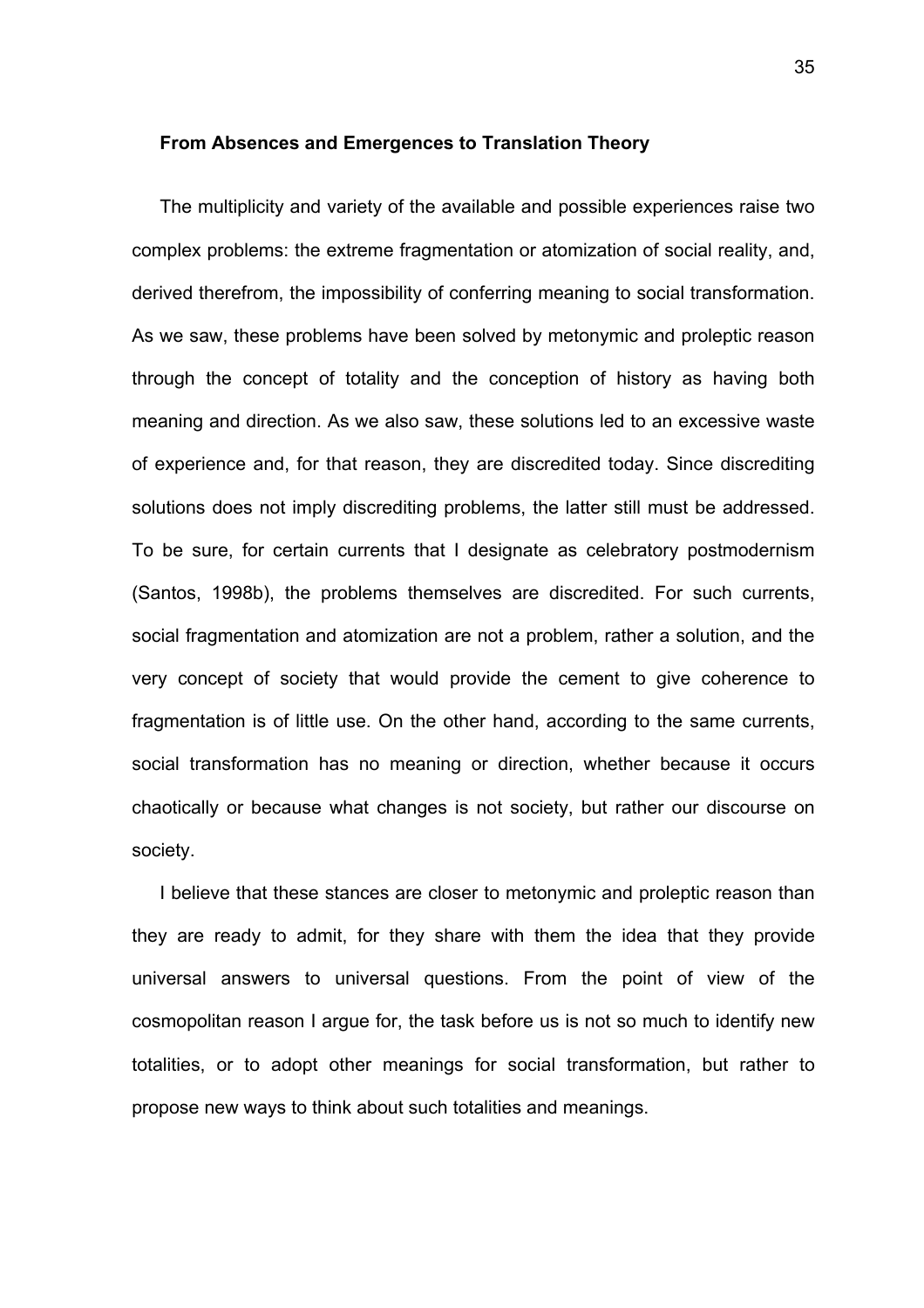This task includes two autonomous but intrinsically linked tasks. The first consists in answering the following question. If the world is an inexhaustible totality, as Bloch maintains and I agree, it holds many totalities, all of them necessarily partial, which means that all totalities can be seen as parts and all parts as totalities. This means that the terms of any dichotomy have (at least) one life beyond dichotomous life. According to this conception of the world, there is no sense in attempting to grasp the world by any single grand theory, because any such general theory always pressuposes the monoculture of a given totality and the homogeneity of its parts. Hence the question: What is the alternative to the grand theory?

The second task consists in answering the following question. If meaning, let alone direction, are not predefined, if, in other words, we do not know for sure if a better world is possible, what legitimates and motivates us to act as if we did? And if we are indeed legitimated and motivated, how could we define that better world and fight for it? In other words, what is the meaning of the struggles for social emancipation?

In this paper I try to answer the first question. To my mind, the alternative to a general theory is the work of translation. Translation is the procedure that allows for mutual intelligibility among the experiences of the world, both the available and the possible ones, as revealed by the sociology of absences and the sociology of emergences. This procedure does not ascribe the status of exclusive totality or homogenous part to any set of experiences. The experiences of the world are viewed at different moments of the work of translation as totalities or parts and as realities that are not exhausted in either totalities or parts. For example, to see the subaltern both within and without the relation of subalternity.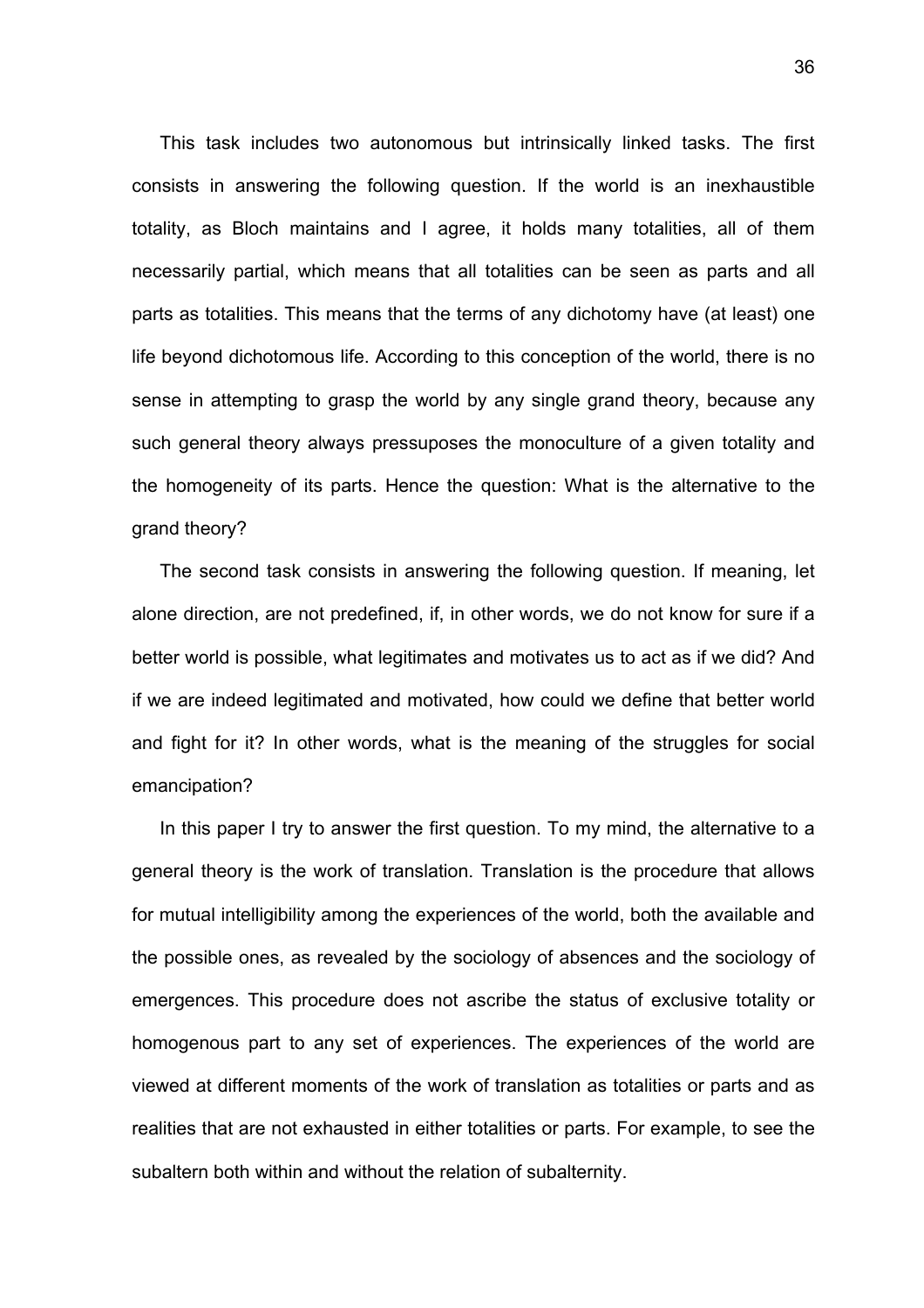As Banuri asserts, what most negatively affected the South since the beginning of colonialism was to have to concentrate its energies in adapting and resisting the impositions of the North. $27$  Likewise concerned, Serequeberham (1991: 22) identifies the two challenges that confront African philosophy today. The first is a deconstructive challenge, and consists in identifying the eurocentric residua inherited from colonialism and present in various sectors of collective life, from education to politics, from law to culture. The second is a reconstructive challenge and consists in giving new life to the cultural and historical possibilities of the African legacy interrupted by colonialism and neocolonialism. The work of translation tries to catch these two moments: the hegemonic relations among experiences and what is there beyond such relations. In this double movement, the social experiences disclosed by the sociology of absences and the sociology of emergences are reconstructed in such a way as to offer themselves to relations of mutual intelligibility.

The work of translation concerns both knowledges and practices (and their agents). Translation of knowledges takes the form of *diatopical hermeneutics*. It consists of interpretation work between two or more cultures to identify isomorphic concerns among them and the different responses they provide for them. I have been proposing a diatopical hermeneutics on the isomorphic concern of human dignity between the western concept of human rights, the islamic concept of

 $27$  Banuri argues that the development of the "South" has been disadvantageous "not because of bad policy advice or malicious intent of the advisers, nor because of the disregard of neo-classical wisdom, but rather because the project has constantly forced indigenous people to divert their energies from the *positive* pursuit of indigenously defined social change, to the *negative* goal of resisting cultural, political, and economic domination by the West" (emphasis in the original) (Banuri 1990: 66)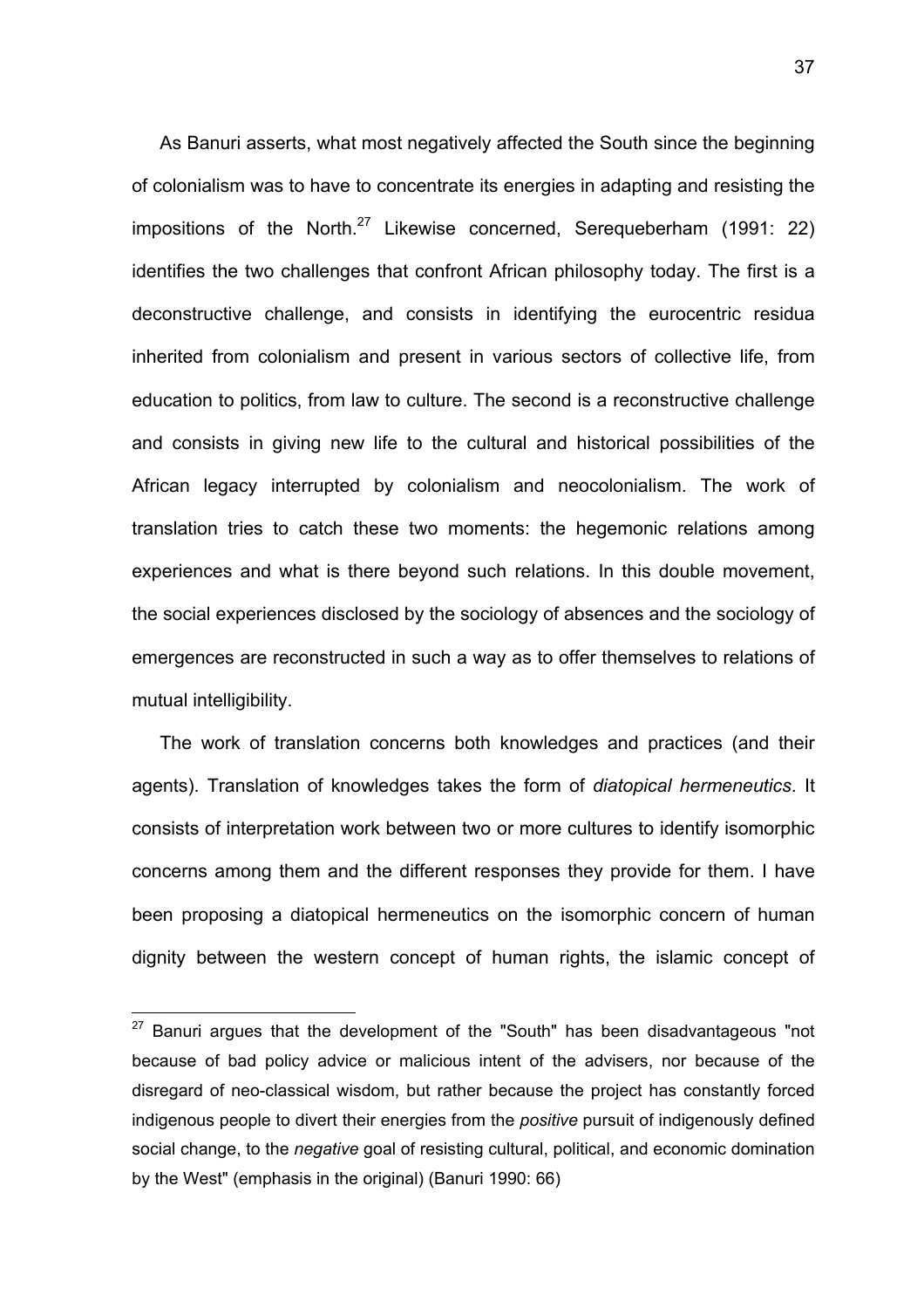*umma*, and the hindu concept of *dharma* (Santos 1995: 340)<sup>28</sup> Two other exercises of diatopical hermeneutics strike me as important in our time. The first focuses on the concern for productive life in capitalist conceptions of development and in the *swadeshi* conception proposed by Gandhi.<sup>29</sup> The conceptions of capitalist development have been reproduced by conventional economics and the metonymic and proleptic reason underlying it. They are based on the idea of infinite growth reached through the increasing subjection of the practices and knowledges to mercantile logic. The *swadeshi*, in turn, is based on the idea of sustainability and reciprocity that Gandhi defined in 1916 in the following way: "swadeshi is that spirit in us which restricts us to the use and service of our immediate surroundings to the exclusion of the more remote. Thus as for religion, in order to satisfy the requirements of the definition I must restrict myself to my ancestral religion… If I find it defective I should serve it by purging it of its defects. In the domain of politics I should make use of the indigenous institutions and serve them by curing them of their proven defects. In that of economics, I should use only things that are produced by my immediate neighbors and serve those industries by making them efficient and complete where they might be found wanting" (Gandhi, 1941: 4-5).

The other exercise of diatopical hermeneutics I consider important focuses on concern for wisdom and enabling world views. It takes place between western philosophy and the African concept of philosophical sagacity. The latter is an innovative contribution of African philosophy propounded by Odera Oruka (1990,

<sup>28</sup> On the concept of *umma*, see, for example, Faruki, 1979; An-Na'im, 1995, 2000; Hassan, 1996; on the hindu concept of *dharma*, see Gandhi, 1929/32; Zaehner, 1982.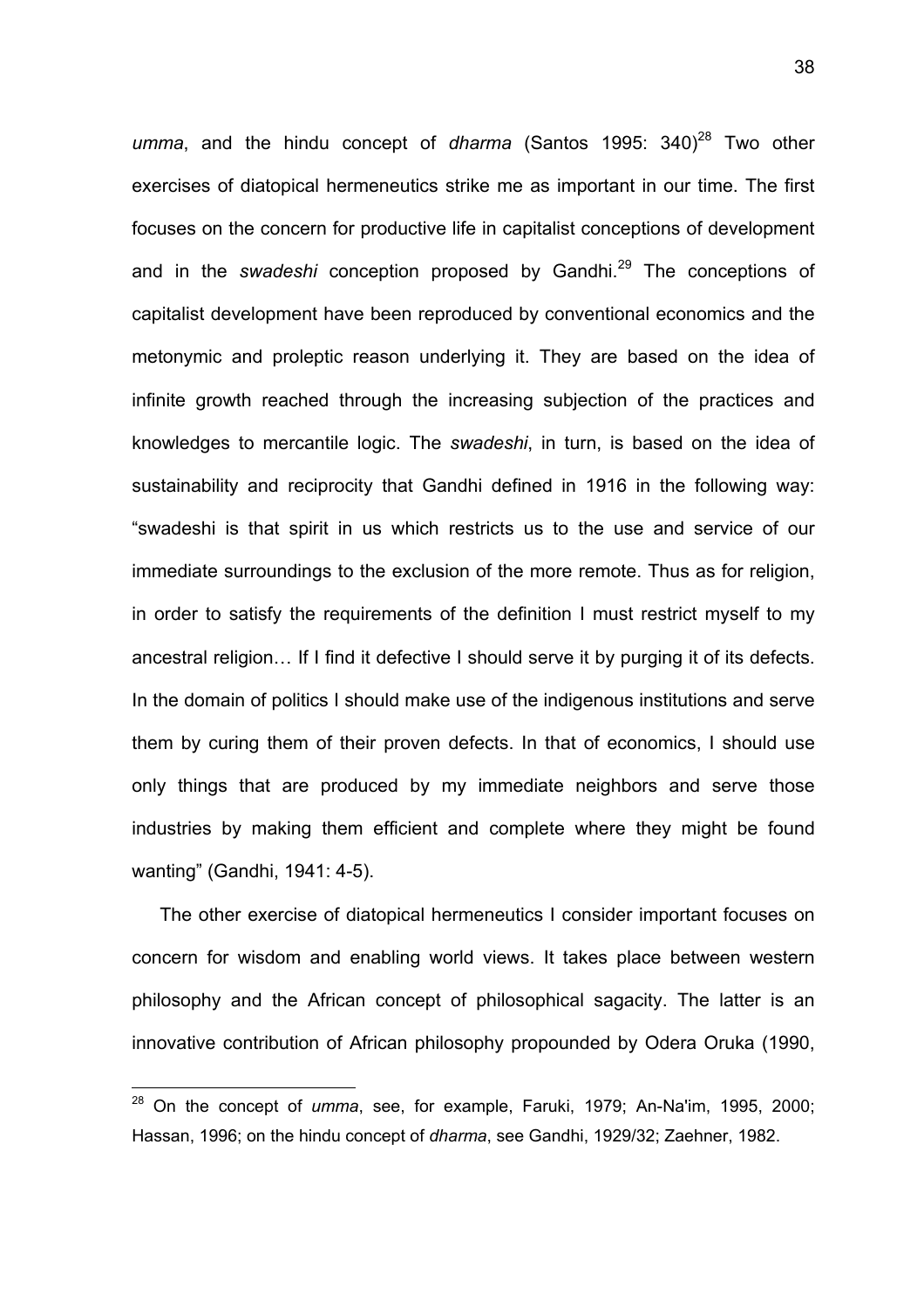1998) and others. $30$  It resides in a critical reflection on the world that has as its protoganists what Odera Oruka calls *sages*, be they poets, traditional healers, storytellers, musicians, or traditional authorities. According to Odera Oruka, sage philosophy "consists of the expressed thoughts of wise men and women in any given community and is a way of thinking and explaining the world that fluctuates between *popular wisdom* (well known communal maxims, aphorisms and general commonsense truths) and *didactic wisdom*, an expounded wisdom and a rational thought of some given individuals within a community. While popular wisdom is often conformist, didactic wisdom is at times critical of the communal set-up and the popular wisdom. Thoughts can be expressed in writing or as unwritten sayings and argumentations associated with some individual(s). In traditional Africa, most of what would pass as sage-philosophy remains unwritten for reasons which must now be obvious to everyone. Some of these persons might have been partly influenced by the inevitable moral and technological culture from the West. Nevertheless, their own outlook and cultural well being remain basically that of traditional rural Africa. Except for a handful of them, the majority of them are "illiterate" or semi-illiterate" (Odera Oruka, 1990: 28).

Diatopical hermeneutics starts from the idea that all cultures are incomplete and can, therefore, be enriched by dialogue and confrontation with other cultures. To acknowledge the relativity of cultures does not imply the adoption of relativism as philosophical stance. It does imply, however, to conceive of universalism as a western peculiarity, whose idea of supremacy does not reside in itself, but rather in

<sup>29</sup> See Gandhi, 1967, 1941. On *swadeshi* see also, among other, Bipinchandra, 1954; Nandy, 1987; Krishna, 1994.

 $30$  On sage philosophy see also Oseghare, 1992; Presbey, 1997.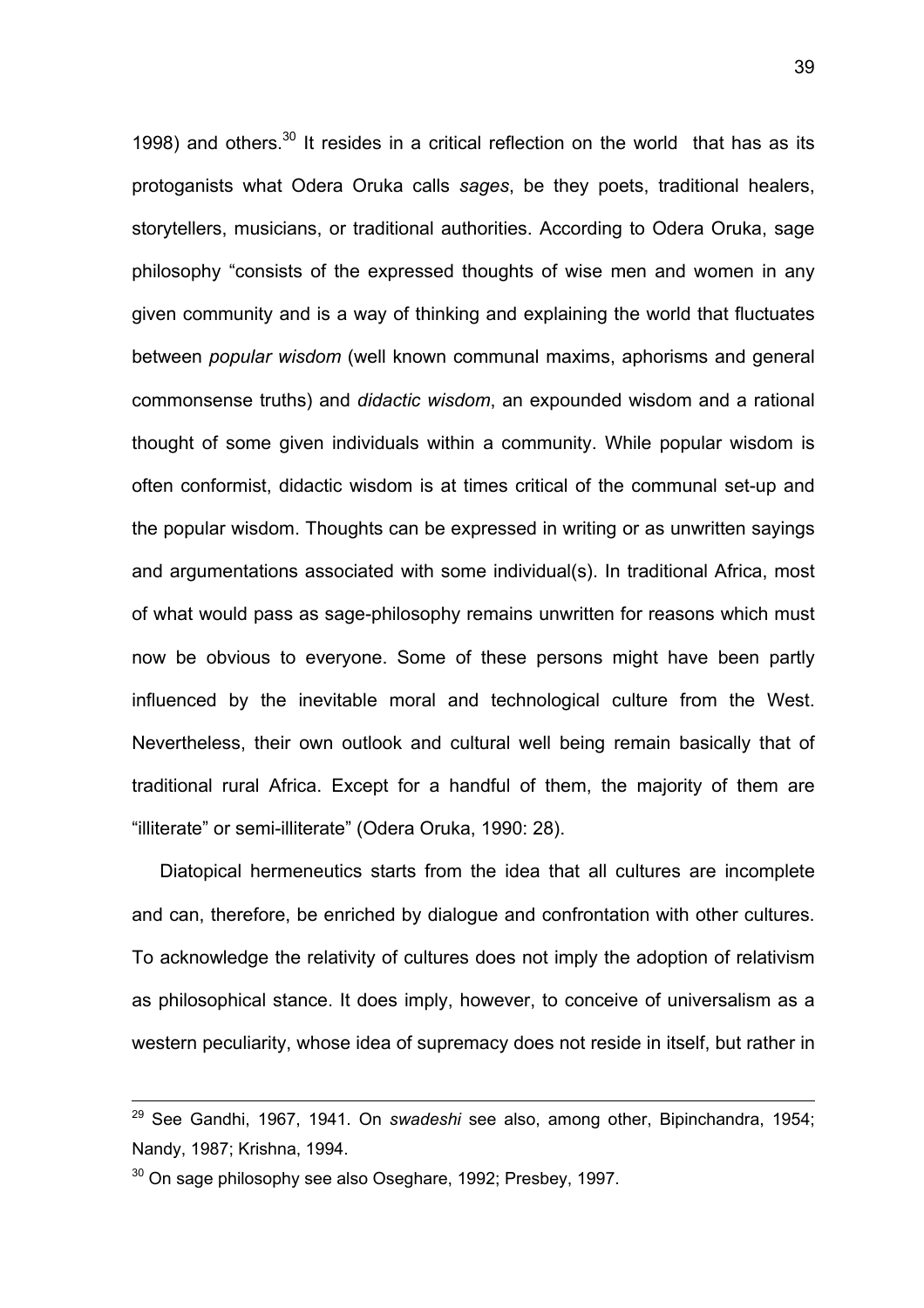the supremacy of the interests that sustain it. The critique of universalism derives from the critique of the possibility of a general theory. Diatopical hermeneutics presupposes, rather, what I designate as negative universalism, the idea of the impossibility of cultural completeness. In the transition period we are in, still dominated by the metonymic and proleptic reason, negative universalism is perhaps best formulated as a residual general theory: a general theory about the impossibility of a general theory.

The idea and feeling of want and incompleteness create motivation for the work of translation. In order to bear fruit, translation must be the crossing of converging motivations with origin in different cultures. The Indian sociologist Shiv Vishvanathan formulated eloquently the notion of want and motivation that I here designate as the work of translation. Says Vishvanathan (2000: 12): "My problem is, how do I take the best of Indian civilization and at the same time keep my modern, democratic imagination alive?" If we could imagine an exercise of diatopical hermeneutics conducted by Vishvanathan and a European or North American scientist, it would be possible to think of the latter's motivation for dialogue formulated thus: "How can I keep alive in me the best of modern and democratic western culture, while at the same time recognizing the value of the world that it designated autocratically as noncivilized, ignorant, residual, inferior, or unproductive?"

The work of translation may occur either among hegemonic and nonhegemonic knowledges, or among different nonhegemonic knowledges. The importance of this last work of translation is that only through mutual intelligibility and subsequent possibility of aggregation among nonhegemonic knowledges is it possible to construct counter-hegemony.

40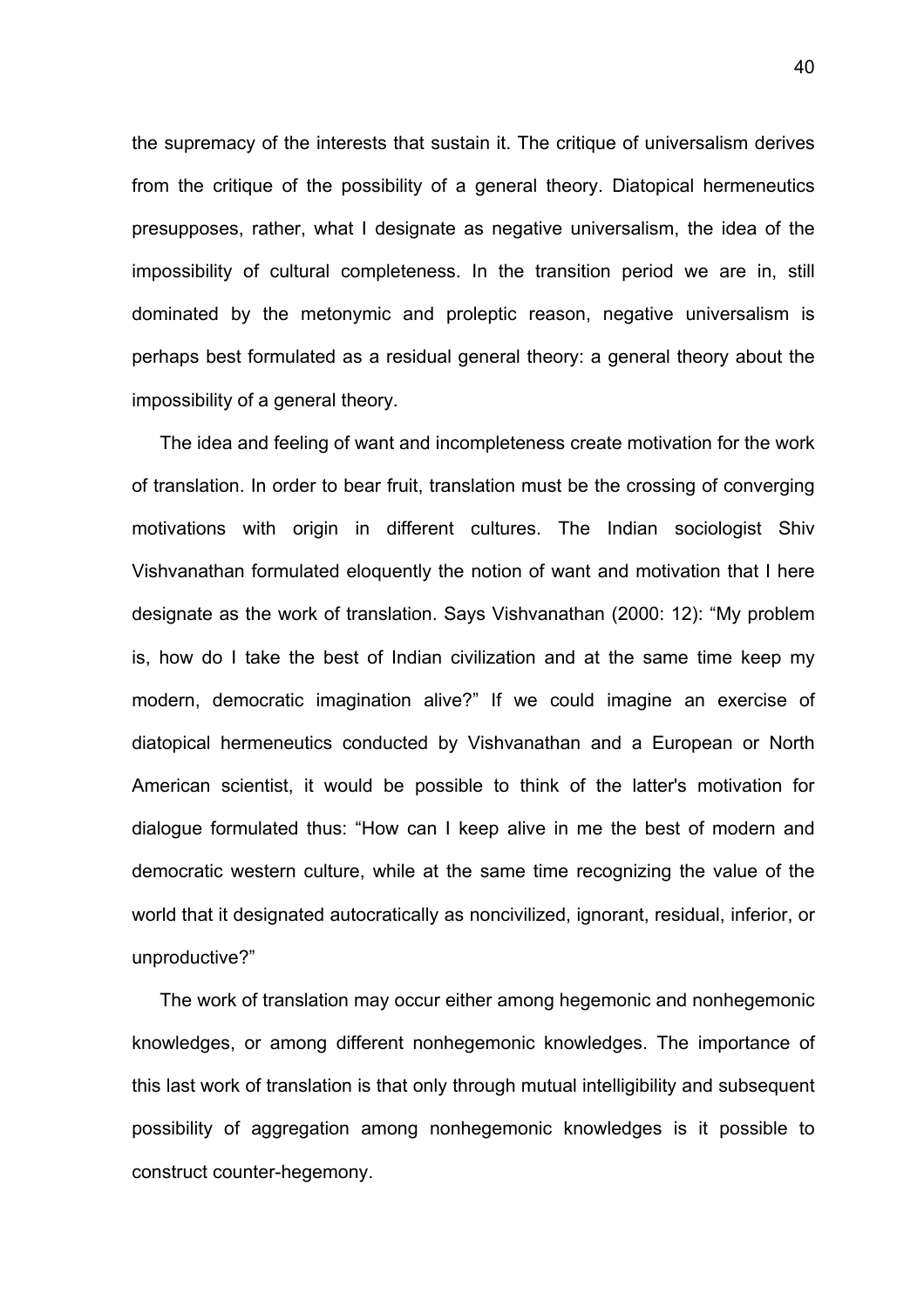The second type of the work of translation is undertaken among social practices and their agents. All social practices imply knowledge, and as such they are also knowledge practices. When dealing with practices, however, the work of translation focuses specifically on mutual intelligibility among forms of organization and objectives of action. In other words, in this case, the work of translation deals with knowledges as applied knowledges, transformed into practices and materialities. The work of translation between modern biomedicine and traditional medicine is a good illustration of how the work of translation must deal simultaneously with knowledges and the practices into which such knowledges translate themselves. What distinguishes the two types of translation work is, after all, the emphasis or perspective that informs them. The specificity of the translation work concerning practices and their agents becomes clearer in situations in which the knowledges that inform different practices are less distinguishable than the practices themselves. This happens particularly when the practices take place inside the same cultural universe. Such would be the case of a work of translation between the forms of organization and the objectives of action of two social movements, say, the feminist movement and the labor movement in a western society.

The relevance of the work of translation as regards practices is due to a double circumstance. On the one hand, the sociology of absences and the sociology of emergences permit to enlarge considerably the stock of available and possible social experiences. On the other, because there is no single principle of social transformation, it is not possible to determine in abstract the articulations or hierarchies among the different social experiences and their conceptions of social transformation. Only by means of the mutual intelligibility of practices is it possible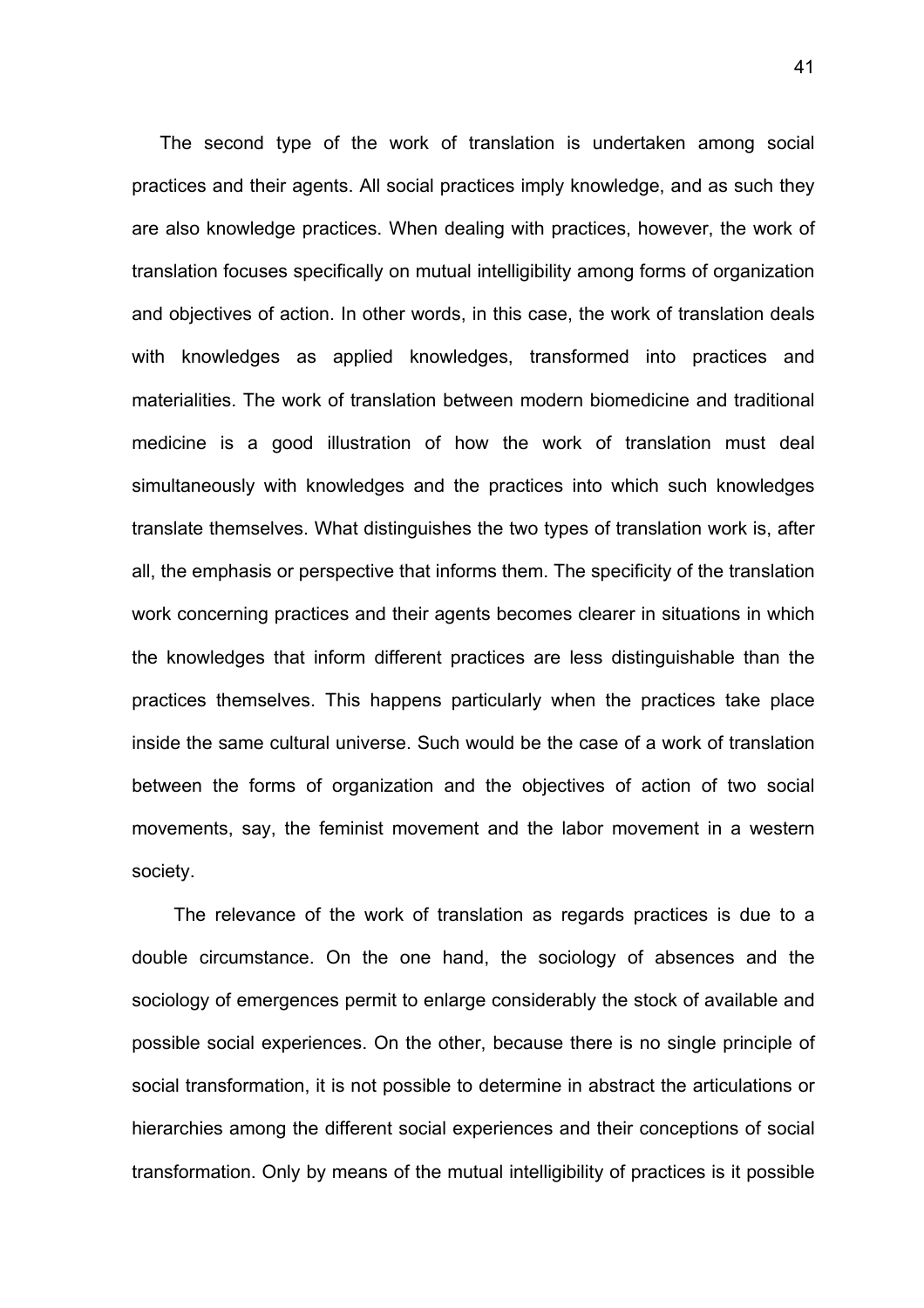to evaluate them and identify possible alliances among them. As happens with the work of translation of knowledges, the work of translation of practices is particularly important as regards nonhegemonic practices, because intelligibility among them is a condition of their reciprocal articulation. The latter is, in turn, a condition of conversion of nonhegemonic into counter-hegemonic practices. The anti-systemic or counter-hegemonic potential of any social movements resides in its capacity to articulate with other movements, their forms of organization and objectives. For these articulations to be possible, the movements must be mutually intelligible.

The work of translation aims to clarify what unites and separates the different movements and practices so as to ascertain the possibilities and limits of articulation and aggregation among them. Because there is no single universal social practice or collective subject to confer meaning and direction to history, the work of translation becomes crucial to define, in each concrete and historical moment or context, which constellations of non-hegemonic practices carry more counter-hegemonic potential. To give a recent example. In Mexico in March 2001, the Zapatista indigenous movement was a privileged counter-hegemonic practice inasmuch as it was capable of undertaking the work of translation between its objectives and practices and the objectives and practices of other Mexican social movements, from the civic and labor movements to the feminist movement. From that work of translation resulted, for example, that the Zapatista leader chosen to address the Mexican Congress was Comandante Esther. By that choice, the Zapatistas wanted to signify the articulation between the indigenous movement and the women's liberation movement and thus deepen the counter-hegemonic potential of both.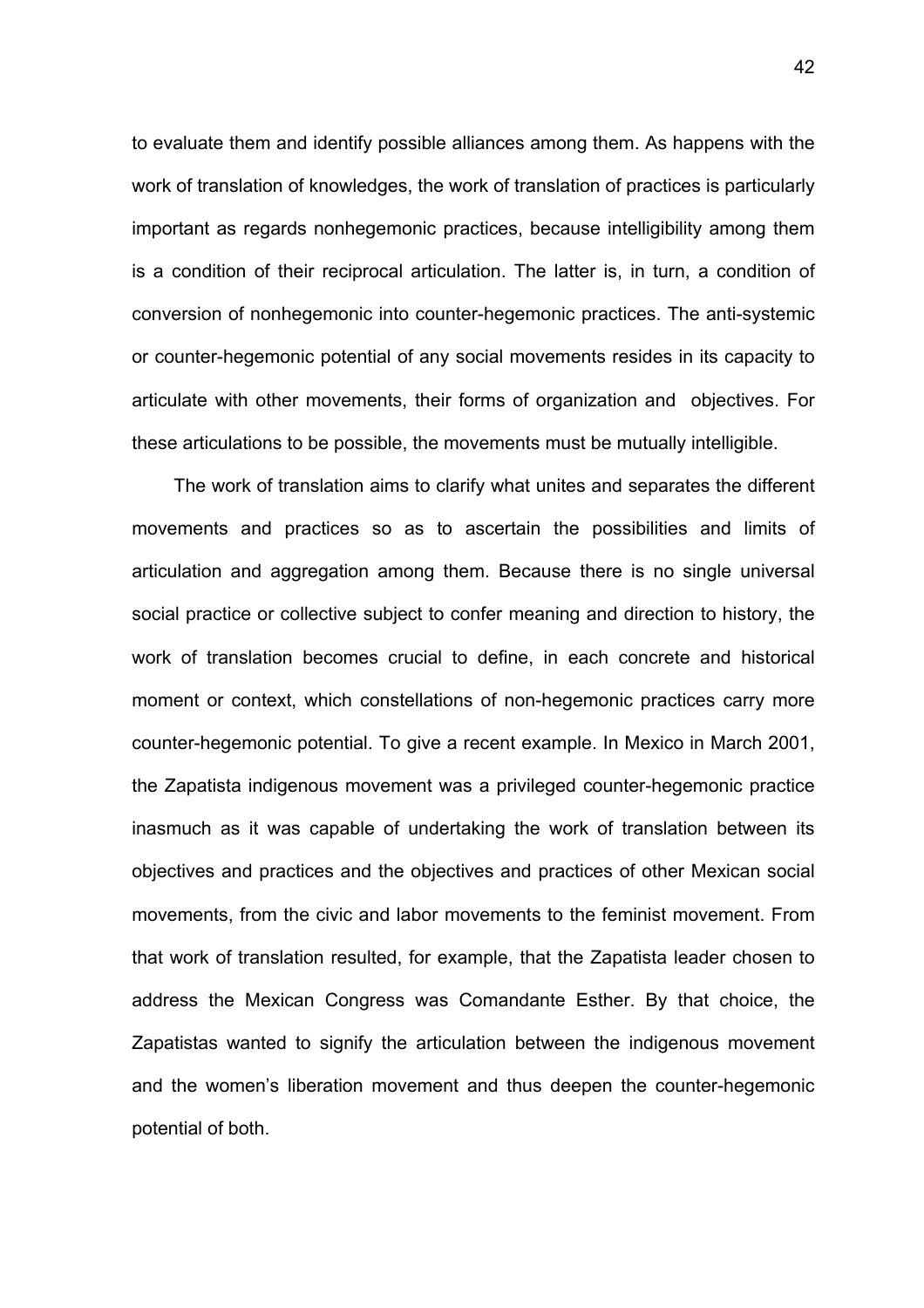More recently, the work of translation has become even more important as a new counter-hegemonic or anti-systemic movement began to take shape. This movement, mistakenly known as anti-globalization movement, has been proposing an alternative to neoliberal globalization on the basis of transnational networks of local movements. After having first drawn attention to itself in Seattle in November 1999, it reached its global organizational form during the World Social Forum that took place in Porto Alegre in January 2001. $31$  The movement of counterhegemonic globalization reveals the increasing visibility and diversity of the social practices that resist neoliberal globalization all over the world. The movement is a constellation of highly diversified movements. On the one hand, local movements and organizations that are not only very different in their practices and objectives but also embedded in different cultures. On the other, transnational organizations, some from the South, some from the North, that also differ widely among themselves. The articulation and aggregation among all these different movements and organizations demands a giant effort of translation. What do the participatory budgeting practiced in many Latin American cities and the participatory democratic planning based on *panchayats* in Kerala and West Bengal in India have in common? What can they learn from each other? In what kinds of counterhegemonic global activities can they cooperate? The same questions can be asked about the pacifist and the anarchist movements, or the indigenous and gay movements, the Zapatista movement, the ATTAC organization, $32$  the Landless

 $31$  On counterhegemonic globalization there is a growing body of literature. See among others: Santos, 1995: 250-377; Keck and Sikkink, 1998; Evans, 1999; Brecher et al., 2000, Cohen and Rai, 2000.

<sup>32</sup> Acronym of *Association pour la Taxation des Transactions Finacières pour l'Aide aux Citoyens*.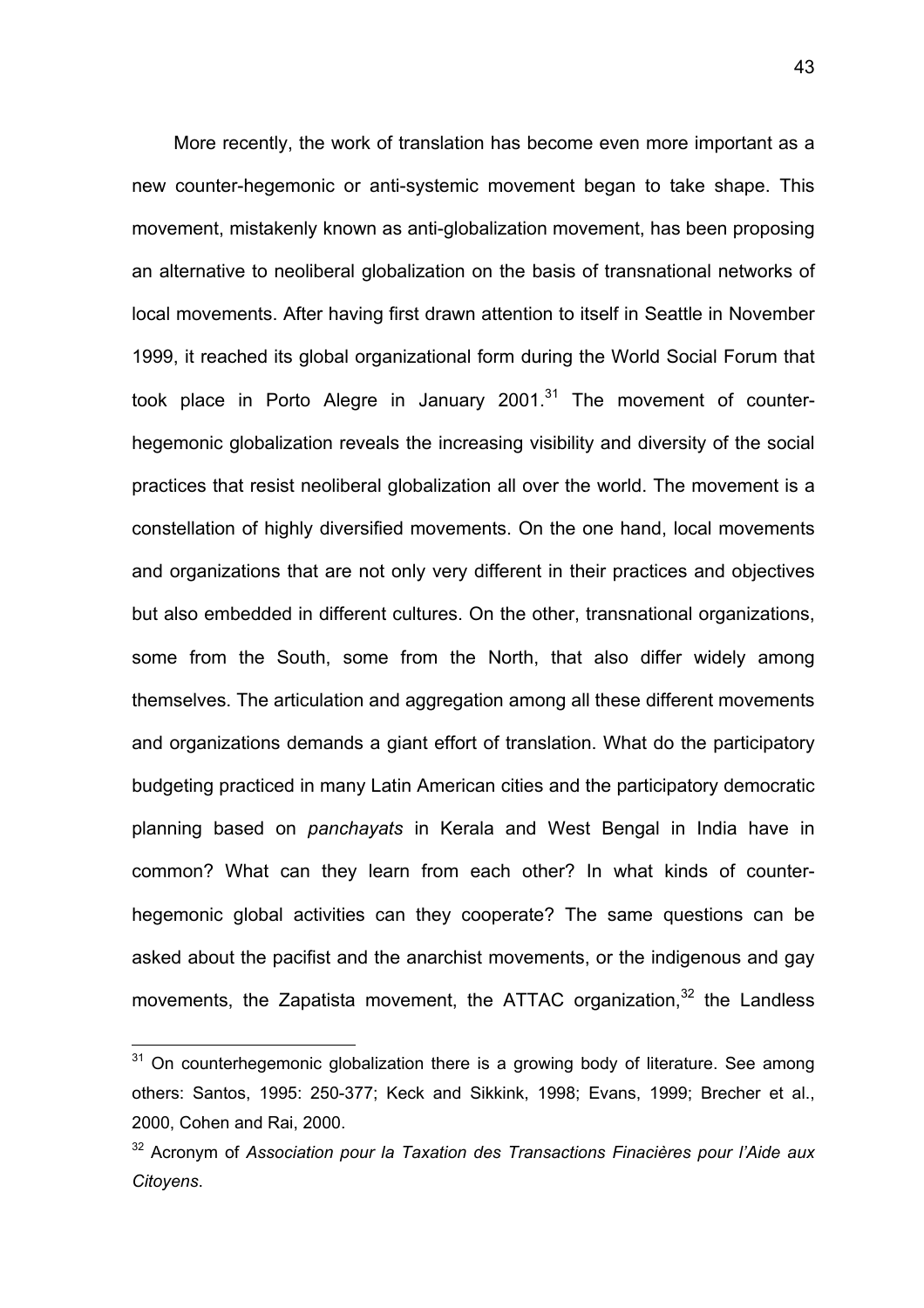Movement in Brazil, and the Rio Narmada movement in India, and so on and so forth. These are the questions that the work of translation aims to answer. It is a complex work, not only because the movements and organizations involved are many and diverse but also because they are embedded in diverse cultures and knowledges. The work of translation must take up knowledges and cultures, on the one hand, and their practices and agents, on the other. Furthermore, it must identify what unites and separates them. The points in common represent the possibility of a bottom-up aggregation or combination, the only possible alternative to a top-down aggregation imposed by a grand theory or a privileged social actor.

## **Conditions and Procedures of Translation**

 $\overline{a}$ 

The work of translation supplements the sociology of absences and the sociology of emergences. If the latter expand widely the number and diversity of available and possible experiences, the work of translation aims to create intelligibility, coherence, and articulation in a world enriched by such multiplicity and diversity. Translation is not a mere technique. Even its obvious technical components and the way in which they are applied in the course of the translation process must be the object of democratic deliberation. Translation is an intellectual and a political work at the same time. It has an emotional dimension as well, because it presupposes nonconformity vis-à-vis a want derived from the deficient nature of a given knowledge or practice. Clearly for these reasons, the conventional social sciences are of little use to the work of translation.<sup>33</sup> Moreover,

<sup>&</sup>lt;sup>33</sup> As Immanuel Wallerstein points out, not only did the social sciences evolve from the divorce between the quest for truth and the quest for the good society, but they also banished the enchantment of reason (1999: 137-251).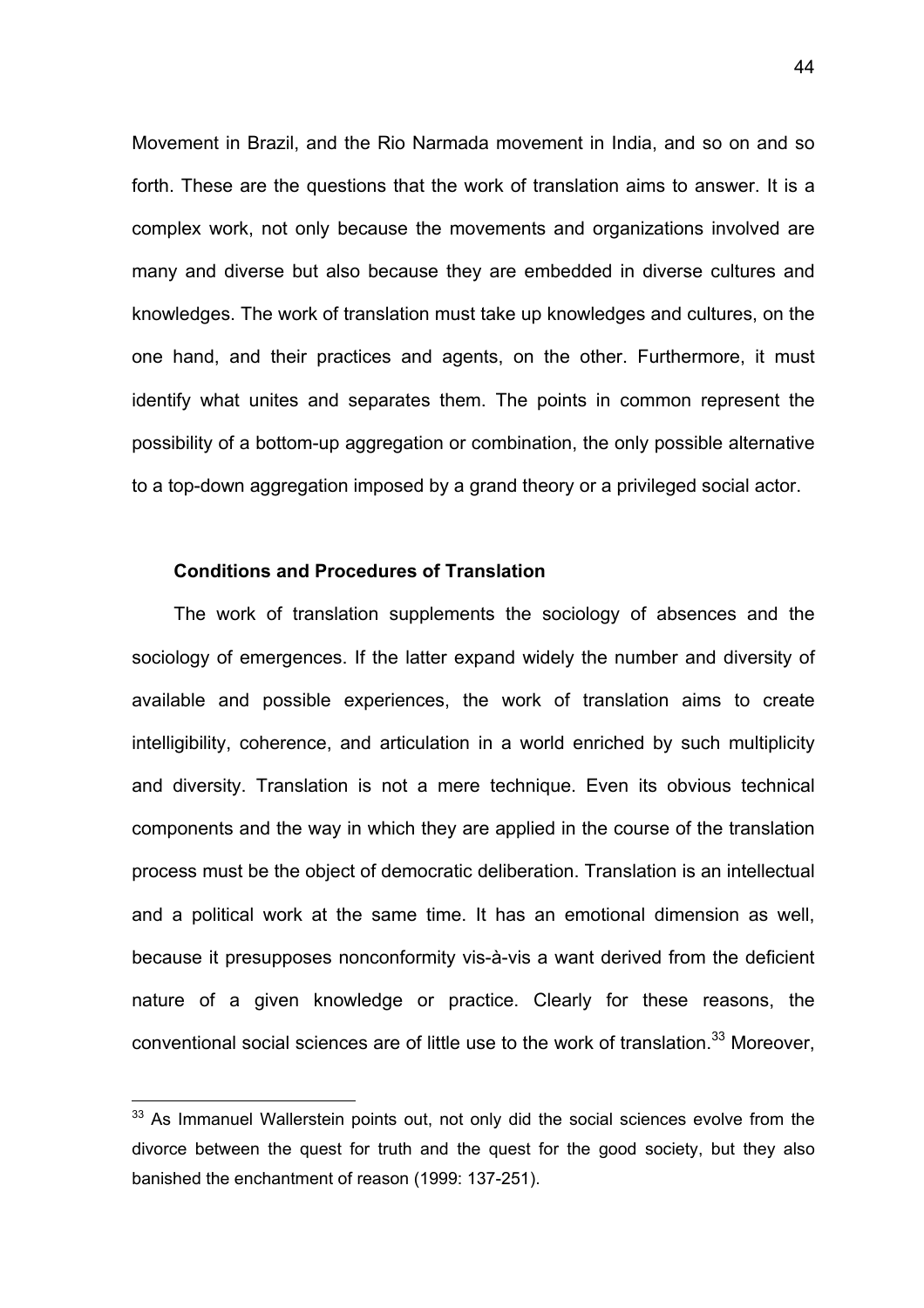disciplinary confinement constrained the intelligibility of the reality under analysis, and such constraint is to be blamed for the reduction of reality to hegemonic or canonical realities. For example, to analyze or evaluate *swadeshi* from the view point of conventional economics would amount to rendering it unintelligible, and hence untranslatable. The religious and political dimensions of *swadeshi*, evident in Gandhi's quotation above, would be lost in such analysis and evaluation. As happens in the case of the sociology of absences and the sociology of emergences, the work of translation is a transgressive kind of work that, as the poet teaches, makes its path by walking it.

I said that the work of translation is based on a postulate upon which transcultural consensus must be created: the general theory of the impossibility of a general theory. Without this negative universalism, translation is a colonial kind of work no matter how postcolonial it claims to be. Once such postulate is guaranteed, the conditions and procedures of the work of translation can be elucidated on the basis of the following questions: What to translate? From what and into what to translate? Who translates? When should translation take place? Why translate?

**What to translate**? The crucial concept in answering this question is the concept of *contact zone*.<sup>34</sup> Contact zones are social fields in which different

<sup>&</sup>lt;sup>34</sup> The concept of contact zone has been used by different authors meaning different things. For instance, Mary Louise Pratt defines contact zones as "social spaces where disparate cultures meet, clash and grapple with each other often in highly asymmetrical relations of domination and subordination – like colonialism, slavery or their aftermaths as they are lived out across the globe today" (1992: 4). In this formulation contact zones seem to involve encounters among cultural totalities. This does not have to be the case. The contact zone may involve selected and partial cultural differences, the ones that in a given time-space find themselves in competition to provide meaning for a given course of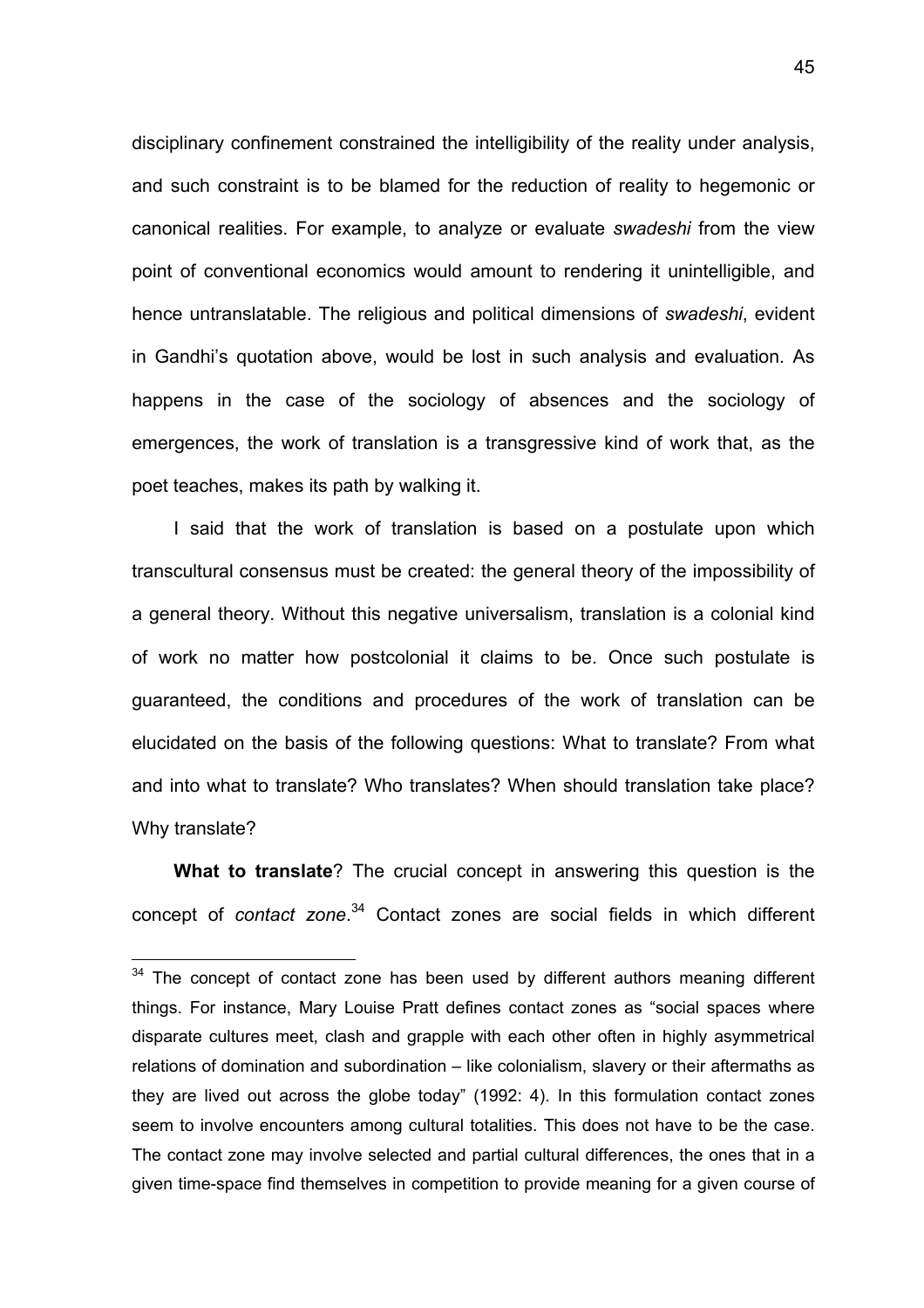normative life worlds, practices, and knowledges meet, clash, and interact. The two contact zones constitutive of western modernity are the epistemological zone, where modern science and common knowledge confront each other, and the colonial zone, where the colonizer and the colonized confront each other. These two zones are characterized by the extreme disparity among the realities in contact and by the extreme inequality of the power relations among them.

From these two zones and in opposition to them, the contact zones reclaimed by cosmopolitan reason must be built. The cosmopolitan contact zone starts from the assumption that it is up to each knowledge or practice to decide what is put in contact with whom. Contact zones are always selective because knowledges and practices exceed what of them is put in contact. Indeed, what is put in contact is not necessarily what is most relevant or central. On the contrary, the contact zones are frontier zones, borderlands, or no-man's-lands, where the peripheries or margins of knowledges and practices are the first to emerge. As the work of translation advances it becomes possible to bring into the contact zone the aspects that each knowledge or practice considers more central and relevant.

In multicultural contact zones, it is up to each cultural practice to decide which aspects must be selected for multicultural confrontation. In every culture, there are features deemed too central to be exposed and rendered vulnerable by the confrontation in the contact zone, or aspects deemed inherently untranslatable into another culture. These decisions are part and parcel of the work of translation itself and are susceptible of revision as the work proceeds. If the work of translation

action. Moreover, as I claim in this paper, unequal exchanges extend today far beyond colonialism and its aftermath, even though colonialism continues to play a much more important role than one is ready to admit.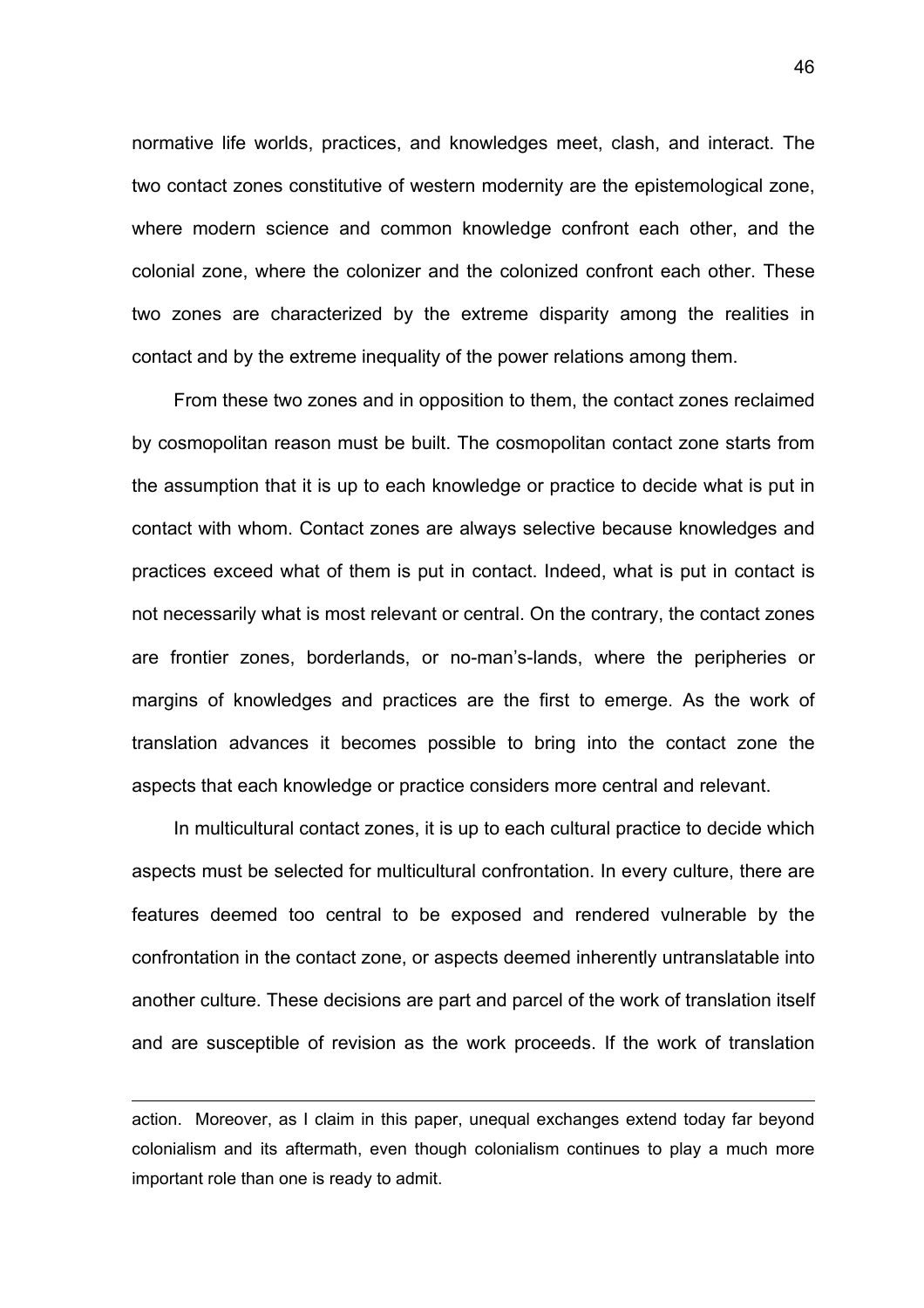progresses, it is to be expected that more features will be brought to the contact zone, which in turn will contribute to further translation progress. In many countries of Latin America, particularly in those in which multicultural constitutionalism has been adopted, the indigenous peoples have been fighting for the right to control what in their knowledges and practices should or should not be the object of translation vis-à-vis the "sociedad mayor."

The issue of what is translatable is not restricted to the selection criterion adopted by each practice or knowledge in the contact zone. Beyond active selectivity, there is what we might call passive selectivity. It consists of what in a given culture has become unpronounceable because of the extreme oppression to which it was subjected during long periods. These are deep absences, made of an emptiness impossible to fill, an emptiness that gives shape to the unfathomable identity of the knowledges and practices in question. In the case of long-time absences, it is possible that not even the sociology of absences may make them present. The silences they produce are too unfathomable to become the object of translation work.

What to translate stirs one other question that is particularly important in contact zones between cultural universes. Cultures are monolithic only when seen from the outside or from afar. When looked at from the inside or at close range, it is easy to see that they are comprised of various and often conflicting versions of the same culture. For example, when I speak of a possible multicultural dialogue about conceptions of human dignity, we can easily see that in the western culture there is not just one conception of human rights. Two at least can be identified: a liberal conception that privileges political and civic rights to the detriment of social and economic rights; and a marxist or socialist conception that stresses social and

47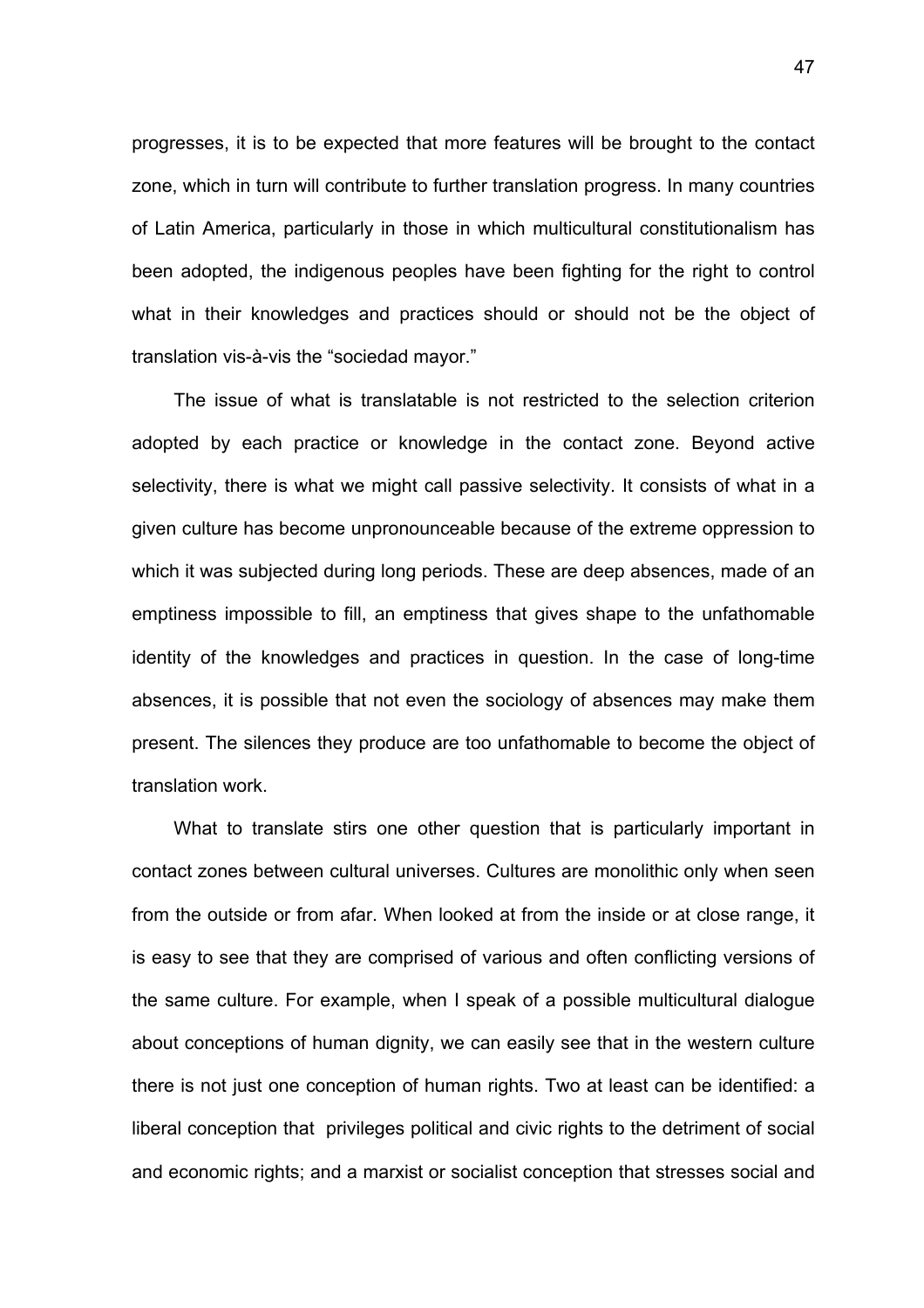economic rights as condition of all the others. By the same token, in Islam it is possible to identify several conceptions of *umma*; some, more inclusive, go back to the time when the Prophet lived in Mecca; others, less inclusive, evolved after the construction of the Islamic state in Medina. Likewise, there are many conceptions of *dharma* in Hinduism.

The most inclusive versions, which hold a wider circle of reciprocity, are the ones that generate more promising contact zones; they are the most adequate to deepen the work of translation and diatopical hermeneutics.

#### **To translate from what into what**?

The choice of knowledges and practices among which the work of translation occurs is always the result of a convergence of experiences of want and nonconformity as well as motivation to overcome them. It may emerge as reaction to a colonial or imperial contact zone. For example, biodiversity is today an imperial contact zone between biotechnological knowledge and the knowledge of the shamans, traditional healers or witch doctors in indigenous or rural communities of Latin America, Africa, Asia, and even Europe. The indigenous movements and allied transnational social movements contest this contact zone and the powers that constitute it, and fight for the creation of other, nonimperial contact zones, where relations among the different knowledges may be more horizontal. This struggle brought a new acuteness to the translation between biomedical and traditional knowledges. To give an example from a totally different field, the labor movement, confronted with an unprecedented crisis, has been opening itself to contact zones with other social movements, namely civic, feminist, ecological, and movements of migrant workers. In this contact zone, there is an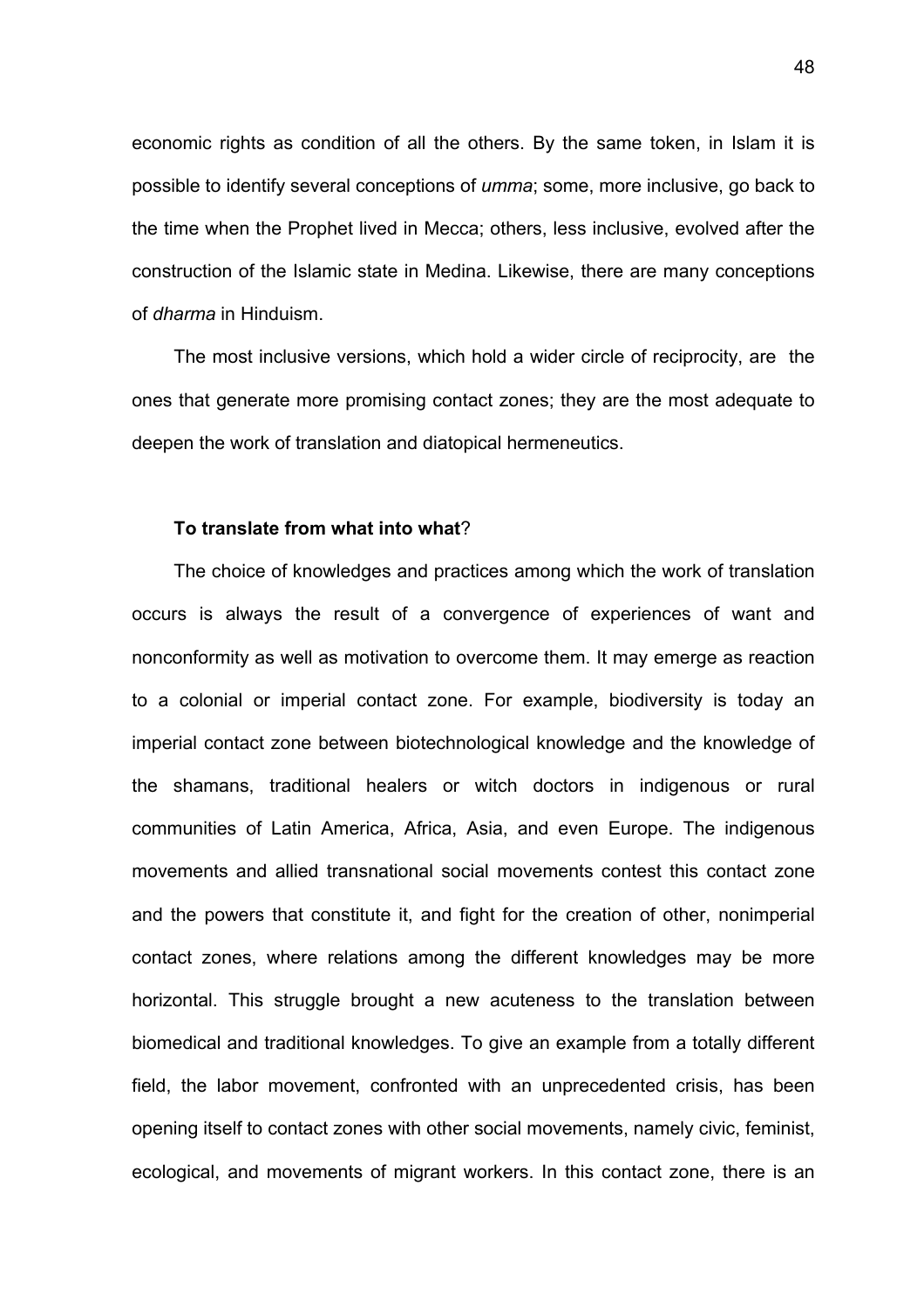on-going translation work between labor practices, claims, and aspirations, and the objectives of citizenship, protection of the environment, anti-discrimination against women and ethnic or migrant minorities. Translation has slowly transformed the labor movement and the other social movements, thus rendering possible constellations of struggles that until a few years ago would be unthinkable.

#### **When to translate**?

In this case, too, the cosmopolitan contact zone must be the result of a conjugation of times, rhythms, and opportunities. If there is no such conjugation, the contact zone becomes imperial and the work of translation a form of cannibalization. In the last two decades, western modernity discovered the possibilities and virtues of multiculturalism. Accustomed to the routine of its own hegemony, western modernity presumed that if it were to open itself to dialogue with cultures it had previously oppressed, the latter would *naturally* be ready and available to engage in the dialogue, and indeed only too eager to do so. Such presupposition has resulted in new forms of cultural imperialism, even when is assumes the form of multiculturalism. This I call reactionary multiculturalism.

As regards multicultural contact zones, the different temporalities that occur in them must still be taken into account. As I said previously, one of the principles of the sociology of absences consists in countering the logic of the monoculture of linear time with a pluralist constellation of times and durations in order to free the practices and knowledges that never ruled themselves by linear time from their status as residuum. The objective is to convert the simultaneity provided by the contact zone as much as possible into contemporaneity. This is not to say that contemporaneity annuls history. This is an important caveat, particularly as

49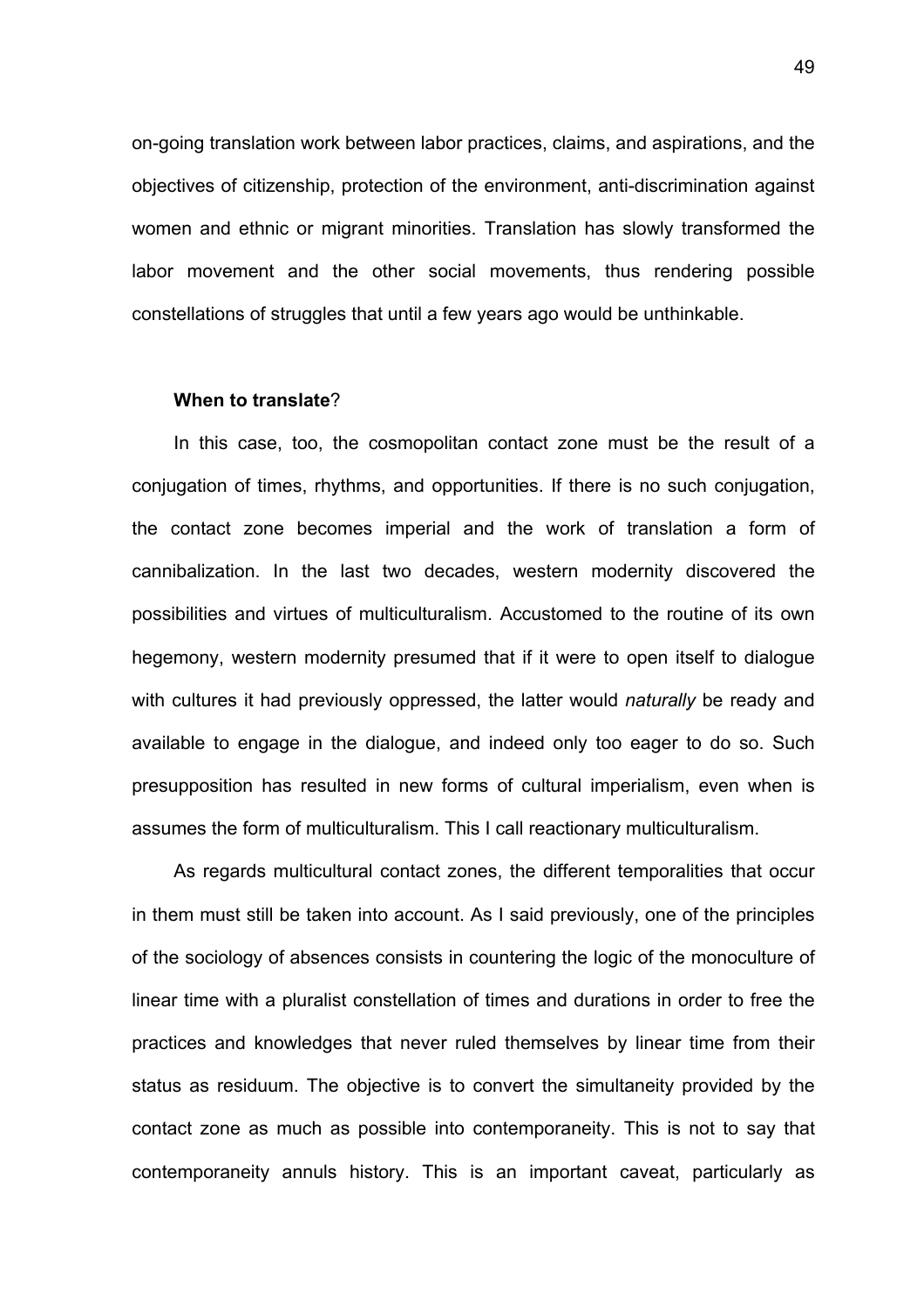regards contact zones of knowledges and practices in which extremely unequal relations of power led to massive production of absences. In such situations, once a given knowledge or practice, absent before, is made present, the danger is there to believe that the history of that knowledge or practice starts with its presence in the contact zone. This danger has been present in many multicultural dialogues, mainly in those in which indigenous peoples have participated after their claims and rights started being recognized from the 1980s onward. The contact zone must be monitored by all the participants to prevent the simultaneity of contact from meaning the collapse of history.

## **Who translates**?

Knowledges and practices only exist as mobilized by social groups. Hence, the work of translation is always carried out among representatives of those social groups. As argumentative work, the work of translation requires intellectual capacity. Cosmopolitan intellectuals must have a profile similar to that of the *philosophical sage* identified by Odera Oruka in his quest for African sagacity. They must be deeply embedded in the practices and knowledges they represent, having of both a profound and critical understanding. This critical dimension, which Odera Oruka designates as "didactic sageness," grounds the want, the feeling of incompleteness, and the motivation to discover in other knowledges and practices the answers that are not to be found within the limits of a given knowledge or practice. Translators of cultures must be good cosmopolitan intellectuals. They are to be found both among the leaders of social movements and among the rank and file activists. In the near future, the decision about who translates is likely to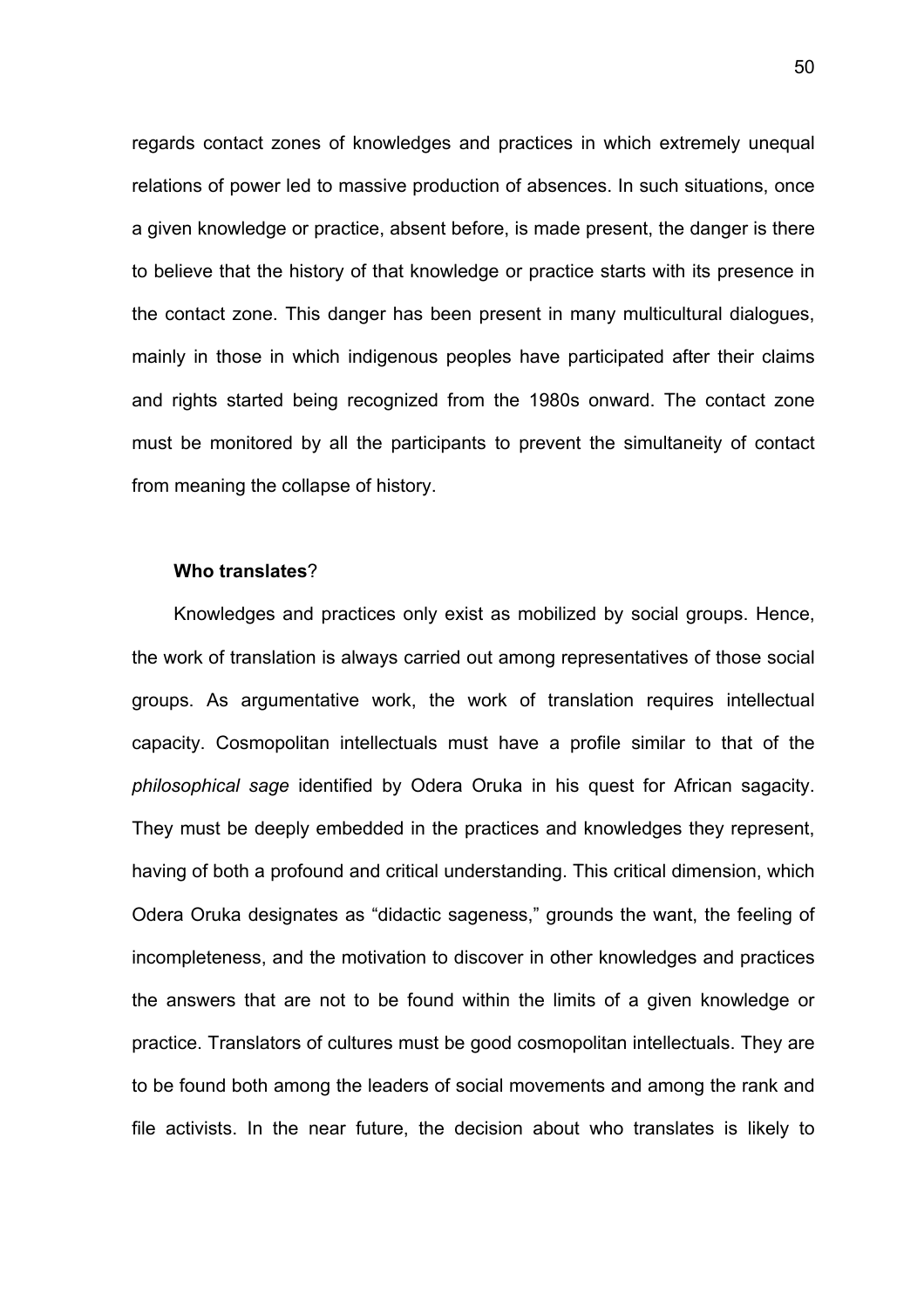become one of the most crucial democratic deliberations in the construction of counter-hegemonic globalization.

#### **How to translate**?

The work of translation is basically an argumentative work, based on the cosmopolitan emotion of sharing the world with those who do not share our knowledge or experience. The work of translation encounters multiple difficulties. The first difficulty concerns the premises of argumentation. Argumentation is based on postulates, axioms, rules, and ideas that are not the object of argumentation because they are taken for granted by all those participating in the argumentative circle. In general, they are called *topoi* or commonplaces and constitute the basic consensus that makes argumentantive dissent possible.<sup>35</sup> The work of translation has no *topoi* at the outset, because the available *topoi* are the ones appropriate to a given knowledge or culture, hence not acceptable as evident by another knowledge or culture. In other words, the *topoi* that each knowledge or practice brings into the contact zone cease to be premises of argumentation and become arguments. As it progresses, the work of translation constructs the *topoi* adequate to the contact zone and the translating situation. It is a demanding work, with no safety nets and ever on the verge of disaster. The the ability to construct *topoi* is one of the most distinctive marks of the quality of the cosmopolitan intellectual or sage.

The second difficulty regards the language used to conduct the argumentation. It is not usual for the knowledges and practices in presence in contact zones to have a common language or master the common language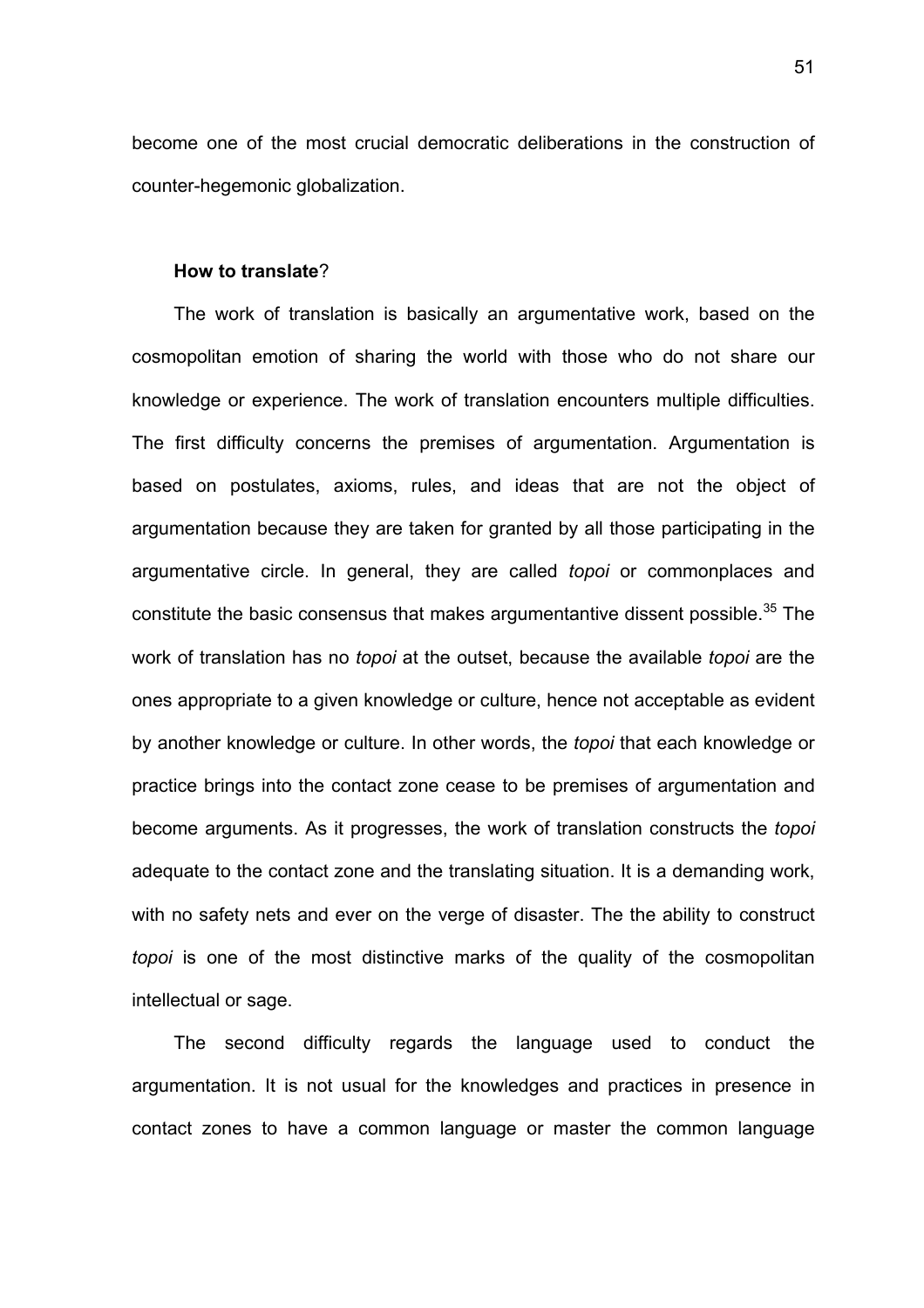equally well. Furthermore, when the cosmopolitan contact zone is multicultural, one of the languages in question is often the language that dominated the colonial or imperial contact zone. The replacement of the latter by a cosmpolitan contact zone may thus be boycotted by this use of the previously dominant language. The issue is not just that the different participants in the argumentative discourse may master the language unequally. The issue is that this language is responsible for the very unpronounceability of some of the central aspirations of the knowledges and practices that were oppressed in the colonial contact zone.

The third difficulty concerns the silences. Not the unpronounceable, but rather the different rhythms with which the different knowledges and social practices articulate words with silences and the different eloquence (or meaning) that is ascribed to silence by the different cultures. To manage and translate silence is one of the most exacting tasks of the work of translation.

## **Conclusion: Why translate**?

This last question encompasses all the others. It makes sense, therefore, to answer it as a conclusion to the argument presented here. Very succintly, the argument is that the sociology of absences and the sociology of emergences, together with the work of translation, enable us to develop an alternative to lazy reason, what I call cosmopolitan reason. This alternative is based on the core idea that global social justice is not possible without global cognitive justice.

The work of translation is the procedure we are left with to give meaning to the world after it lost the automatic meaning and direction that western modernity claimed to have conferred on it by planning history, society, and nature. The

<sup>35</sup> On *topoi* and rethoric in general, see Santos (1995: 7-55)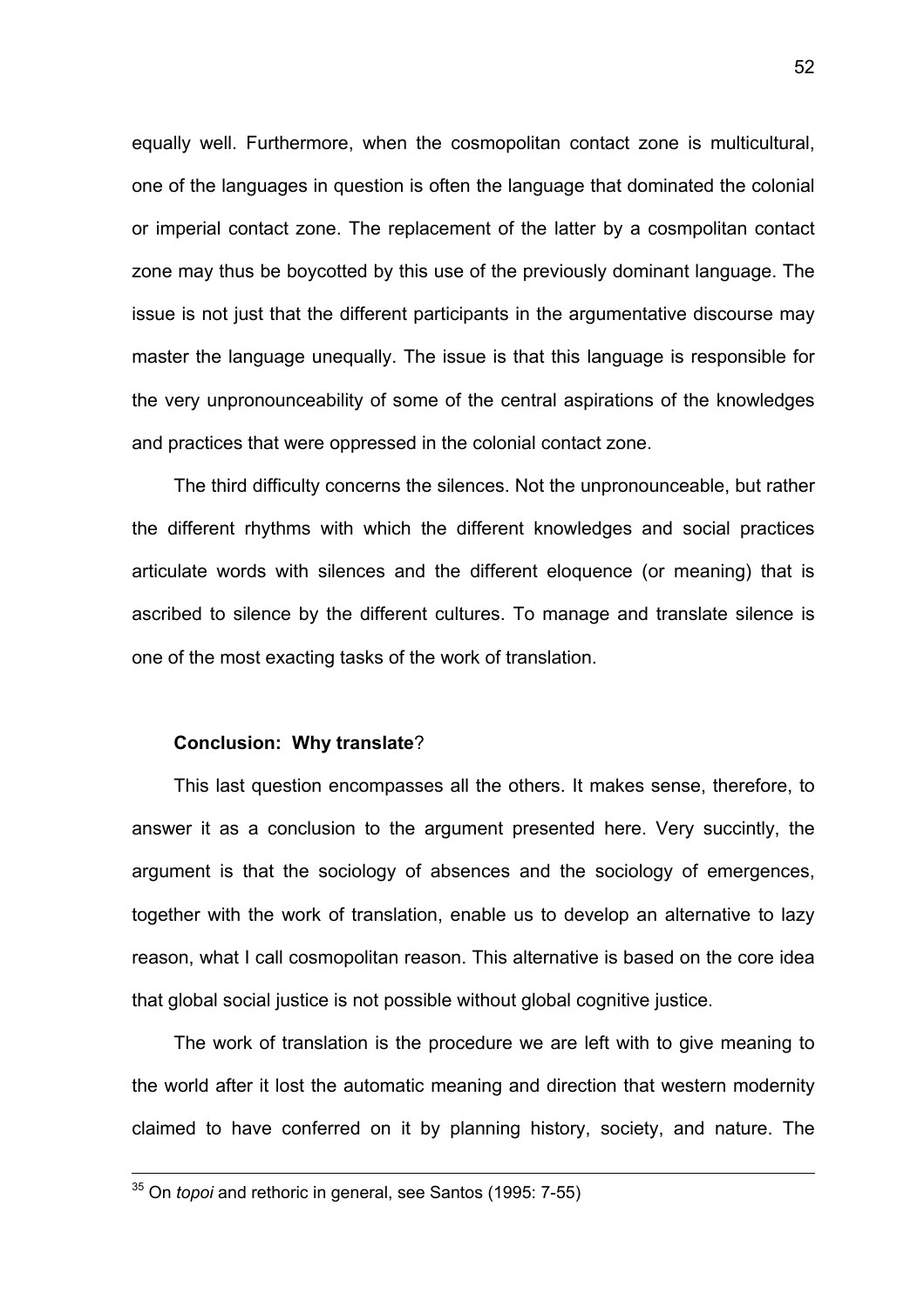answer to the question—why translate?— answers as well the second question I formulated above: if we do not know if a better world is possible, what gives us legitimacy or motivation to act as if we did? The need for translation resides in the fact that the problems that western modernity attempted to solve remain unsolved, and their solution seems more and more urgent. The solutions proposed by the previous paradigm are not available to us, that being the reason for its profound crisis. In other words, in the transition period in which we find ourselves, we are faced with modern problems for which we have no modern solutions.

The work of translation undertaken on the basis of the sociology of absences and the sociology of emergences is a work of epistemological and democratic imagination, aiming to construct new and plural conceptions of social emancipation upon the ruins of the automatic social emancipation of the modernist project. There is no guaranty that a better world may be possible, nor that all those who have not given up struggling for it conceive of it in the same way. The oscillation between banality and horror, which intrigued Adorno and Horkheimer so much, is now turned into the banality of horror. The possibility of disaster begins today to be obvious.

The situation of bifurcation mentioned by Prigogine and Wallerstein is the structural situation in which the work of translation takes place. The objective of the translation work is to create constellations of knowledges and practices strong enough to provide credible alternatives to what is designated today as neoliberal globalization, which is no less no more than a new step of global capitalism toward subjecting the inexhaustible wealth of the world to the mercantile logic. We know that it will never succeed in reaching this objective entirely, that being perhaps the only certainty we draw from the collapse of the modernist project. But that does not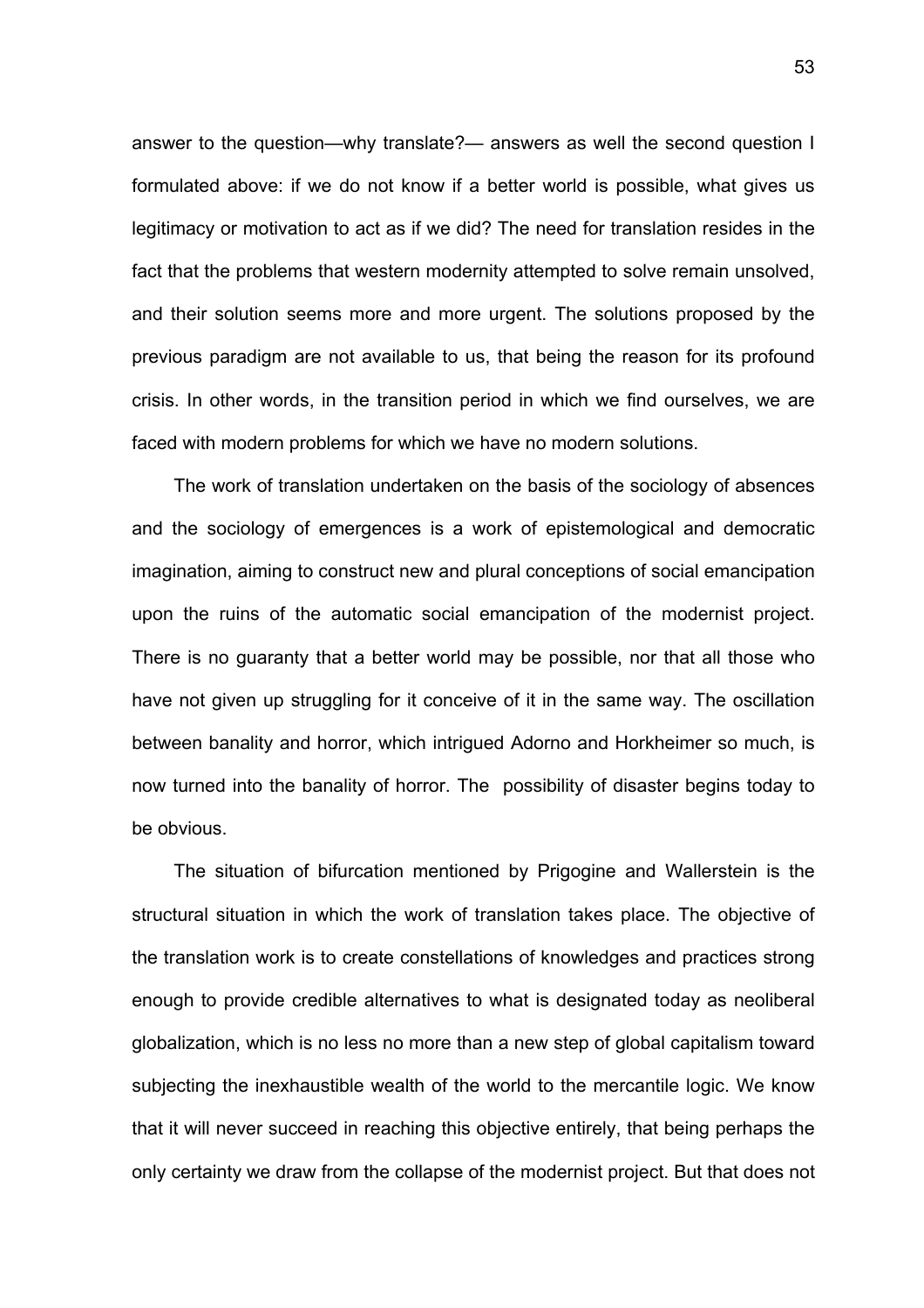tell us if a better world is possible and what profile it might have. This is why cosmopolitan reason prefers to imagine the better world from the vantage point of the present. Thus, it proposes the expansion of the present and the contraction of the future. Once the field of experiences is enlarged, it is possible to evaluate better the alternatives that are possible and available today. This diversification of experiences aims to recriate the tension between experiences and expectations, but in such a way that they both happen in the present. The new nonconformity results from the verification that it would be possible to live in a much better world today and not tomorrow. After all, Bloch wonders, if we only live in the present, how come it is so fleeting?

Expectations are the possibility of reinventing our experience by confronting the hegemonic experiences imposed upon us with the immense variety of experiences, whose absence is actively produced by metonymic reason, or whose emergence is suppressed by proleptic reason. The possibility of a better future lies therefore not in a distant future, but rather in the reinvention of the present as enlarged by the sociology of absences and by the sociology of emergences, and rendered coherent by the work of translation.

The work of translation permits to create meanings and directions that are precarious but concrete, short-range but radical in their objectives, uncertain but shared. The aim of translation between knowledges is to create cognitive justice from the standpoint of the epistemological imagination. The aim of translation between practices and their agents is to create the conditons for global social justice from the standpoint of the democratic imagination.

The work of translation creates the conditions for concrete social emancipations of concrete social groups in a present whose injustice is legitimated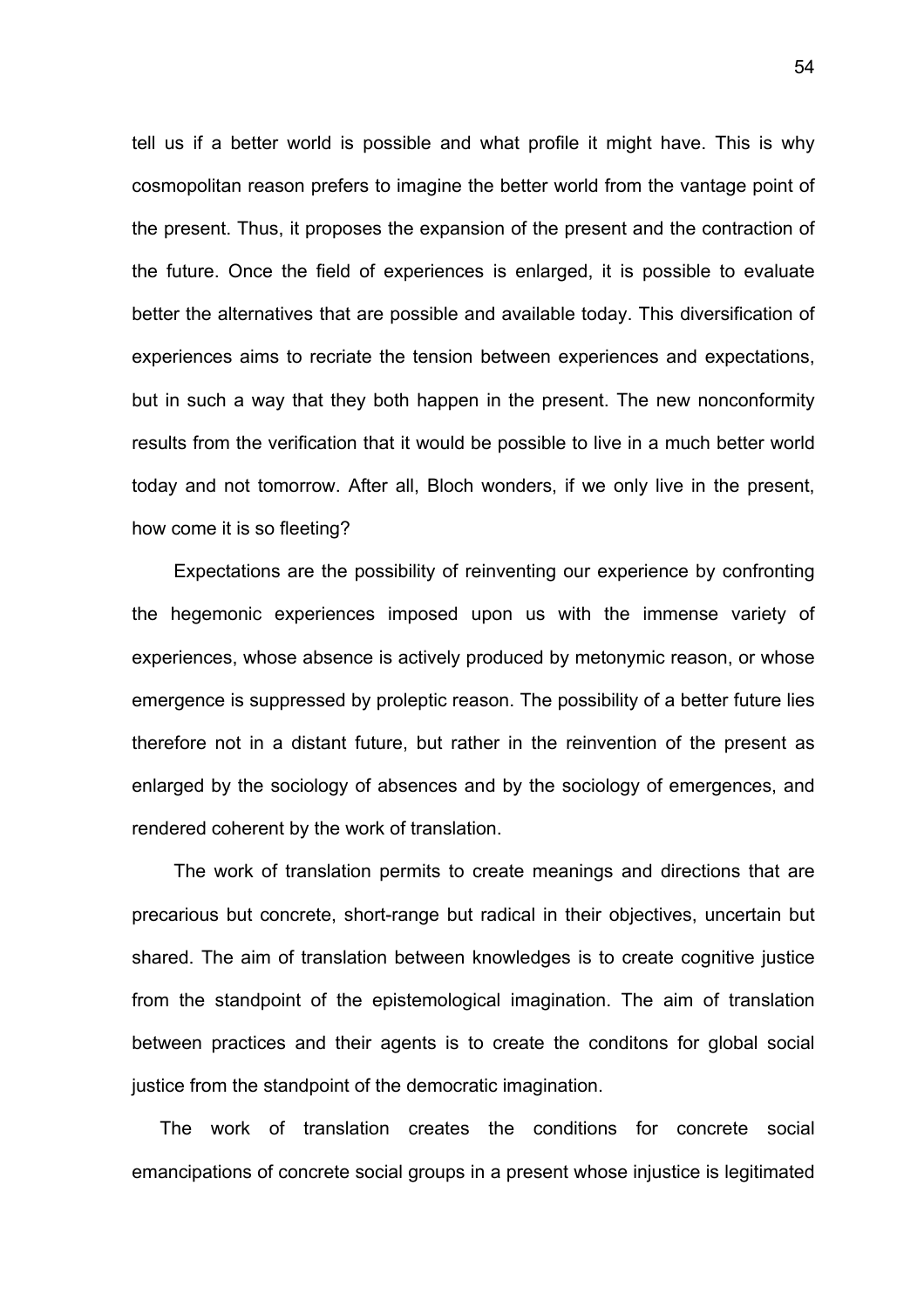on the basis of a massive waste of experience. The work of translation, based on the sociology of absences and the sociology of emergences, only permits to the reveal or denounce the dimension of such a waste. The kind of social transformation that may be accomplished on the basis of the work of translation requires the constellations of meaning created by it to be transformed into transforming practices. For that, the work of translation must be supplemented by the practice of manifestos.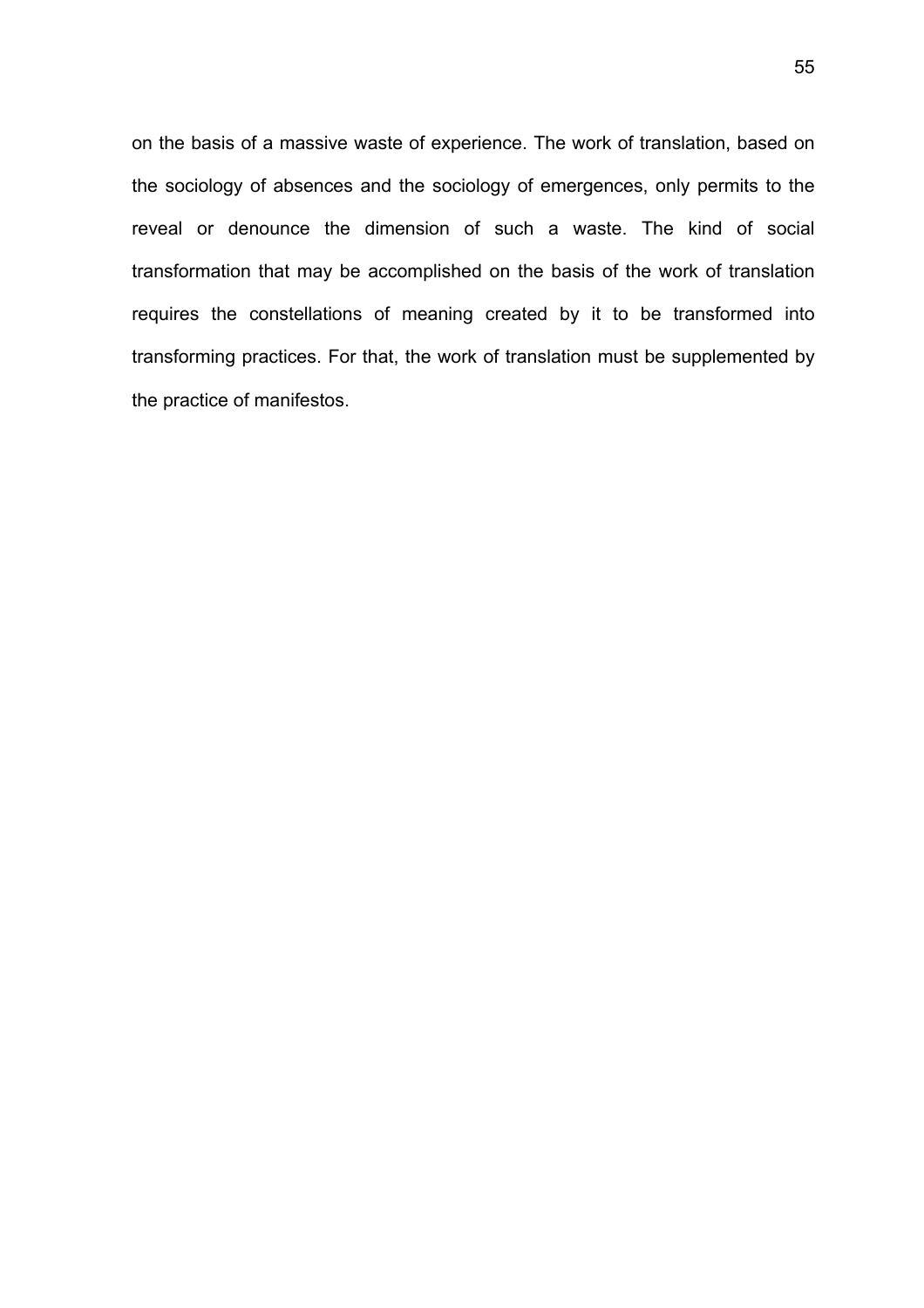## **References:**

Abers, Rebecca (1998). "From Clientelism to Cooperation: Local Government, Participatory Policy, and Civic Organizing in Porto Alegre, Brazil," *Politics and Society,* 26.4, 511-537.

An-Na'im, Abdullahi (2000). "Human Rights and Islamic Identity in France and Uzbekistan: Mediation of the Local and Global," *Human Rights Quarterly*, 22.4, 906-941

An-Na'im, Abdullahi (ed.) (1995) *Human rights and religious values: an uneasy relationship*? Amsterdam: Editions Rodopi.

Bagdikian, Ben H. (1992). *The Media Monopoly* .Boston, Mass.: Beacon Press.

Baierle, Sérgio Gregório (2001), "OP ao Termidor?" Presented to the seminar *O Orçamento Participativo visto pelos seus investigadores (31/05-2/06/2001)*. Porto Alegre: Prefeitura de Porto Alegre.

Baiocchi, Gianpaolo (2001), "From Militance to Citizenship: The Workers' Party, Civil Society, and the Politics of Participatory Governance in Porto Alegre, Brazil." Diss. U of Wisconsin-Madison.

Balick, Michael J., Elaine Elisabetsky, and Sarah A. Laird. (1996). *Medicinal Resources of the Tropical Forest*. New York: Columbia University Press.

Banuri, T. (1990), "Development and the Politics of Knowledge: A Critical Interpretation of the Social Role of Modernization Theories in the Development of the Third World." In Marglin, Frederique Apfel, and Stepehn A. Marglin (eds.), *Dominating Knowledge: Development, Culture and Resistance*. Oxford: Clarendon Press, 29-72.

Benjamin, Walter (1969). "Thesis on the Philosophy of History." *Illuminations*. New York: Schocken Books.

Benjamin, Walter (1972). "Erfahrung und Armut." *Gesammelte Schriften* (II.1). Edited by Rolf Tiedemann and Hermann Schweppenhäuser. Frankfurt: Suhrkamp, 213-219.

Bernal, Martin (1987). *Black Athena : the Afroasiatic Roots of Classical Civilization*. New Brunswick: Rutgers University Press.

Bipinchandra, Pal (1954). *Swadeshi & Swaraj (The Rise of New Patriotism).* Calcutta: Yugayatri Prakashak.

Bloch, Ernst (1995). *The Principle of Hope*. Cambridge, Mass.: MIT Press.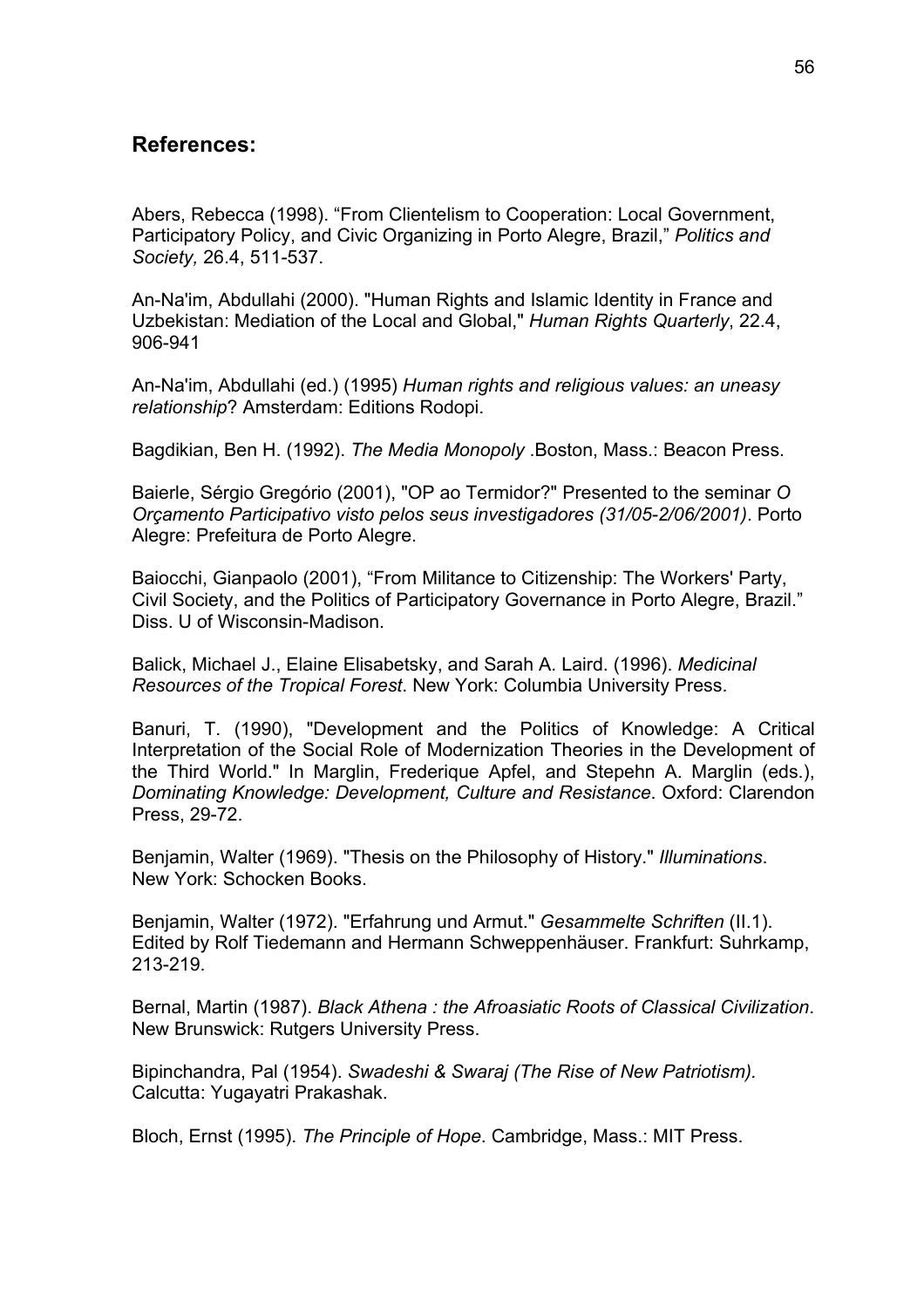Blowfield, Mick (1999). "Ethical Trade: A Review of Developments and Issues," *Third World Quarterly,* 20(4), 753-770*.*

Bonacich, Edna; Appelbaum, Richard P. (2000), *Behind the Label : Inequality in the Los Angeles Apparel Industry.* Berkeley: University of California Press.

Brecher, Jeremy, Tin Costello, and Brendan Smith (2000). *Globalization from Below: The Power of Solidarity*. Cambridge, Mass.: South End Press.

Brockman, John (1995). *The Third Culture*. New York: Simon & Schuster.

Brush,Stephen (1999). " Bioprospecting the Public Domain." *Cultural Anthropology* 14,535-555.

Brush, Stephen B., and Doreen Stablinsky (eds.) (1996). *Valuing Local Knowledge: Indigenous Peoples and Intellectual Property Rights*. Washington D.C.: Island Press.

Callon, Michel, Pierre Lascoumes, and Yannick Barthe (2001), *Agir dans un monde incertain: Essai sur la démocratie technique*. Paris: Seuil.

Cohen, Robin, and Shirin M. Rai (2000). *Global Social Movements*. London: Athlone Press.

Compa, Lance, and Stephen Diamond (1996). *Human Rights, Labor Rights and International Trade.* Philadelphia: University of Pennsylvania Press.

Desai, Manali (2001). "Party Formation, Political Power, and the Capacity for Reform: Comparing Left Parties in Kerala and West Bengal, India." *Social Forces* 80.1, 37-60.

Escobar, Arturo(1999). "After Nature: Steps to an Anti-essentialist Political Ecology." *Current Anthropology* 40.1, 1-30

Evans, Peter (1999). "Counter-Hegemonic Globalization: Transnational Networks as Political Tools for Fighting Marginalization." Available at http://sociology.berkeley.edu/faculty/evans/#currentprojects.

Faruki, Kemal A. (1979),. *The Constitutional and Legal Role of the Umma*. Karachi: Ma`aref.

Fedozzi, Luciano (1997). *Orçamento participativo. Reflexões sobre a experiência de Porto Alegre*. Porto Alegre: Tomo Editorial.

Fischer, Frank (2000). *Citizens, Experts, and the Environment: The Politics of Local Knowledge*. Durham, NC: Duke University Press.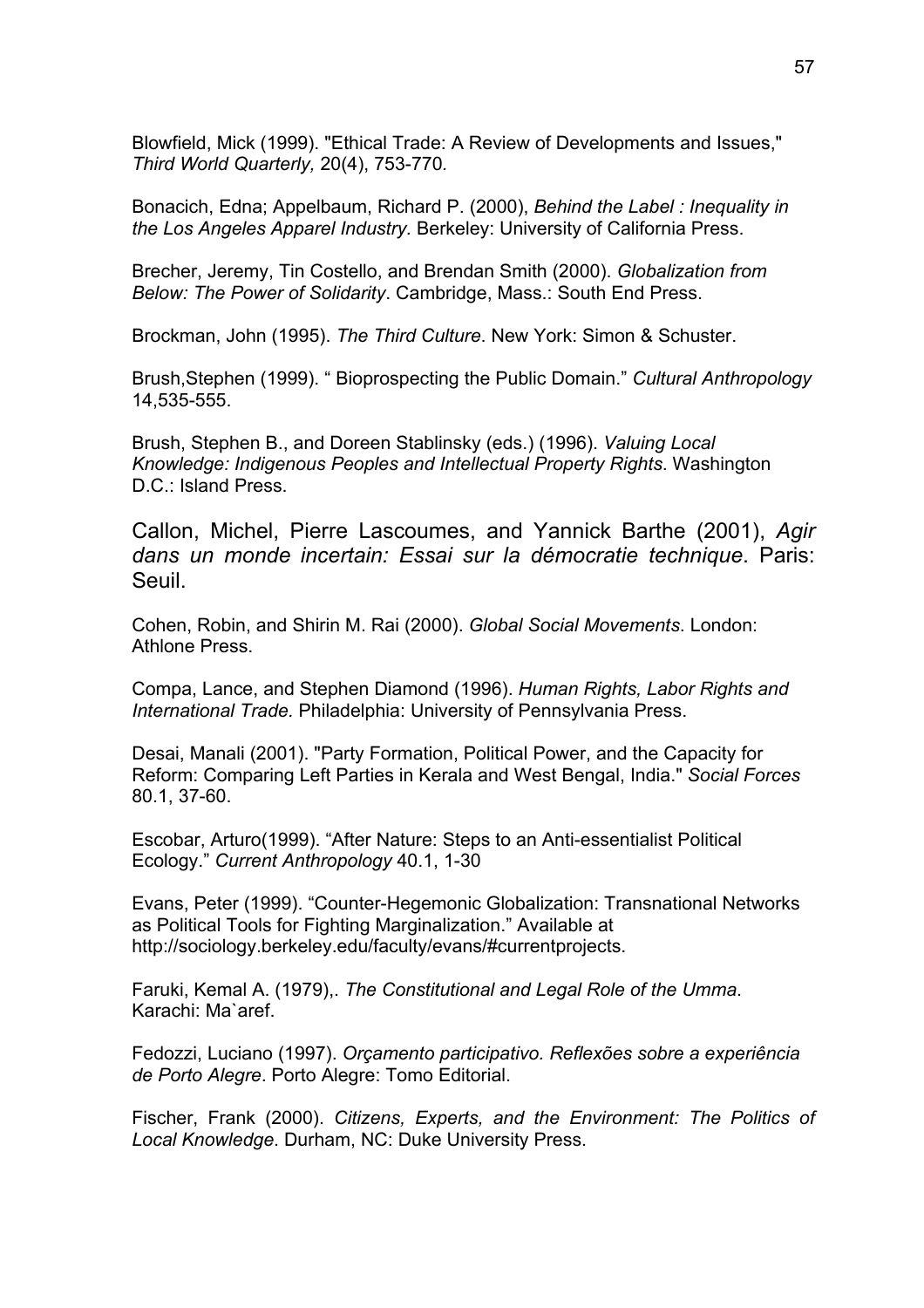Gandhi, Mahatma (1929/1932). *The Story of My Experiments with Truth* (vol. 1 and 2). Ahmedabad: Navajivan.

Gandhi, Mahatma (1938). *Hind Swaraj*. Ahmedabad: Navajivan.

Gandhi, Mahatma (1941). *The Economics of Khadi*. Ahmedabad: Navajiva.

Gandhi, Mahatma (1951). *Selected writings of Mahatma Gandhi*. Boston: Beacon.

Gandhi, Mahatma (1956). *The Gandhi Reader*. Bloomington: Indiana University Press.

Gandhi, Mahatma (1958/1994). *Collected Works of Mahatma Gandhi* (Volumes 1 to 100). New Delhi: Publications Division of Government of India.

Gandhi, Mahatma (1960). *Discourses on the Gita*. Ahmedabad: Navajivan.

Gandhi, Mahatma (1967). *The Gospel of Swadeshi*. Bombay: Bharatiya Vidya Bhavan.

Gandhi, Mahatma (1972). *Satyagraha in South Africa*. Ahmedabad: Navajivan.

Gentilli, A-M.,(1998). *O leão e o caçador: uma história da África sub-sahariana dos séculos XIX e XX*. Maputo: Arquivo Histórico de Moçambique.

Gonçalves, Maria Eduarda (ed.) (2000). *Cultura científica e participação pública*. Oeiras: Celta.

Hamelink, C. J. (1994). *The Politics of World Communication*. London: Sage.

Hassan, Riffat (1996). "Religious Human Rights and The Qur'an." In Witte, John, Jr., and Johan D. van der Vyver (eds.). *Religious Human Rights in Global Perspective: Religious Perspectives*. The Hague: Martinus Nijhoff Publishers, 361- 386.

Heller, P. (2000). "Degrees of Democracy: Some Comparative Lessons from India." *World Politics*, 52.4, 484-519.

Herman, Edward S., and Robert W. McChesney (1997). *The Global Media: The New Missionaries of Corporate Capitalism*. London: Cassell.

Jamison, Andrew (2001). *The Making of New Knowledge: Environmental Politics and Cultural Transformation*. Cambridge: Cambridge University Press.

Jaspers, Karl (1951). *Way to Wisdom, an Introduction to Philosophy*. New Haven: Yale University Press.

Jaspers, Karl (1976). *The Origin and Goal of History*. Westport, Conn.: Greenwood Press.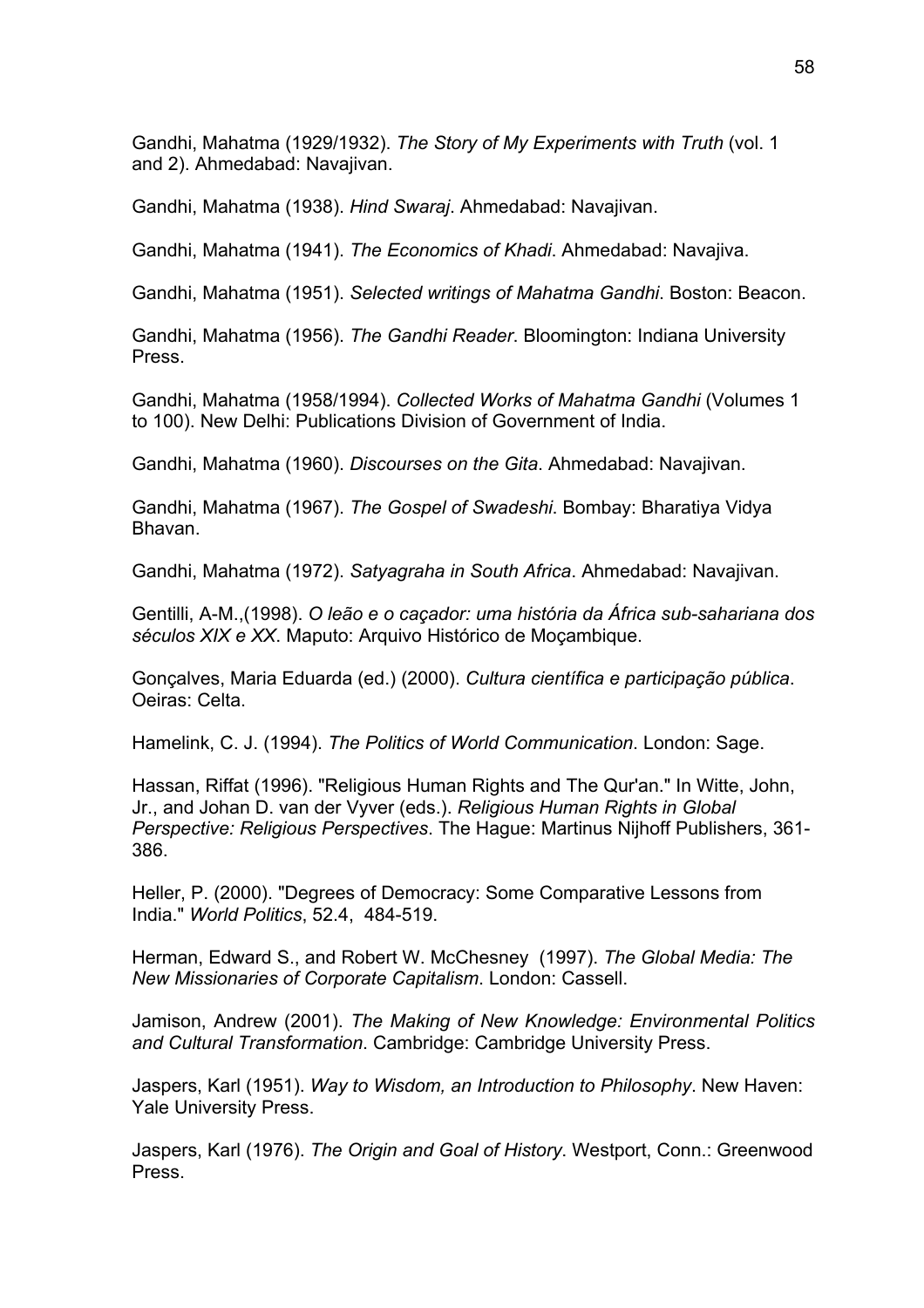Kafka, Franz (1960). "He." In *Description of a Struggle and the Great Wall o*f *China*. Trans. by Tania and James Stern. London: Secker and Warburg, 290-299

Keck, Margaret E., and Kathryn, Sikkink (1998). *Activists Beyond Borders: Advocacy Networks in International Politics*. Ithaca, Cornell University Press.

Koselleck, Reinhart (1985). *Futures Past: On the Semantics of Historical Time*. Cambridge, Mass.: MIT Press.

Krishna, Daya (1994). *Swadeshi View of Globalisation*. New Delhi: Swadeshi Jagaran Manch.

Lander, E. (ed.) (2000). *La colonialidad del saber: eurocentrismo y ciencias sociales - perspectivas latinoamericanas*. Buenos Aires: CLACSO.

Leibniz, Gottfried Wilhelm (1985). *Theodicy: Essays on the Goodness of God, the Freedom of Man, and the Origin of Evil*. La Salle, Illinois: Open Court.

Lepenies, Wolf (1988). *Between Literature and Science: The Rise of Sociology*. Trans. by R.J. Hollingdale. Cambridge: Cambridge University Press, 1988.

Mamdani, M. (1996). *Citizen and Subject: Contemporary Africa and the Legacy of Late Colonialism*. Princeton: Princeton University Press.

Martí, José (1963). *Obras completas*. La Habana: Editorial Nacional de Cuba.

Marramao, Giacomo (1995). *Poder e secularização: As categorias do tempo*. São Paulo: Editora da Universidade Estadual Paulista.

McChesney, Robert Waterman (1999). *Rich Media, Poor Democracy: Communication Politics in Dubious Times*. Urbana: University of Illinois Press.

McChesney, Robert W., Ellen Meiksins Wood, and John Bellamy Foster (eds.) (1998). *Capitalism and the Information Age: The Political Economy of the Global Communication Revolution*. New York: Monthly Review Press.

Nandy, A. (1987). *Traditions, Tyranny and Utopias*. Delhi: Oxford University Press.

Nunes, João Arriscado (1998/99). "Para além das 'duas culturas': tecnociências, tecnoculturas e teoría crítica." *Revista Crítica de Ciências Sociais*, 52/53, 15-59.

Oruka, H. Odera (1990). "Sage-Philosophy: The Basic Questions and Methodology." In Odera Oruka (ed.), *Sage Philosophy: Indigenous Thinkers and Modern Debate on African Philosophy*. Leiden: Brill, 27-40.

Oruka, H. Odera (1998). "Grundlegende Fragen der afrikanischen 'Sage-Philosophy'." in Wimmer, F. (ed.), *Vier Fragen zur Philosophie in Afrika, Asien und Lateinamerika.* Wien: Passagen, 35-53.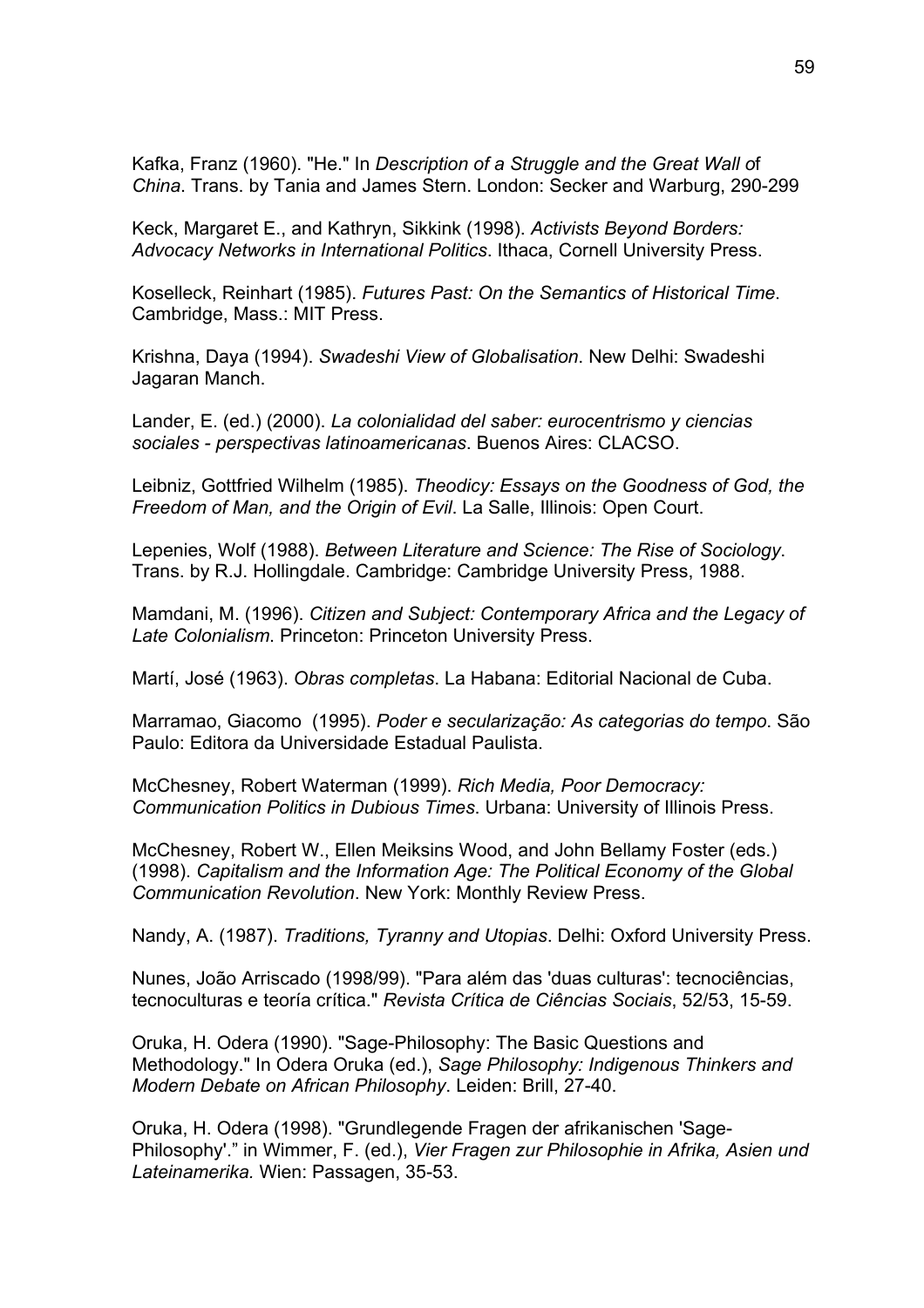Oseghare, Antony S. (1992), "Sagacity and African Philosophy." *International Philosophical Quarterly*, 32.1, 95-104.

Posey, Darrell Addison (ed.) (1999). *Cultural and Spiritual Values of Biodiversity*. London: Intermediate Technology.

Pratt, Mary Louise (1992). *Imperial Eyes: Travel Writing and Transculturation*. London: Routledge.

Presbey, Gail M. (1997). "Who Counts as a Sage? Problems in the Further Implementation of Sage Philosophy." *Quest: Philosophical Discussions*, 11.1/2, 53-65.

Prigogine, I. (1997). *The End of Certainty: Time, Chaos, and the New Laws of Nature*. New York: Free Press.

Purdy, David (1994). "The Second Marriage of Justice and Efficiency." *New Left Review*, 208, 30-48.

Quijano, A. (2000). "Colonialidad del poder y classificacion social." *Journal of World*-*Systems Research*, 6.2, 342-386.

Renard, Marie (1999), "The Interstices of Globalization: The Example of Fair Coffee," *Sociologia Ruralis*, 39.4, 484-500.

Ross, Andrew (ed.) (1997). *No Sweat. Fashion, Free Trade and the Rights of Garment Workers*. London: Verso.

Ryan, Charlotte (1991). *Prime Time Activism: Media Strategies for Grassroots Organizing*. Boston, MA : South End Press.

Santos, Boaventura de Sousa (1995). *Toward a New Common Sense: Law, Science and Politics in the Paradigmatic Transition*. New York: Routledge.

Santos, Boaventura de Sousa (1998a). "Participatory Budgeting in Porto Alegre: Toward a Redistributive Democracy," *Politics and Society*, 26.4, 461-510.

Santos, Boaventura de Sousa (1998b). "Oppositional Postmodernim and Globalizations," *Law and Social Inquiry* 23.1, 121-139.

Santos, Boaventura de Sousa (2000). *A crítica da razão indolente: contra o desperdício da experiência*. Porto: Afrontamento.

Santos, Boaventura de Sousa (2001a). "Toward an Epistemology of Blindness: Why the New Forms of 'Ceremonial Adequacy' neither Regulate nor Emancipate." *The European Journal of Social Theory* 4.3, 251-279.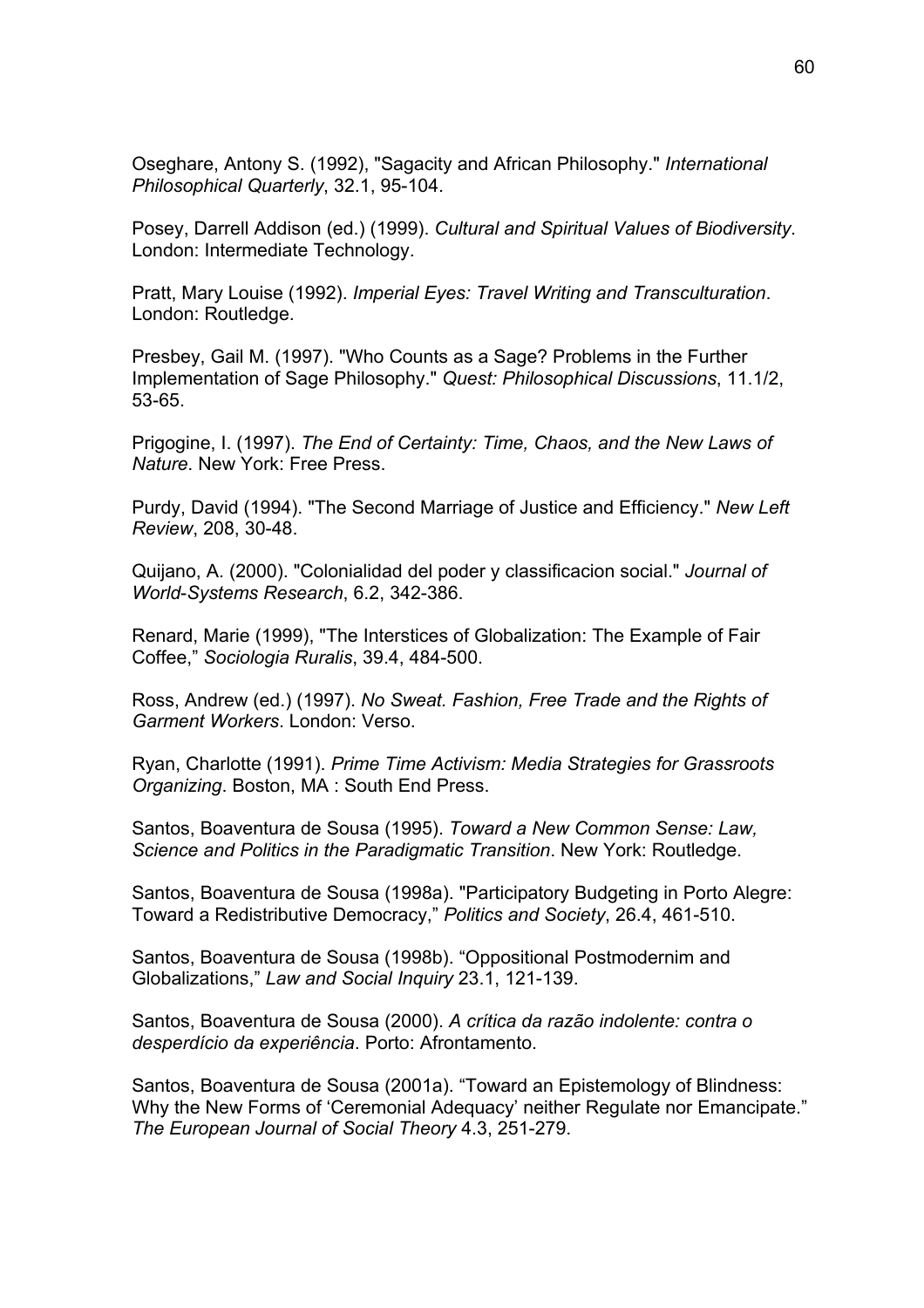Santos, Boaventura de Sousa (2001b). "Nuestra America: Reinventing a Subaltern Paradigm of Recognition and Redistribution." *Theory Culture and Society* 18. 2-3.

Santos, Boaventura de Sousa (ed.). (2002a). *Democratizar a democracia: Os caminhos da democracia participativa*. Rio de Janeiro: Record.

Santos, Boaventura de Sousa (ed.). (2002b). *Produzir para viver: Os caminhos da produção não capitalista*. Rio de Janeiro: Record.

Santos, Boaventura de Sousa (ed.). (2002c). *Reconhecer para libertar: Os caminhos do cosmopolitismo multicultural*. Rio de Janeiro: Record.

Santos, Boaventura de Sousa (ed.). (2002d). *Semear outras soluções: Os caminhos da biodiversidade e dos conhecimentos rivais*. Rio de Janeiro: Record.

Santos, Boaventura de Sousa (ed.). (2002e*)*. *Trabalhar o mundo: Os caminhos do novo internacionalismo operário.* Rio de Janeiro: Record.

Schluchter, Wolfgang (1979). *Die Entwicklung des okzidentalen Rationalismus: Analyse von Max Webers Gesellschaftsgeschichte*. Tübingen: Mohr.

Schoenberger, Karl (2000). *Levi's Children. Coming to Terms with Human Rights in the Global Marketplace.* New York: Grove Press.

Serequeberhan, Tsenay (1991). "Introduction" in Serequeberhan, T. (ed.) *African Philosophy: the essential readings*. New York: Paragon, xvii-xxii.

Shaw, Randy (2001). *The Activist's Handbook: A Primer*. Berkeley: University of California Press.

Shiva, Vandana (1997). *Biopiracy*. Boston:South End Press.

Simpson, Charles; Rapone, Anita (2000). "Community Development from the Ground Up: Social-Justice Coffee", *Human Ecology Review* 7(1), 46-57.

Snow, C. P. (1959). *The Two Cultures and the Scientific Revolution*. New York: Cambridge University Press.

Snow, C. P. (1964). *The Two Cultures and a Second Look*. Cambridge: Cambridge University Press.

Stavenhagen, Rodolfo (1996). *Ethnic Conflicts and the Nation-State*. London: Macmillan.

Trubek, David, Jim Mosher, and Jeffrey Rothstein (2000). "Transnationalism in the Regulation of Labor Relations: International Regimes and Transnational Advocacy Networks." *Law and Social Inquiry*, 25, 11-87.